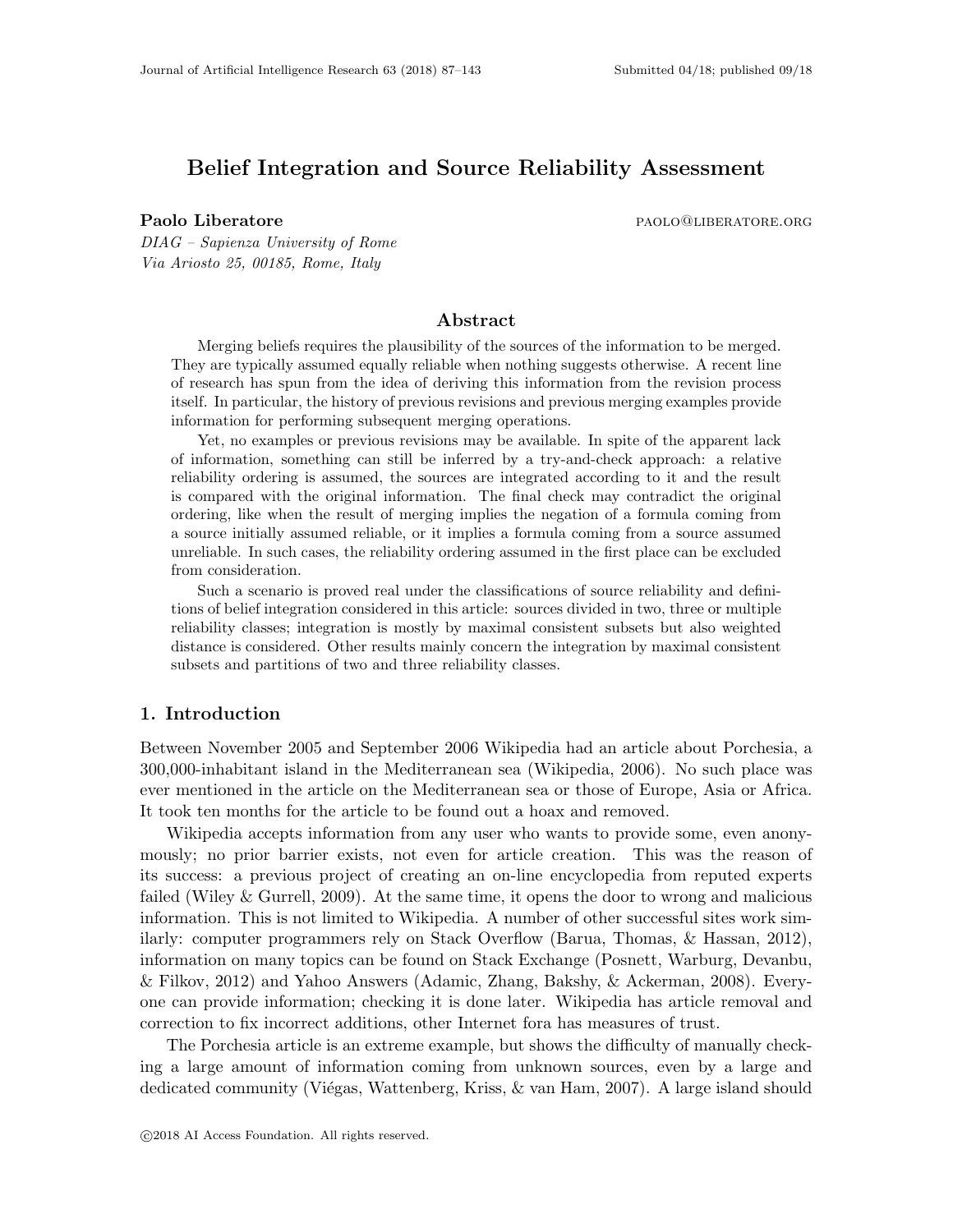have been at least mentioned in related articles, such as that about the Mediterranean sea, but it was not. But these articles also come from users of unknown reliability. The conflict is between sources of unknown reliability.

Unknown does not mean the same for all, as commonly assumed in the theory of belief merging (Konieczny & Pérez, 2011; Liberatore & Schaerf, 1998; Everaere, Konieczny, & Marquis, 2015; Cevolani, 2014; Herzig, Pozos-Parra, & Schwarzentruber, 2014; D'Alfonso, 2016). The user who created the hoax article is not to be trusted much when creating other new articles on Wikipedia.

Assuming a prior assessment of the sources would be unrealistic, and not only for Web sites such as Wikipedia and Stack Overflow, which rely on new users providing useful information. Even in more controlled scenarios, such as database integration, assigning priority to sources is only one of several value conflict strategies (Naumann, Bilke, Bleiholder, & Weis, 2006), the others including "ask the user", "take the most used value", "if the value is numeric, use the average". Some works in belief revision try to derive such a preference from the previous history of revisions (Booth & Nittka, 2008; Liberatore, 2015) or from examples (Liberatore, 2016). Neither is assumed known in this article.

The scenario considered in this article comprises some sources of information, each providing information expressed as some propositional formulae. In the simplest case each source gives exactly one formula. More generally, several pieces of information may come from the same source: a sensor produces several readings, a database can be queried several times, etc.



Figure 1: Multiple sources providing formulae to be merged

An example of such settings is in Figure 1:  $F_1$ ,  $F_3$  and  $F_5$  come from the first source,  $F_4$  and  $F_7$  from the second,  $F_2$ ,  $F_6$  and  $F_8$  from the third. The sources may be differently reliable; for example, the first is more reliable than the third. The result of merging depends on the reliability of the sources; for example, if  $F_1 = x$ ,  $F_2 = -x$  and none of the other formulae mention *x*, the result of merging should contain *x* since the source supporting *x* is more reliable than the source denying it. In general, the merger gives preference to formulae coming from reliable sources. Reliability is attached to the sources, and is therefore the same for all formulae provided by the same source. The case of different reliability in the same source is discussed separately.

The relative reliability of the sources may not be available. A large amount of work done assuming equal reliability (Konieczny & Pérez, 2011; Liberatore & Schaerf, 1998; Everaere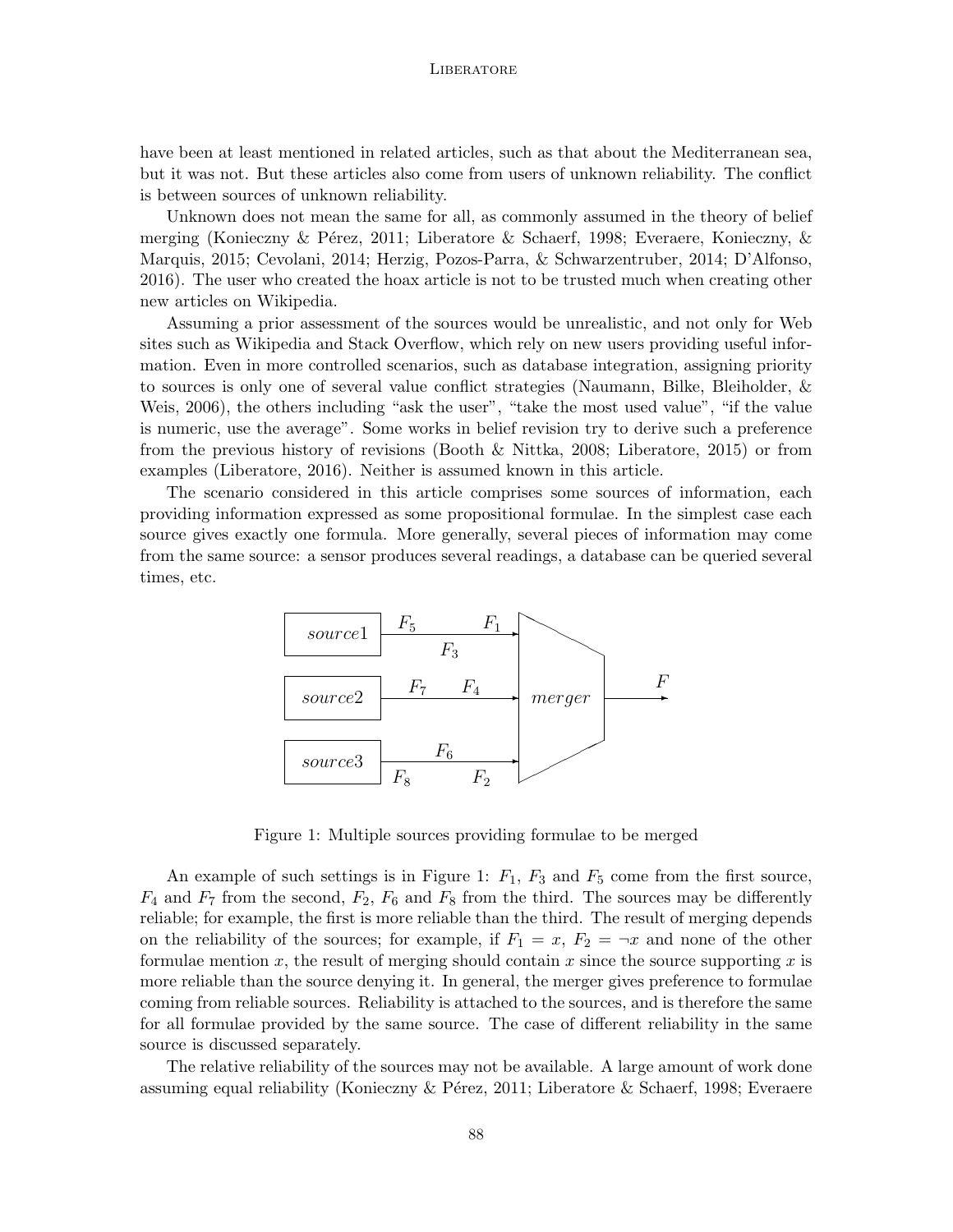et al., 2015; Cevolani, 2014; Herzig et al., 2014; D'Alfonso, 2016), and how to obtain reliability information has been largely overlooked. As observed by Konieczny (2004):

If one has some notion of relative reliability between sources, it is enough and sensible to force the less reliable ones to give up first [...] But often we do not have such information [...]

A recent line of research tries to address this problem by deriving such metainformation from the merging process itself: Booth and Nittka (2008) and Liberatore (2015) used the history of previous revisions to perform the following revisions; Liberatore (2016) exploited merging examples; Booth (2006) and Konieczny (2004) weaken the sources that are furthest from the others.

In lack of an explicit measure of source reliability, a previous history or a set of merging examples, it may seem that the only sensible policy is to assume that sources are equally reliable. Yet, something more can be said even in this case from the very definition of reliability.

Reliability tells how much each formula affects the result of merging. If the most reliable source says *x* and the least says  $\neg x$ , the result should imply *x* or at least be consistent with it. Otherwise, merging did not really reflect the assumed reliability of the sources. In the other way around, the given reliability is not coherent with the result of merging it produces.

This observation can be used as a method for testing a candidate measure of reliability: it is used in a merging attempt, and if the result is not coherent with the candidate reliability ordering this candidate is discarded. The typical application is with a specific source of merging that is totally reliable: every piece of information it provides is sure, albeit possibly incomplete; another source providing information that contradicts it cannot be considered reliable. Still better, the result of merging can be compared with the other sources to assess their reliability. This allows for excluding some reliability orderings even in lack of a totally reliable source.

Such a scenario is depicted in Figure 2. The process comprises three steps: first, a reliability ordering of the sources is considered, in this case that sources *A* and *B* are more reliable than *C* (this ordering is formally represented by (*AB|C*), at the left of the figure); second, the formulae provided by the three sources  $A = \{x\}$ ,  $B = \{\neg x, \neg y\}$  and  $C = \{x, \neg y\}$  are combined based on this ordering (box "merger" in the figure, in this case by maximal consistent subsets); one possible outcome is  $\{x, \neg y\}$ ; this set is compared with the sources in the third step (box "evaluator"); since *A* and *C* are fully consistent with this set while *B* is not, *A* and *C* can be considered more reliable than *B*. This contradicts the assumption that *B* is more reliable than *C*. The initial reliability ordering can be excluded.

The initial reliability ordering can be excluded because using it for merging produces a result that assesses the reliability of the sources differently from itself. Coherence between what was assumed and what is concluded is a minimal requirement for an accepting an assumption.

**Example 1** *The mayor of a mountain town has to quickly decide how to secure some houses in danger of a landslide. He does not want to be blamed for the likely disaster, so he collects opinions from three experts: Akai, Bialetti and Connors. To his dismay, their reports are partly conflicting as to the cause and possible effects of the landslide and do not*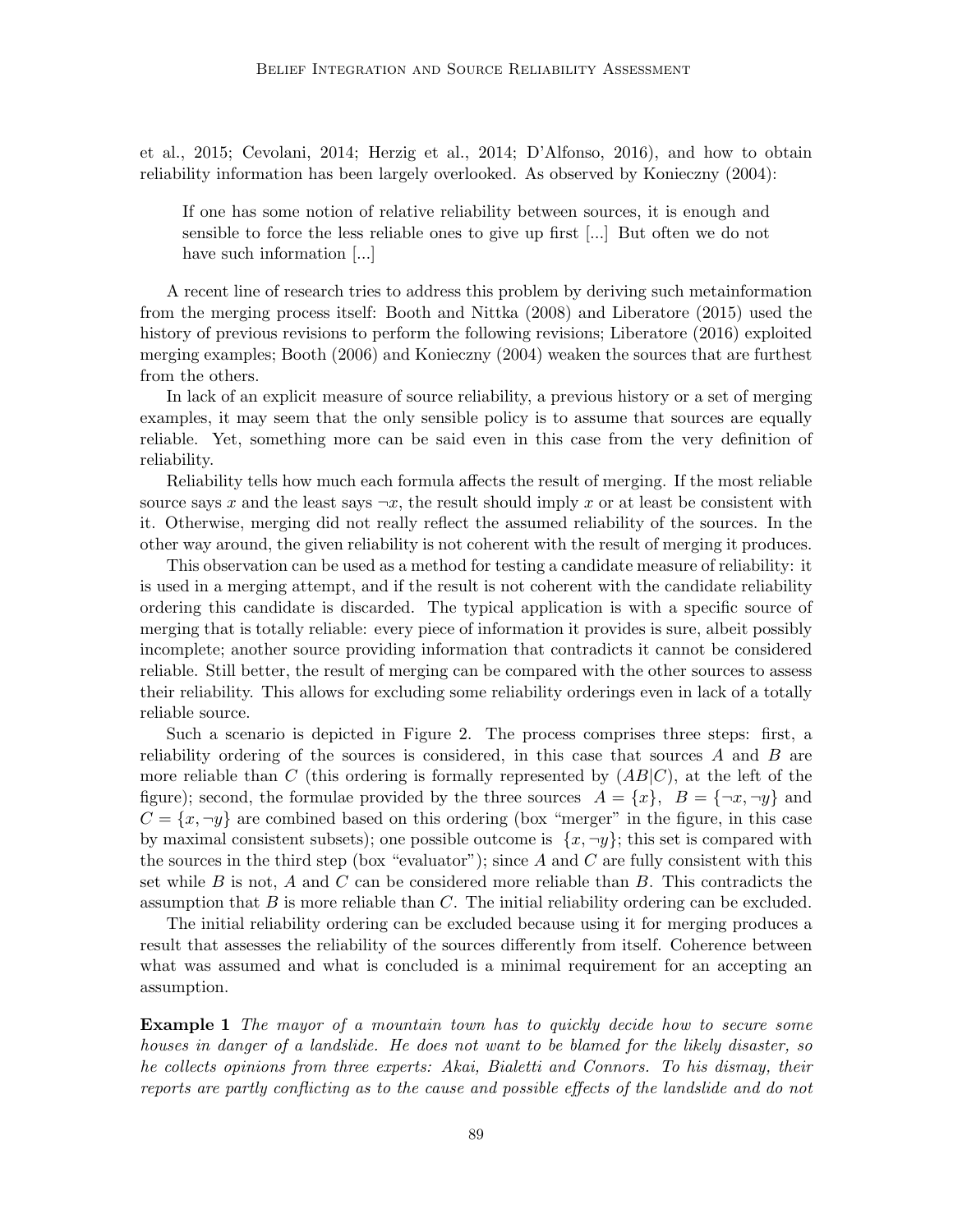*therefore agree on the action to take. He has to take a decision in a short time to avoid looking undecided, but the responsibility of its effects will be his.*

*He calls up a meeting with his supporters in the city council, but they do not understand anything about disaster prevention in general and landslides in particular. Instead, they offer political advice: publicly praise the experts for their help, and state that the decision is based on their opinions. This way, he can later blame them in case of failure. Since the opinions of the experts diverge, whichever decision is taken will conflict with some of them; yet, he can still make the excuse that some experts are less reliable than the others.*

*As for which experts are "less reliable", they are at loss. Worse, none wants to be later accused of suggesting a choice that resulted in a political disaster. The mayor tosses a coin: Akai and Bialetti are his reputed experts, Connors not that much. Some other tosses, and a decision based on merging Akai's and Bialetti's opinions is taken: build a retaining wall.*

*A week later, the landslide kills two dozen workers and buries twelve houses with their inhabitants inside.*

*Fortunately, the mayor and his supporters have their plan to divert responsibility from them to the two reputed experts. At the press conference, the mayor mourns the dead and blames Akai and Bialetti for their ill advice. In spite of their international reputation proved by awards and invitations to conferences, they were wrong.*

*When a journalist asks about Connors, the mayor is ready to answer with his excuse, suggested by one of his assistants five minutes before the press conference: Connors gave many contributions to geology but now he is old, some of his knowledge of the field might be outdated now.*

*So why was the wall built, if this choice was consistent with Connors' opinion? And why, if some parts of Bialetti's report suggested the wall was useless? The questions echo from the press conference to the newspapers and the local TVs in the following days. Excerpts from Bialetti's and Connors' reports are repeatedly shown; they prove that the decision purportedly based on the first and distrusting the second was in fact inconsistent with the first and consistent with the second.*

*The mayor ends up looking so dumb to not even be able to follow the suggestions of the experts he himself chose, and is forced to resign.*

*One of the next sections shows that a scenario like this is indeed possible: some ordering of the reliability of the experts (the sources) leads to a choice (building the wall) that contradicts the ordering itself. The question therefore arises: how could the mayor have avoided this outcome and instead remain firmly in office in spite of his incompetence and cowardice?*

This example shows how the overall process works: in lack of knowledge of reliability, every order of reliability could potentially be assumed (for example, Akai and Bialetti are more reliable than Connors); however, the result of merging (which supports building the retaining wall) may then conflict with the original assumption (building a retaining wall is consistent with Connors' report but not with Bialetti's). Consistency between what is assumed and what is concluded is a minimal requirement for the validity of the assumption.

The coherence between what was assumed and what is concluded is a minimal requirement for an assumption to be acceptable. For this reason, fixpoint definitions are widespread in nonmonotonic reasoning: for example, an extension of a default theory (Reiter, 1980)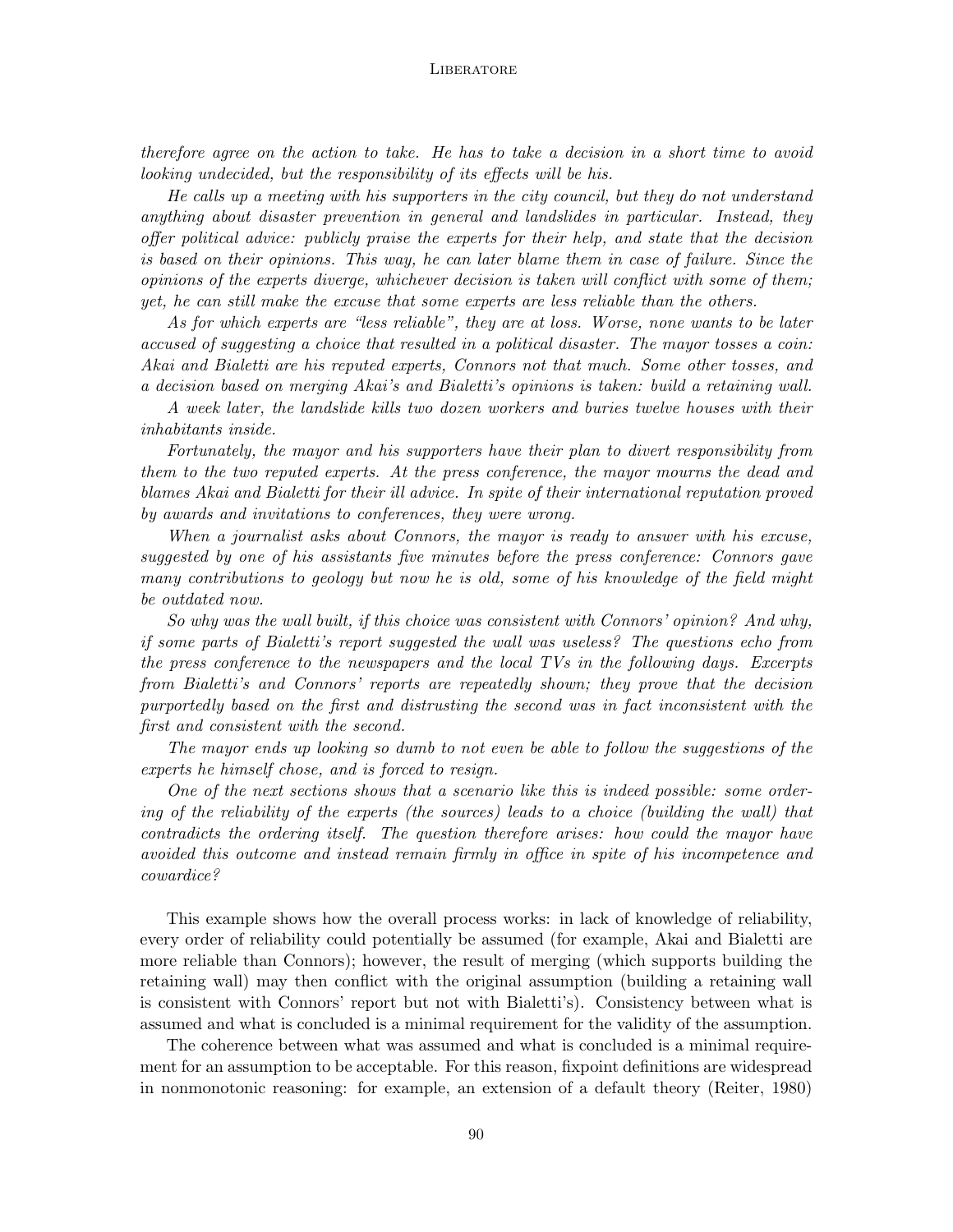is a set of formulae that can be derived from the premises using rules that depend on the extension itself. This article applies this common approach to the reliability of the information sources instead of single atoms as in answer set programming (Bonatti, Calimeri, Leone, & Ricca, 2010) or formulae like in autoepistemic logic (Gabbay & Schlechta, 2016).

The example fits into the formal models of sources and formulae: each report is a source, each of its statements one of the propositional formulae in the source. Akai's report tells that the subsoil is stable at the toe of the landslide; Bialetti instead wrote that it is not stable, but adds that the landslide mass is not large; Connors says that the subsoil is stable and confirms that the landslide mass is not large. In formulae, this is  $A = \{x\}, B = \{\neg x, \neg y\}$ and  $C = \{x, \neg y\}$ , where *x* is the stability of the subsoil at the toe of the landslide and *y* the largeness of the landslide. One way to consistently integrate  $(AB|C)$  is to accept *x* from A and  $\neg y$  from B: the subsoil is stable and the landslide mass not large, meaning that a gravity retaining wall can be built and will be effective at stopping the landslide (Seattle DPD, 2000). The final decision to build the wall is fully consistent with *C* (in spite of its assumed unreliability) but not completely consistent with *B* (in spite of its assumed reliability): the resulting reliability ordering is (*AC|B*).



Figure 2: A reliability ordering to exclude

The example shows that the result of the process is not just a formula (the result of merging). It is also a method to establish the coherence of a reliability ordering, and therefore to discriminate among all possible reliability orderings. More generally, it is a mechanism for offering a rational justification of the merging process. As the example shows, sometimes the ability to back up a choice is key to success more than the validity of the choice.

The framework can be instantiated to different reliability orderings and integration methods. For example, the sources can be partitioned into two or three reliability classes; the results obtained in the two cases are different. While most of the results in this article are about integrating by maximal consistent subsets (Rescher, 1964; Brewka, 1989; Nebel, 1992; Baral, Kraus, Minker, & Subrahmanian, 1992; Nebel, 1998; Rott, 1993; Delgrande, Dubois, & Lang, 2006; Benferhat & Yahi, 2009), the approach can be carried to other methods, for example merging by weighted distance (Revesz, 1997; Konieczny  $\&$  Pérez,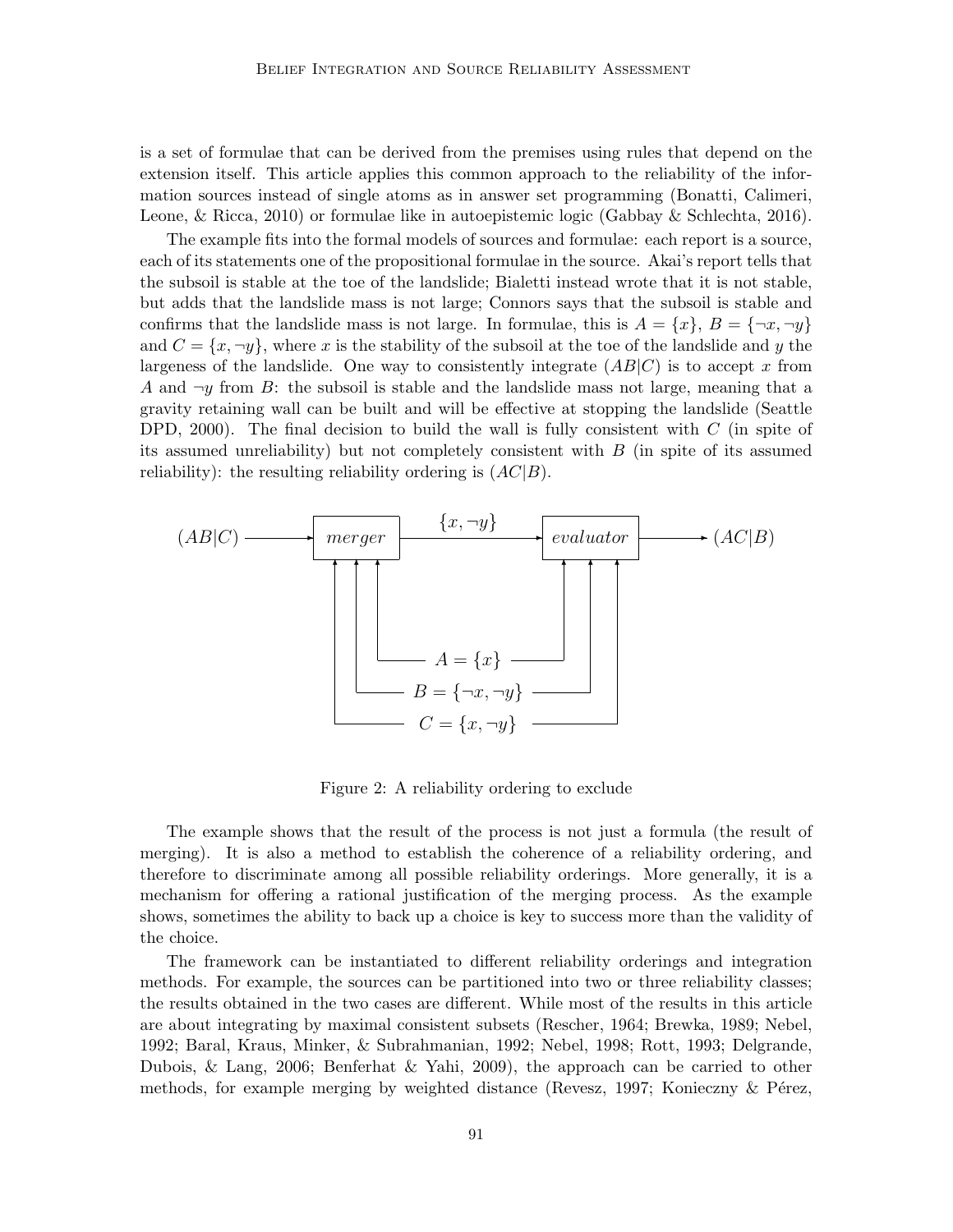2011; Konieczny, Lang, & Marquis, 2002, 2004), some preliminary results being presented in Section 6.3. Here is a roadmap of the next sections:

- general definitions (reliability ordering, maxcons): Section 2;
- the framework is applied to the simple case in which sources are assessed as either reliable or not reliable, and each provides a single formula: Section 3;
- the constraint that sources provide a single formula each is lifted: Section 4;
- the sources are assessed as either reliable, partly reliable and unreliable: Section 5;
- the sources are partitioned according to the percentage of correct formulae they provide, or their reliability is represented as an arbitrary order, or weighted merge is used: Section 6;
- discussion of results, comparison with related work, future directions, recap of technical results and conclusions: Sections 7, 8, 9 and 10.

## **2. Sources and Maxcons**

In this article, a source is identified with the information it provides: a source is a set of formulae. The example in Figure 1 has three sources. The first provides formulae *F*1,  $F_3$  and  $F_5$ , and is therefore formalized by the set  $S_1 = \{F_1, F_3, F_5\}$ ; the second source is  $S_2 = \{F_4, F_7\}$ , the third  $S_3 = \{F_2, F_6, F_8\}$ .

Every source is assumed to provide information with the same degree of reliability; a "physical" source giving formulae at two different levels of reliability is captured as two separate sources. In the example of the mayor, a press expert that suggests what to say on television, how to react to criticism from the newspapers and which kind of wall will save the houses from the landslide would be regarded as two sources: the professional gives the first two statements, the amateur the latter. The issue of separating the information coming from a source has been recently investigated by Booth and Hunter (2018).

The relative reliability of the sources is a total preorder: every two elements compare in a way or another, but can also be equal. Such an ordering is the same as an ordered partition of the set of sources (Stanley, 1997): for example, the situation in which the sources  $S_1$  and  $S_2$  are more reliable than  $S_3$  is represented by  $(S_1S_2|S_3)$ . The first class of the partition contains the two sets  $S_1$  and  $S_2$ , the second  $S_3$ . Writing their formulae explicitly, the partition is:

$$
(\{F_1, F_3, F_5\}, \{F_4, F_7\}|\{F_2, F_6, F_8\})
$$

While  $(S_1S_2|S_3)$  contains three sources, the similar partition  $(S_1 \cup S_2|S_3)$  only contains two. Yet, the formulae and their reliability are the same: once sources are framed into an ordered partition, merging can be done by flattening each class into a single set of formulae. In the example:

partition: 
$$
(\{F_1, F_3, F_5\}, \{F_4, F_7\} | \{F_2, F_6, F_8\})
$$
  
flattening:  $(F_1F_3F_4F_5F_7 | F_2F_6F_8)$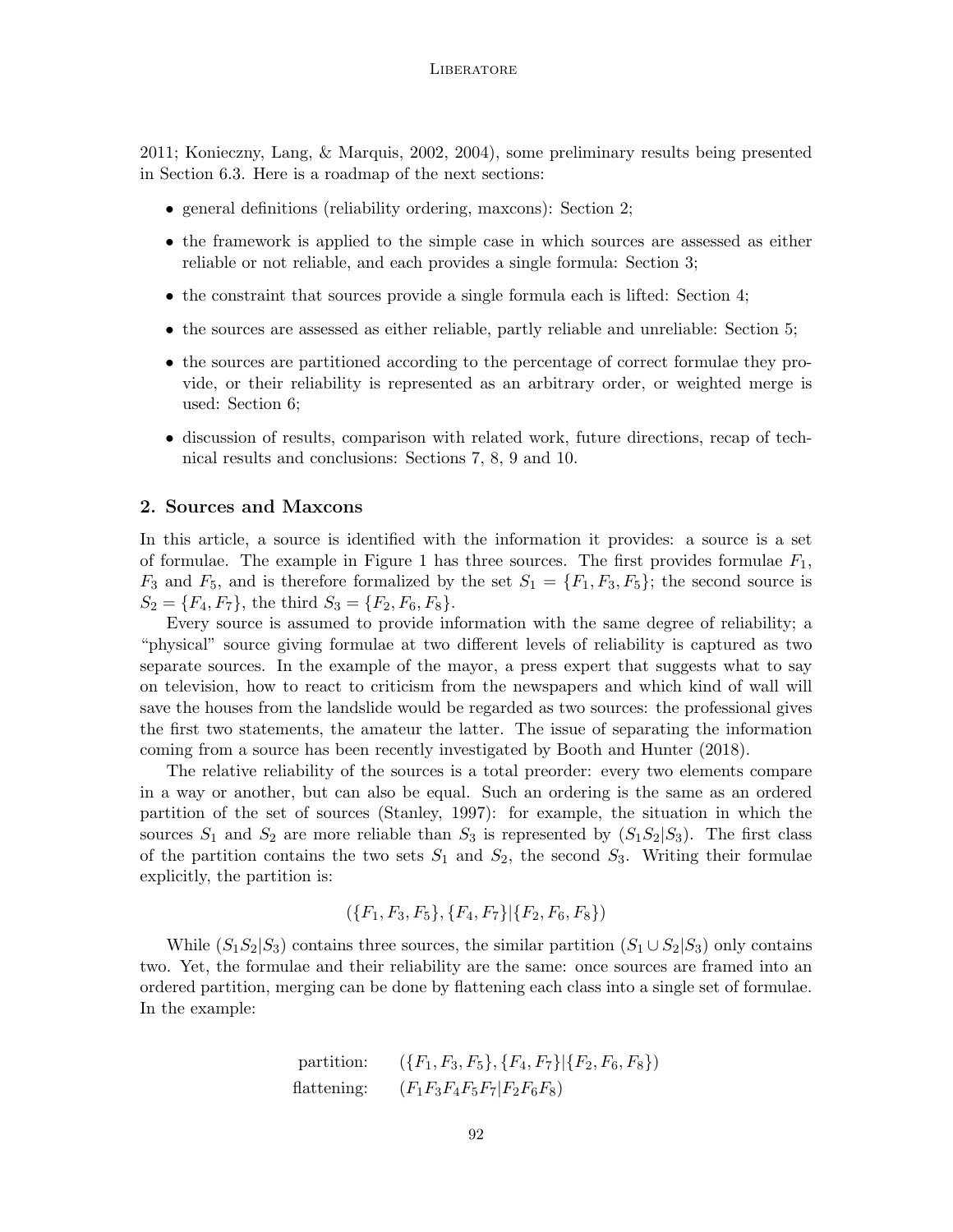While the concept of flattening should be obvious from the example, its formal definition is given for reference.

**Definition 1** The flattening of a partition  $(SS_1|SS_2|\dots|SS_m)$ , where each  $SS_i$  is a set of *sets of formulae, is the partition of formulae in which each class contains all formulae in the sets of the corresponding class:*  $(S_1|S_2| \dots | S_m)$  *where*  $S_i = \bigcup SS_i$ *.* 

The flattening of a partition is a sequence of sets of formulae similar to those used in prioritized belief revision and contraction (Brewka, 1989; Rott, 1993) and in iterated belief revision (Rott, 2009), which is in fact the same as belief merging from sources of differing reliability (Delgrande et al., 2006).

On such sequences, maxcons are a way to derive consistent integrations (others are considered in following sections). The most common definition is for a single-class sequence (*P*) or, equivalently, a set of formulae *P*:

**Definition 2** *A maxcon of a set of formulae P is a consistent subset of P such that no other consistent subset of P strictly contains it.*

The word "maxcon" is an abbreviation for *max*imal *con*sistent subset. If *P* is consistent, its only maxcon is *P* itself. Otherwise, *P* can be made consistent by removing some of its formulae. This can be done in various ways, leading to different maxcons. For example,  $\{x, \neg y, y\}$  can be made consistent by removing either  $\neg y$  or *y*, leading to the two maxcons  $\{x, y\}$  and  $\{x, \neg y\}$ . Maximality ensures that not too much is removed: for example,  $\{x\}$  is also a consistent subset, but deleting both  $y$  and  $\neg y$  for restoring consistency is an overkill.

The maxcons of a single-element sequence (*P*) are the maxcons of the set *P*. A multipleelement sequence  $(P_1|P_2|\dots|P_m)$  represents an ordering of preference over formulae in which *P*<sub>1</sub> ranks first, *P*<sub>2</sub> second, and so on. If  $P_1 \cup P_2 \cup \cdots \cup P_m$  is consistent this ordering does not matter, otherwise it tells which formulae to remove to restore consistency. For example,  $(\neg y|x, y)$  means that  $\neg y$  is to be preferred over both x and y; therefore, the best way to restore consistency is to remove *y*, obtaining  ${\lbrace \neg y, x \rbrace}$ ; the second formula *x* is retained, even if it was in the second class of the partition, because it was not involved in the contradiction; in other words, its removal would not help restore satisfiability. The principle is: select as many consistent formulae as possible, starting from the first class (Rescher, 1964; Brewka, 1989; Nebel, 1992, 1998; Rott, 1993; Delgrande et al., 2006).

**Definition 3** *A maxcon of a sequence*  $(P_1 | \ldots | P_m)$  *is a subset*  $M \subseteq P_1 \cup \cdots \cup P_m$  *such that*  $M \cap (P_1 \cup \cdots \cup P_i)$  *is a maxcon of*  $P_1 \cup \cdots \cup P_i$  *for all*  $1 \leq i \leq m$ *.* 

By virtue of the universal quantifier over *i*,  $M \cap P_1$  needs to be a maxcon of  $P_1$ . Only when this condition is met the check with  $P_2$  matters. This ensures that formulae of the first class are removed only if this is really necessary to remove contradiction, even disregarding all other formulae. This way, maximality within  $P_1$  takes precedence over maximality within *P*2, which then take precedence over maximality within *P*3, etc.

**Definition 4** *A maxcon of a partition of sources is a maxcon of its flattening.*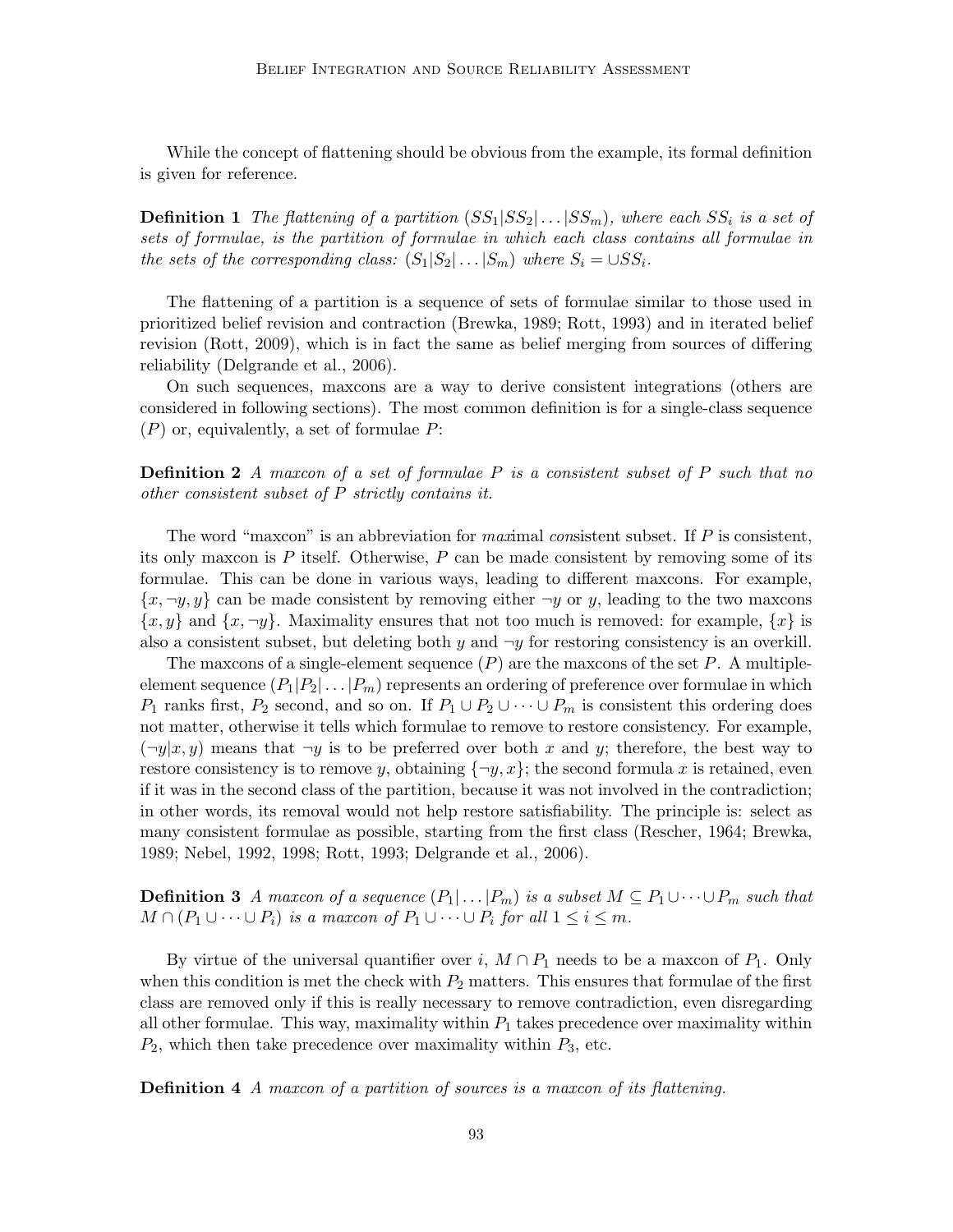The reliability of a formula is the same as the reliability of the source it comes from. It is this comparison of the formulae that the merging process uses to integrate them. From this point of view, a partition like  $({F_1, F_3, F_5}, {F_4, F_7} | {F_2, F_6, F_8})$  is the same as its flattening  $(F_1F_2F_3F_5F_7|F_4F_6F_8)$  since the reliability of the formulae is the same:  $F_1$  is as reliable as  $F_3$ , both are more so than  $F_2$ , etc.

Collapsing  $(P_1 | \ldots | P_m)$  into  $P_1 \cup \cdots \cup P_m$  makes all formulae compare the same. The maxcons of this set are called the plain maxcons of the partition.

**Definition 5** *The plain maxcons of a partition of sources are the maxcons of the sets of all formulae in the sources.*

Every maxcon is also a plain maxcon, but not the other way around. Indeed, plain maxcons are obtained by first deleting the ordering over formulae; therefore, some plain maxcons may remove formulae that occur early in the partition and keep others that occur late.

Some results carry over from maxcons of sets to maxcons of partitions. The first is an almost direct consequence of being a maximal subset: it contains every formula consistent with it.

**Lemma 1** If M is a maxion of  $(P_1 | ... | P_m)$  and M is consistent with  $F \in P_1 \cup ... \cup P_m$ , *then M contains F.*

*Proof.* By definition,  $M \cap (P_1 \cup \cdots \cup P_i)$  is a maxcon of  $P_1 \cup \cdots \cup P_i$  for every  $i \in \{1, \ldots, m\}$ ; for  $i = m$  this condition is that *M* is a maxcon of  $P_1 \cup \cdots \cup P_m$ . If  $F \notin M$  but  $M \cup \{F\}$  is consistent, then *M* is not a maximal consistent subset of  $P_1 \cup \cdots \cup P_m$ .  $\Box$ 

A maxcon of a partition is also a maxcon of the set comprising all formulae in the partition. The converse does not hold in general. For example, the partition  $(x|\neg x)$  has a single maxcon  $\{x\}$ , but the set  $\{x, \neg x\}$  has the two maxcons  $\{x\}$  and  $\{\neg x\}$ . The second is not a maxcon of the partition because it prefers the lower-ranked formula  $\neg x$  over the higher-ranked *x*.

If a set is consistent, its only maxcon is itself. A similar result holds for partitions in different ways: for  $P_1$  only, for  $P_1 \cup \cdots \cup P_m$ , or for every union in between.

**Lemma 2** *If*  $P_1 ∪ ⋯ ∪ P_i$  *is consistent, every maxcon of*  $(P_1 | … | P_m)$  *is a superset of*  $P_1 \cup \cdots \cup P_i$ *.* 

*Proof.* By definition of maxcons of a partition,  $M \cap (P_1 \cup \cdots \cup P_i)$  is a maxcon of  $P_1 \cup \cdots \cup P_i$ . Since this union is consistent, its only maxcon is itself:  $M \cap (P_1 \cup \cdots \cup P_i) = P_1 \cup \cdots \cup P_i$ . This implies that *M* contains all of  $P_1 \cup \cdots \cup P_i$  $\Box$ 

The converse holds for partitions made of two classes.

**Lemma 3** If a maxcon of  $P_1 \cup P_2$  is a superset of  $P_1$ , it is a maxcon of  $(P_1 | P_2)$ .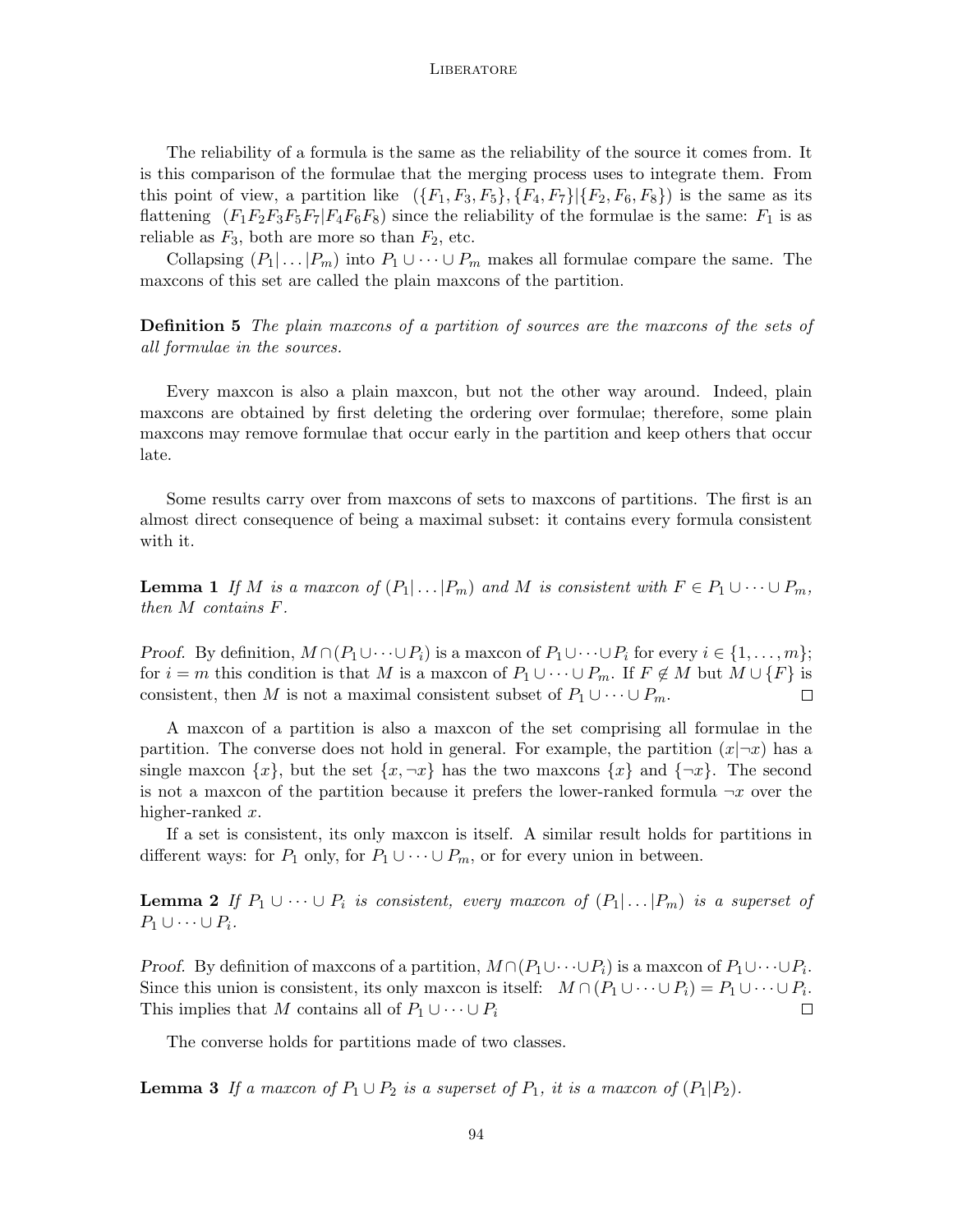*Proof.* Let *M* be a maxcon of  $P_1 \cup P_2$  such that  $P_1 \subseteq M$ . By definition, M is a maxcon of  $(P_1|P_2)$  if it is a maxcon of  $P_1 \cup P_2$  and  $M \cap P_1$  is a maxcon of  $P_1$ . The first condition holds by assumption. The second holds as well: *M* being a maxcon, it is consistent; therefore, its subset  $M \cap P_1$  is consistent; it is maximally consistent within  $P_1$  because  $M \cap P_1 = P_1$ .  $\Box$ 

Given a partition  $(P_1 | ... | P_m)$ , its plain maxcons are obtained by flattening the partition into a set  $P_1 \cup \cdots \cup P_m$ . A maxcon is also a plain maxcon; the converse may hold or not. It holds for two-class partitions under a simple condition.

# **Lemma 4** *A plain maxcon M of a partition*  $(P_1|P_2)$  *is also a maxcon of the same partition if no other plain maxcon*  $M'$  *is such that*  $M \cap P_1 \subset M' \cap P_1$ .

*Proof.* For two-classes partitions, the definition of maxcons specializes to:  $M \cap P_1$  is a maxcon of  $P_1$  and M is a maxcon of  $P_1 \cup P_2$ . The second part is the same as the definition of a plain maxcon. The first part is ensured by the statement of the lemma.  $\Box$ 

The case of partitions of two classes is the simplest considered in this article: sources are assessed as fully reliable or not. For example, if the source providing *S*<sup>1</sup> and *S*<sup>3</sup> are reliable while  $S_2$  is unreliable, the partition is  $(S_1S_3|S_2)$ . With the abuse of notation announced above, this is the same as  $(S_1 \cup S_3 | S_2)$ .

One of the following theorems relies on three formulae *A* and *B* such that their maxcons are  $\{A, B\}$  and  $\{B, C\}$ . Once such formulae are provided, the rest of the proof is relatively simple. More importantly, the specific formulae used for *A*, *B*, and *C* no longer matter, but only that their maxcons are  $\{A, B\}$  and  $\{B, C\}$ . The proof comprises two separate and almost disconnected steps: a. first, build three formulae with the required maxcons (for example,  $A = x \land \neg y$ ,  $B = x \lor y$ , and  $C = \neg x \land y$ ; and b. use the fact that their maxcons are  $\{A, B\}$  and  $\{B, C\}$  to prove the claim.

Such a scheme emerges in several other proofs. The first part is common to all of them: certain formulae  $F_1, \ldots, F_m$  have a given set of maxcons  $M_1, \ldots, M_k$ ; the second part of the proof infers the claim from this fact. In some cases, the formulae and the maxcons are many, and explicitly writing the formulae and proving that their maxcons are as required is long and tedious. The following lemma comes to help: it shows that this part of these proofs can be taken for granted.

It tells that one can simply say "some formulae  $F_1, \ldots, F_m$  have maxcons  $M_1, \ldots, M_k$ " without explicitly writing these formulae and determine their maxcons. The only requirement is that none of these maxcons is contained in another. For example, the proof using three formulae *A*, *B*, and *C* with maxcons  $\{A, B\}$  and  $\{B, C\}$  needs not to explicit *A*, *B* and *C*: since the two required maxcons *{A, B}* and *{B, C}* are not contained one in the other, such formulae exist.

**Lemma 5** *Given some sets of symbols, none contained in another, there exists a formula for each symbol so that the maxcons of these formulae correspond to the given sets of symbols.*

*Proof.* The proof was previously published (Liberatore, 2016), but is restated here for completeness.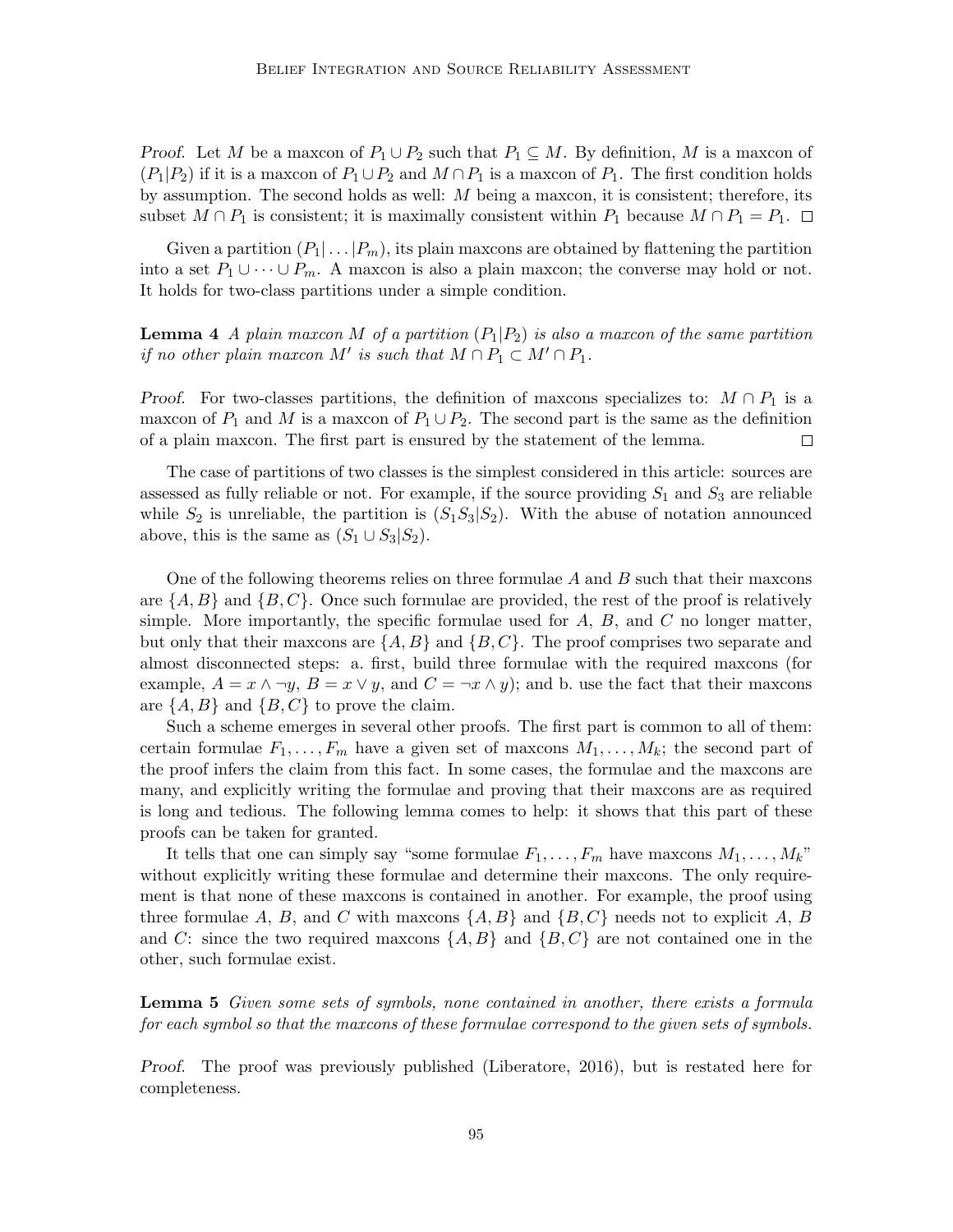For *n* sets,  $\lceil \log n \rceil$  propositional variables are required. Each set of symbols is associated with a unique propositional interpretation; this is possible because by construction there are at least *n* propositional interpretations over these variables.

For each such interpretation, there exists a formula that is satisfied only by it. For example, if the interpretation makes *x* and *y* false and *z* true, the formula is  $\neg x \wedge \neg y \wedge z$ . Since each set of symbols is associated with a propositional interpretation, is also associated with the corresponding formula.

If symbol *L* is in the sets  $S_1, S_2, \ldots$ , and these sets corresponds to formulae  $F_1, F_2, \ldots$ , the formula of *L* is their disjunction  $F_1 \vee F_2 \vee \cdots$ . As a result, the formula corresponding to the symbol *L* is satisfied exactly by the interpretations of the sets  $S_1, S_2, \ldots$ 

By construction, if a set of symbols is associated with the interpretation *I*, the formulae corresponding to the symbols in the set are satisfied by *I*. This proves that each set of symbols corresponds to a consistent set of formulae. This set is also maximally consistent because: a. no other formula is satisfied by that interpretation; and b. if all formulae of the set plus some others are satisfied by another interpretation, then the set corresponding to that interpretation strictly contains the considered one, contradicting the assumption that none of the sets strictly contains another.

To conclude the proof, the formulae do not have other maxcons. This is because the formulae are only satisfied by some of the interpretations corresponding to the sets of symbols, and each of them is the only model of a maxcon.  $\Box$ 

## **3. Two-Class Partitions of Singleton Sources**

In the example of the mayor and the landslide, three experts provide conflicting information, and their reliability is unknown. Therefore, every ordering of reliability of them is potentially valid, even one chosen by tossing a coin. The problem with the particular one used by the mayor was not its randomness, since he could easily purport a reason for backing it up. The problem was that the decision based on this order was later found to be inconsistent with the order itself.

The question is therefore: is a situation like this really possible? If so, can one just exclude such self-conflicting orderings and choose one among the other ones?

To simplify the exposition, this section analyzes the case where each source provides exactly one piece of information, encoded a single propositional formula. The reliability ordering is a simple yes/no classification: sources are either fully reliable or not; in the example of the landslide, the mayor decided that Akai and Bialetti are reliable, Connors cannot be fully trusted. Both assumptions are released in the following sections; yet, this very simple case already allows for some significant results.

Given a classification of the sources, each maxcon of the ordered partition is a way for merging them while retaining as much of them as consistency allows. If the sources  $S_1 = \{x, y \vee z\}, S_2 = \{\neg y \wedge \neg z\}$  and  $S_3 = \{x \wedge y\}$  are partitioned as  $(S_1S_2|S_3)$ , their maxcons are  $\{x, y \vee z, x \wedge y\}$  and  $\{x, \neg y \wedge \neg z\}$ . Each maxcon is a way of consistently selecting the formulae from the most reliable ones to the least. In this case, the most reliable formulae are  $x, y \vee z$  and  $\neg y \wedge \neg z$ ; the latter two contradict each other, so they are alternatives; the first alternative can be consistently added  $\neg x \land \neg y$ . These two alternatives are the two maxcons.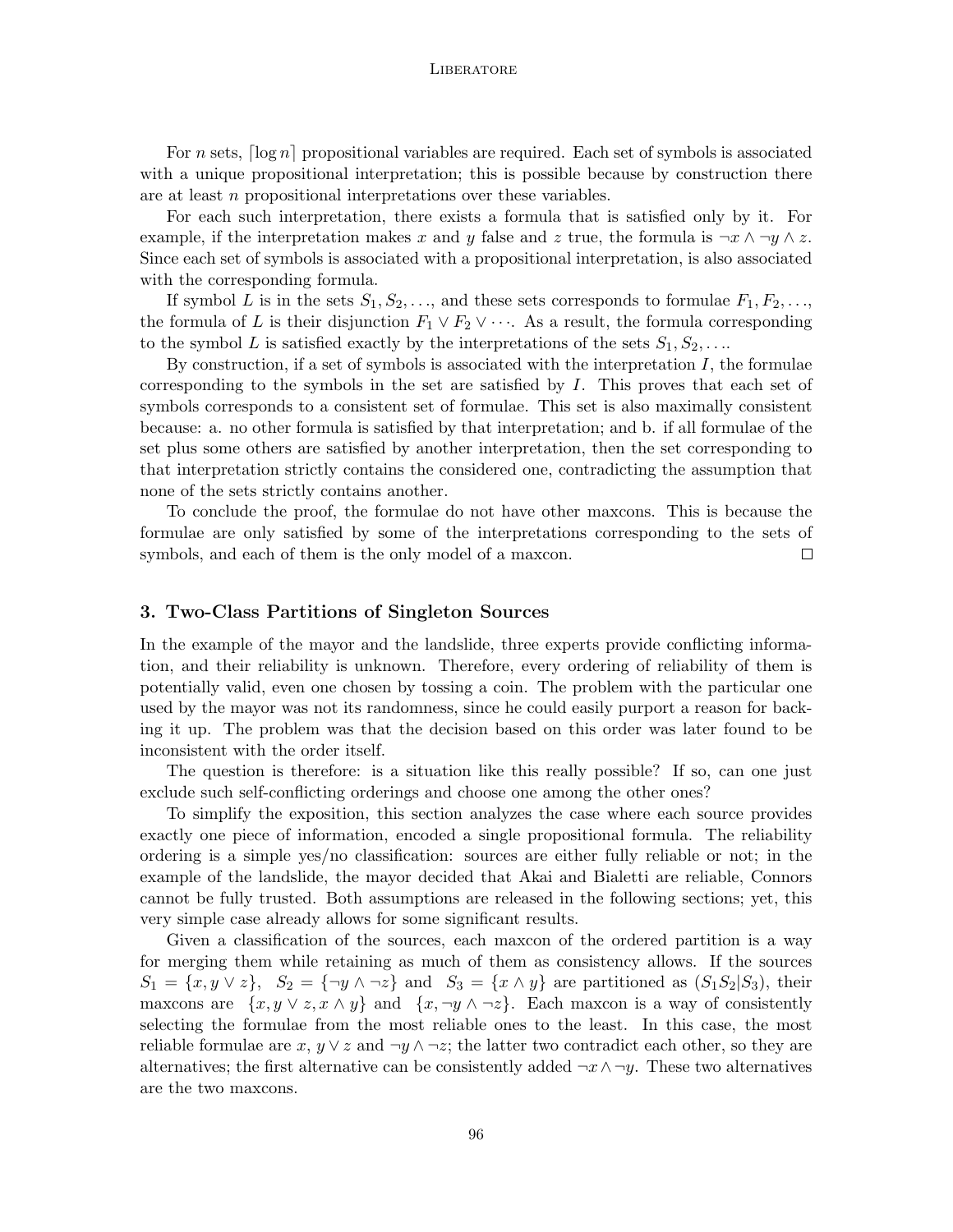This process hinges on the relative reliability o the formulae. What if this information is not given? What if the reliability of the formulae is not known? Formula *x* may be more reliable than  $\neg x$ . Or less. Or equally. The third is only one possibility. Yet, equal reliability is often assumed in lack of information telling otherwise. This "equality by ignorance" principle is often assumed not only in belief revision but also in nonmonotonic reasoning and in probability theory: unprioritized conflicting defaults are taken as alternatives (Katz & Golbeck, 2006), unknown probabilities are assumed equal according to the much-criticized principle of indifference (Shackel, 2007).

In terms of ordered partitions, equal reliability is encoded by the single-class ordered partition  $(S_1S_2S_3)$ . But nothing rules out any of the other partitions, for example  $(S_1S_2|S_3)$ . Still better, if reliability is unknown then  $S_1$  and  $S_2$  may be reliable the same and more so than *S*3, as far as it is known. This is a sensible possibility. Then merging enters the picture: a maxcon like  $\{x, y \vee z, x \wedge y\}$  is a way to combine the formulae according to the reliability encoded by  $(S_1S_2|S_3)$ . It derives from the sources and their assumed reliability. Checking this maxcon with the formulae reveals a problem:  $S_3$  is consistent with it while  $S_2$ is not. This is a problem because  $S_2$  was assumed more reliable than  $S_3$ , but the conclusion supports the contrary. Different partitions such as  $(S_1S_2|S_3)$  do not fall into this trap: its maxcon is coherent with the reliability it encodes. Partitions like this are consistent with themselves.

The following sections use the same principle, which in this simple case can be summarized as:

- 1. assume an arbitrary partition of the sources (reliability ordering);
- 2. determine a possible consistent combination of the formulae they provide (a maxcon);
- 3. use it to classify the sources: the ones consistent with it are reliable, the others are unreliable;
- 4. check if this classification is the same as that initially assumed.

This section assumes that sources are singletons (each source provides exactly one formula) and that partitions have two reliability classes. The following sections relax both constraints, but the general principle stays the same: assume some relative reliability of the sources  $(1)$ , combine their formulae  $(2)$ , use this combination for assessing the reliability of the sources (3); if this is not the same as that originally assumed, discard it (4).

Assuming a partition of the sources, each maxcon is a way to combine them according to this ordering while avoiding inconsistency. What is missing is the third step of the process: from a consistent combination of formulae, assess the reliability of the sources. This is done by checking the consistency of the sources with each maxcon *M*.

**Definition 6** *A set of formulae M induces on the set of sources S the partition*  $(R|S \setminus R)$ *, where:*

$$
R = \{ S_i \mid M \not\models \neg A_i \text{ for all } A \in S_i \}
$$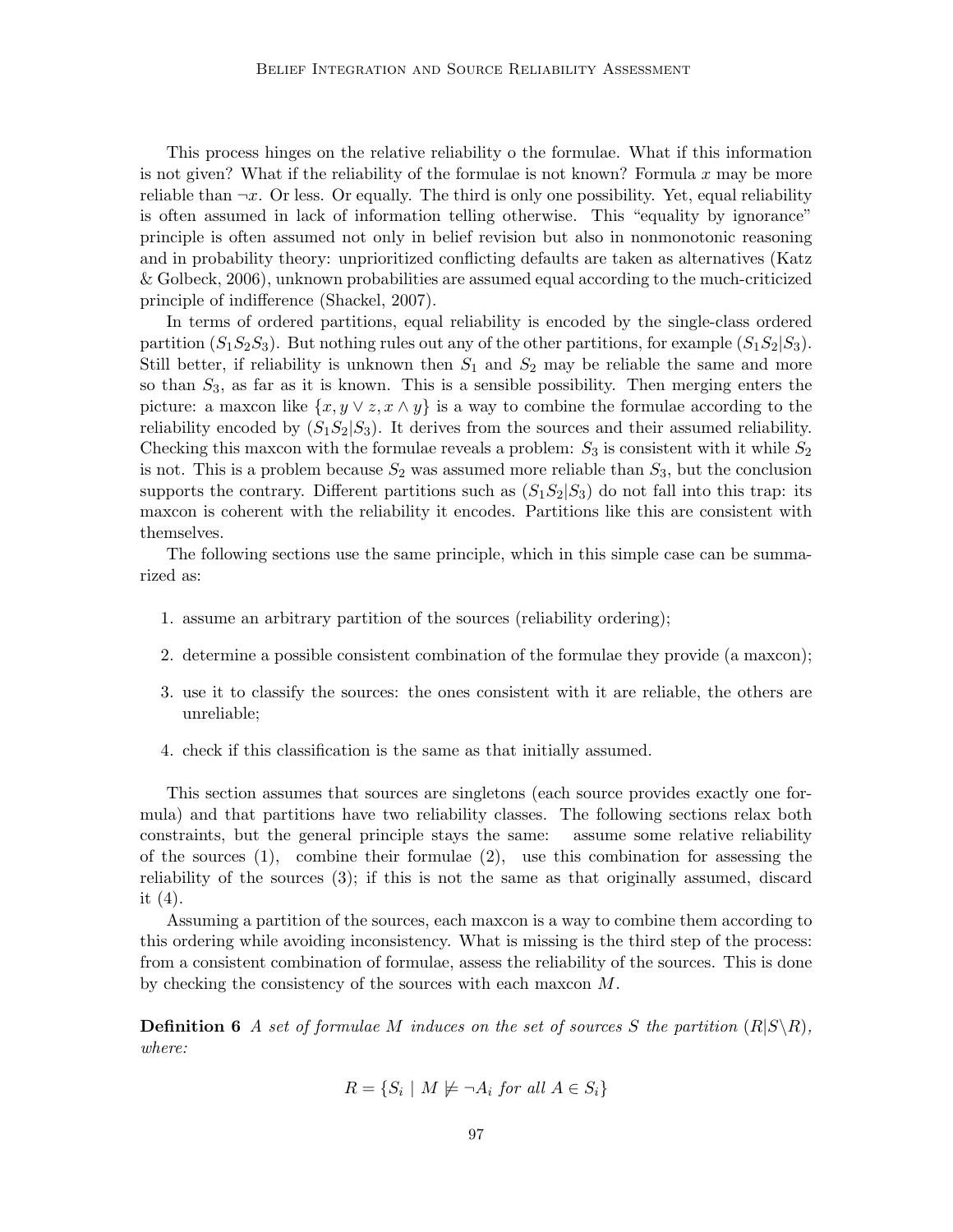This definition closes the circle: from a partition one can determine its maxcons, and each maxcon induces a partition of the sources. Technicalities apart, assuming a reliability ordering of the sources allows combining them; this combination allows assessing the reliability of the sources.

**Definition 7** *A partition is* stable *if it has a maxcon whose induced partition is the partition itself.*

Stability could also be defined by requiring all maxcons to induce the partition itself. This stronger condition is used in the next sections. For this introductory part of the article, the weaker definition is used: if there is a possible way to perform the merging (a maxcon) such that the result is consistent with a source, the source is considered reliable. The results obtained from this definition are:

- stable partitions always exist;
- not all partitions are stable;
- the maxcons of the stable partitions are the plain maxcons.

The first two facts show that the definition of stability is not trivial: some reliability orderings lead to combinations of formulae that contradict them and some others do not; the constraint of stability gives some useful information in removing some but not all of them from consideration. The third fact may look disappointing: even with the condition of stability all plain maxcons are still obtained. In the next sections the assumption of singleton sources and binary partitions will be lifted, and this result no longer holds. For now, it can be seen as a confirmation that in the basic case the mechanism is sensible: lacking other formulae coming from the same source, the reliability of a formula depends only on itself; therefore, nothing allows assuming a formula more reliable than another.

**Theorem 1** *There exist three formulae A, B and C such that the partition* (*AB|C*) *is stable while* (*A|BC*) *is not.*

*Proof.* Three consistent formulae *A*, *B* and *C* are chosen so that their plain maxcons are *{A, B}* and *{B, C}*. Lemma 5 proves that this is possible because these sets are not contained in each other; for example,  $A = (x \vee z) \wedge y$ ,  $B = x \wedge \neg z$  and  $C = (x \vee z) \wedge \neg y$ .

Formulae with such maxcons can be graphically depicted in the space of models as in Figure 3. Each formula is a box representing its set of models and intersections indicate mutual consistency.

The partition  $(AB|C)$  is stable. Since  $\{A, B\}$  is consistent but conflicts with *C*, it is the only maxcon of the partition. The reliability of the sources can be assessed from it. Since *A* and *B* are consistent with *{A, B}*, their sources *{A}* and *{B}* are in the first class of the partition induced by the maxcon. Instead, *C* is inconsistent with the maxcon; therefore, its source  $\{C\}$  is in the second class of the induced partition. The resulting partition is therefore  $(AB|C)$ , the same assumed in the first place.

The partition  $(A|BC)$  is not stable. The plain maxcon  $\{B, C\}$  is excluded because it does not contain the most reliable formula *A*. The only plain maxcon that is also a maxcon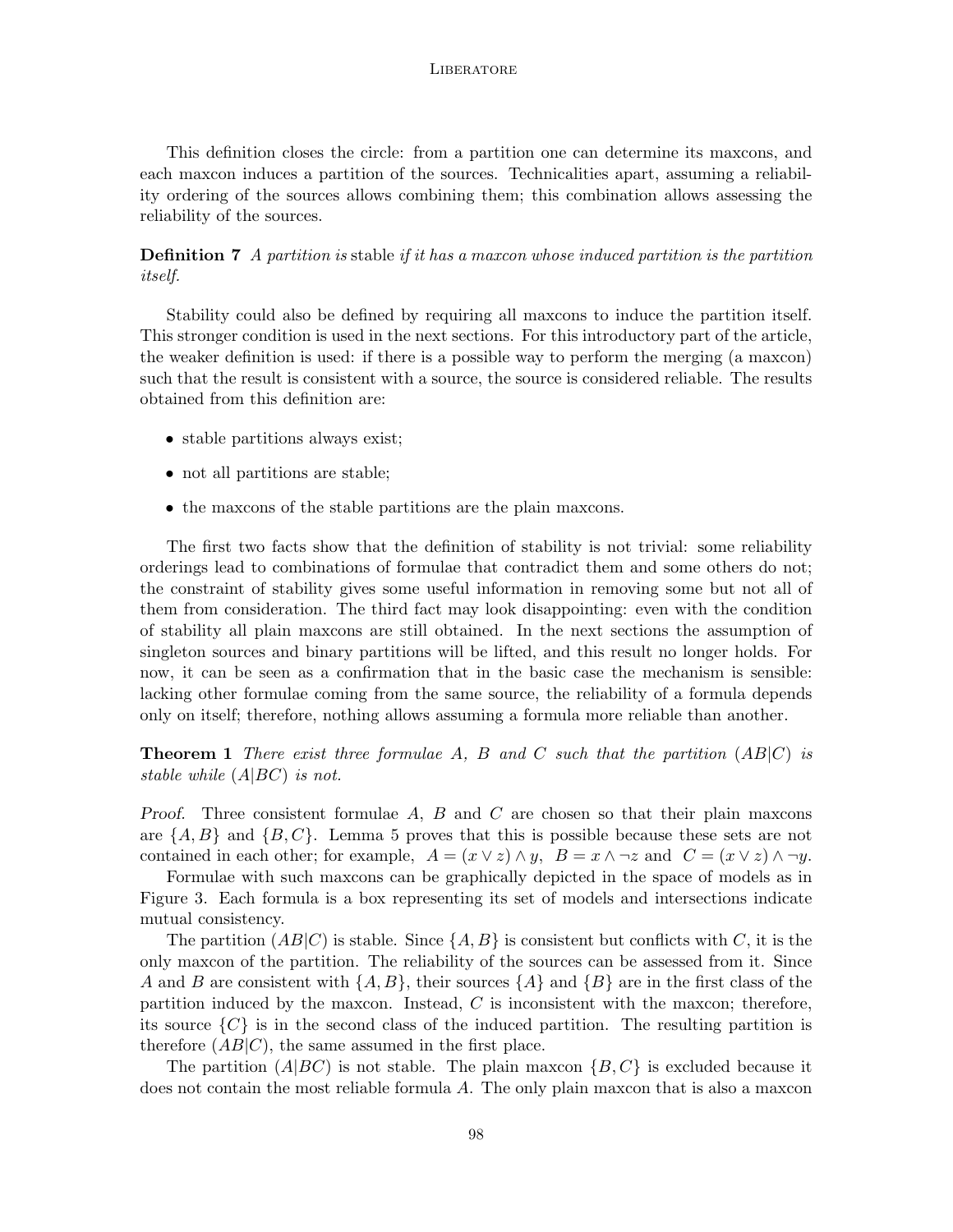

Figure 3: The formulae in the proof of Theorem 1, depicted in the space of models. Since *A* and *B* are consistent their sets intersect. The same for *B* and *C*.

of the partition is  $\{A, B\}$ . This set is consistent with *A* and *B* but not with *C*. Therefore, the induced partition is  $(AB|C)$ , while that initially assumed was  $(A|BC)$ .  $\Box$ 

The maxcons of *A*, *B* and *C* are  $\{A, B\}$  and  $\{B, C\}$ . The first is generated by the stable partition  $(AB|C)$ ; by symmetry, the second is generated by  $(BC|A)$ . In this particular case, both maxcons are generated by some stable partition. More generally, this happens whenever all sources contain a single formula and partitions comprise two classes.

**Lemma 6** *If S* is a set of singleton sources,  $R \subseteq S$  and  $(R|S \setminus R)$  is a stable partition, then *∪R is its only maxcon.*

*Proof.* By definition of stability,  $(R|S\setminus R)$  has a maxcon M such that R are the sources consistent with *M*. Since every formula  $F$  in  $R$  is consistent with  $M$ , Lemma 1 implies *F*  $∈$  *M*. In other words,  $∪R \subseteq M$ .

Since *R* is the set of sources that are consistent with *M*, all other sources in *S* are inconsistent with *M*, and are therefore not in *M*. This implies that  $M = \cup R$ .

Let *M'* be an arbitrary maxcon of  $(R|S \setminus R)$ . Since  $\cup R = M$  and M is consistent by definition of maxcon, so is *∪R*. By Lemma 2, every maxcon of (*R|S\R*) is a superset of *∪R*, that is, *∪R ⊆ M′* . But no source in *S\R* is consistent with *M* = *∪R*, implying that none is consistent with  $M'$ . This proves that  $M' = M$ .  $\Box$ 

This lemma is used to prove that the stable partitions generate exactly the plain maxcons of the set of sources if sources are singletons and partitions comprise two classes.

**Theorem 2** *For every*  $R \subseteq S$  *where S is a set of singleton sources,*  $\cup R$  *is a maxcon of*  $\cup S$ *if and only if*  $(R|S \setminus R)$  *is stable.* 

*Proof.* By Definition 4, a maxcon of a partition of sources is a maxcon of its flattening. Therefore,  $\cup R$  is a maxcon of  $(R|S\backslash R)$  if and only if it is a maxcon of  $(\cup R|\cup (S\backslash R))$ . In turn, Definition 3 formulates this as (a)  $\cup R$  is a maxcon of  $(\cup R) \cup (\cup (S \backslash R)) = \cup S$  and (b)  $(∪R) ∩ (∪R) = ∪R$  is a maxcon of  $∪R$ .

Let  $(R|S\setminus R)$  be a stable partition. By Lemma 6,  $\cup R$  is its only maxcon. Therefore, Condition (a) is true, and *∪R* is a maxcon of *∪S*.

Let *∪R* be a maxcon of *∪S*. This is already Condition (a) above. Condition (b) holds by Lemma 3. Therefore,  $∪R$  is a maxcon of  $(R|S\setminus R)$ . What remains to be proved to establish that this partition is stable is that *∪R* induces it. The first class of the partition induced by *∪R* contains all sources in *S* that are consistent with *∪R*, and the second class the sources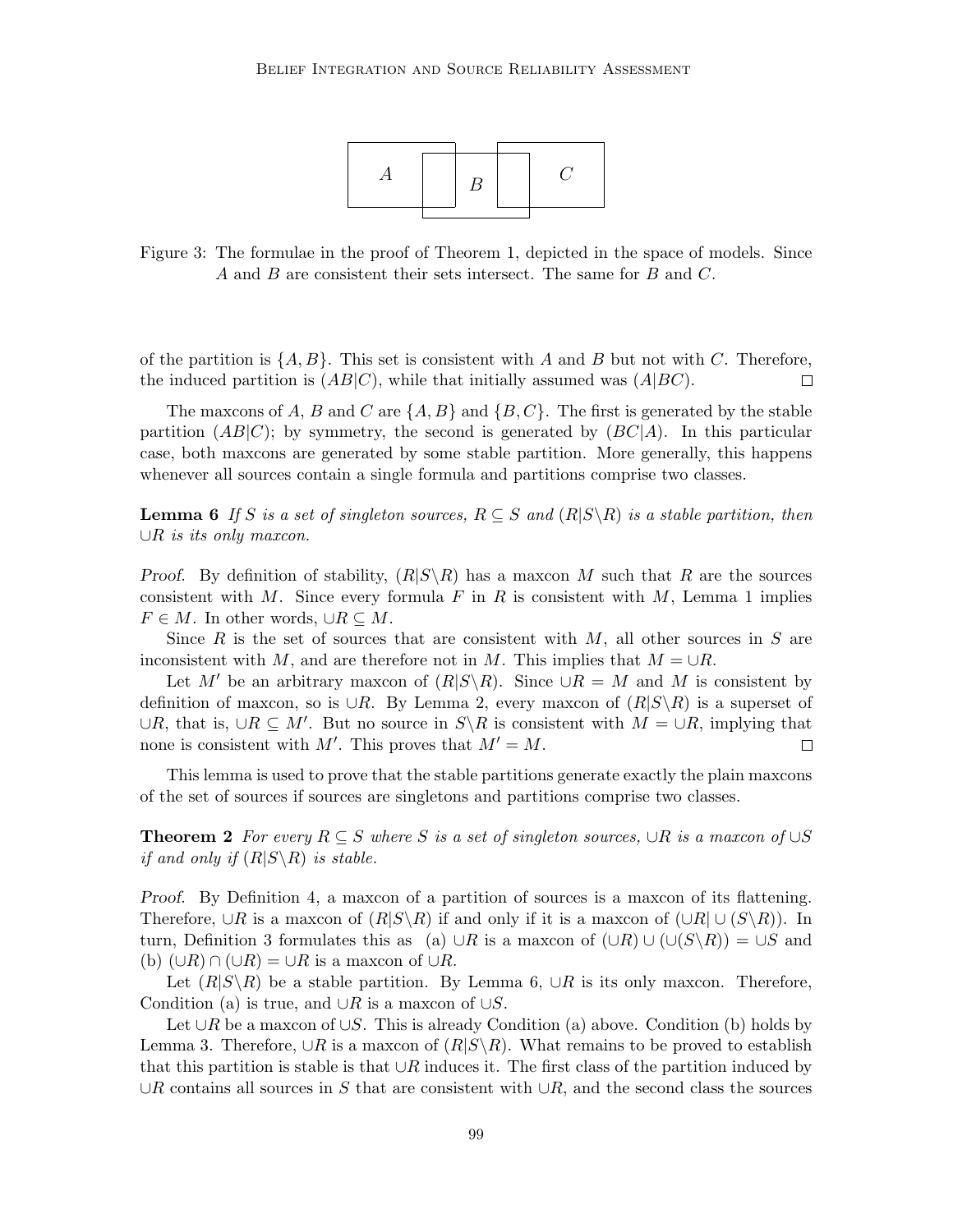that are inconsistent with *∪R*. These are respectively *R* and  $S\ R$  because  $\cup R$  is consistent and maximally so in *∪S*.  $\Box$ 

The maxcons of the stable partitions can be taken as the result of merging. The above theorem proves that in the case of singleton sources and two-class partitions, this is the same as selecting the plain maxcons of the set of formulae provided by the sources.

## **4. Two-Class Partitions of Non-singleton Sources**

The previous section analyzes the simplified case where each source provides exactly one piece of information. In the example of the mayor and the landslide, this is like each expert made exactly one statement in their report. This is not the case, as Bialetti and Connors made two statements each. Again, the mayor may choose any reliability ordering since no one is known. Yet, when integrating formulae using the chosen order the result should not be inconsistent with the ordering itself; otherwise, the mayor would get very bad press for not being able to follow his own opinion.

Theorem 2 shows that no selection stems from assuming and then checking the reliability of single-formulae sources: the plain maxcons are generated exactly by the stable partitions. This is unsurprising, since the reliability of a formula is the same as the reliability of its source, and is only affected by the other formulae in the same source. This is the case considered in this section: sources with multiple formulae.

**Definition 8** *A set of formulae M induces on a set of sources S the ordered partition*  $(R|S\setminus R)$  *where* 

$$
R = \{ S_i \mid M \not\models A_i \text{ for all } A_i \in S_i \}
$$

The partition is on the sources, not on formulae. As a result, even if the same formula is provided by two sources, these may be in different classes.

**Definition 9** *An ordered partition of the sources is* **weakly stable** *if it has a maxcon M that induces the partition itself.*

This definition requires only that one of the maxcons of the partition induces the partition itself. But a partition may have multiple maxcons; the others may induce different partitions. Requiring the condition to hold for all of them will be shown to have different consequences.

**Definition 10** An ordered partition  $(R|S \setminus R)$  of the sources is **strongly stable** *if all its maxcons induce the partition itself.*

As an example, a partition *P* may have two maxcons *M′* and *M′′*. Each of these maxcons induces a partition: *M'* induces  $P'$  and  $M''$  induces  $P''$ . If  $P' = P$  then  $P$  is weakly stable since it is obtained by going from it to a maxcon and from the maxcon to a partition. If  $P'' \neq P$  then *P* is not strongly stable, since a different partition can also be reached in the same way. The following Theorem 4 shows such a partition that is weakly but not strongly stable.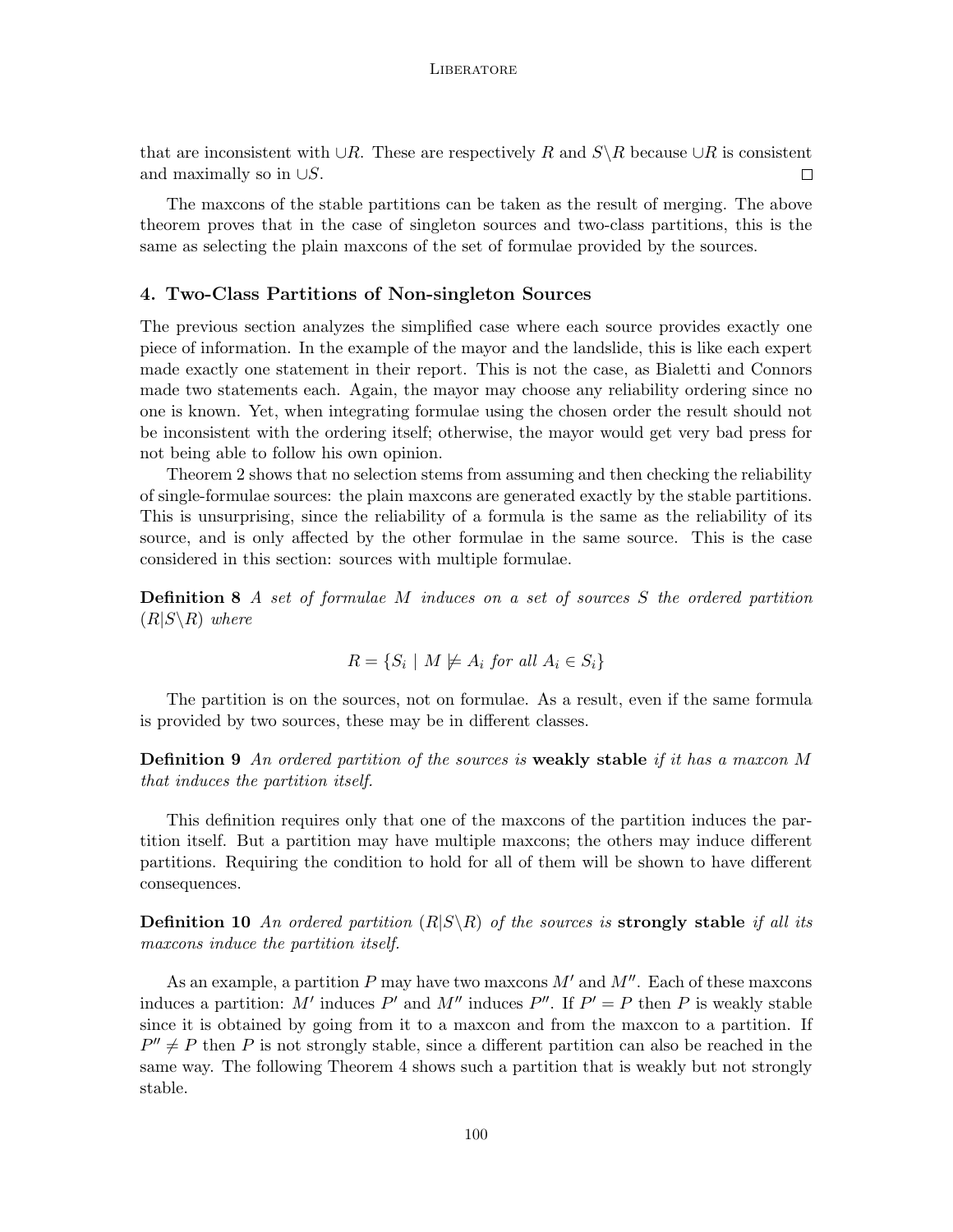A different way to restrict the maxcons is to still consider all weakly stable partitions, but only their maxcons that induce the partition itself. It will however be shown that the other maxcons induce weakly stable partitions. In other words, a maxcon that does not induce the partition itself induces another partition that is weakly stable.

Yet another restriction is to start from the partition having all sources in its first class. This realizes the assumption that all sources are initially compared the same. Following the maxcons and the induced partitions may then lead to some weakly or strongly stable partitions. This may seem a restriction since only partitions reachable from the all-equal one are considered. As shown below, it is not.

The results proved in this section for non-singleton sources and two-class partitions are:

- restricting to partitions reachable from the all-equal one does not eliminate any weakly or stable partition;
- some weakly stable partitions are not strongly stable;
- a weakly or strongly stable partition may have more than one maxcon;
- the maxcons of the weakly stable partitions are the plain maxcons;
- a weakly stable partition may have a maxcon that induces a different partition; however, the first class of the latter is larger than that of the former;
- the maximal weakly stable partition w.r.t. containment of their first classes are the strongly stable partitions;
- the maxcons of the strongly stable partitions are also the maxcons of the specific partition  $(\land S_1, \ldots, \land S_n | S_1 \cup \cdots \cup S_n)$ , where  $\land S_i$  is the conjunction of the formulae in  $S_i$  and  $S_1 \cup \cdots \cup S_n$  is the set of all formulae in these sources.

Considering only partitions reachable from the partition that has all sources in its first class is not a restriction at all, even if reachability is limited to a single step.

**Theorem 3** If a partition  $(R|S \setminus R)$  is weakly or strongly stable then some maxcon M of *the partition*  $(S)$  *induces*  $(R|S \setminus R)$ *.* 

*Proof.* Since the partition is stable, it has a maxcon *M* that induces itself. By definition, *M* is also a plain maxcon. The partition (*S*) has exactly all plain maxcons, including  $M$ .

Every strongly stable partition is also weakly stable, as an immediate consequence of the definition. The converse does not always hold: a weakly stable partition may have a maxcon that induces a partition that is different from the original one.

**Theorem 4** *There exists a set of sources whose weakly stable partitions are not all strongly stable.*

*Proof.* The sources are  $\{A\}$ ,  $\{B, C\}$  and  $\{D\}$ , the plain maxcons  $\{A, B\}$ ,  $\{B, C\}$ ,  $\{A, D\}$ . This is a correct description of a merging scenario because sources are identified with the set of formulae they provide, and formulae can be specified by giving their maxcons thanks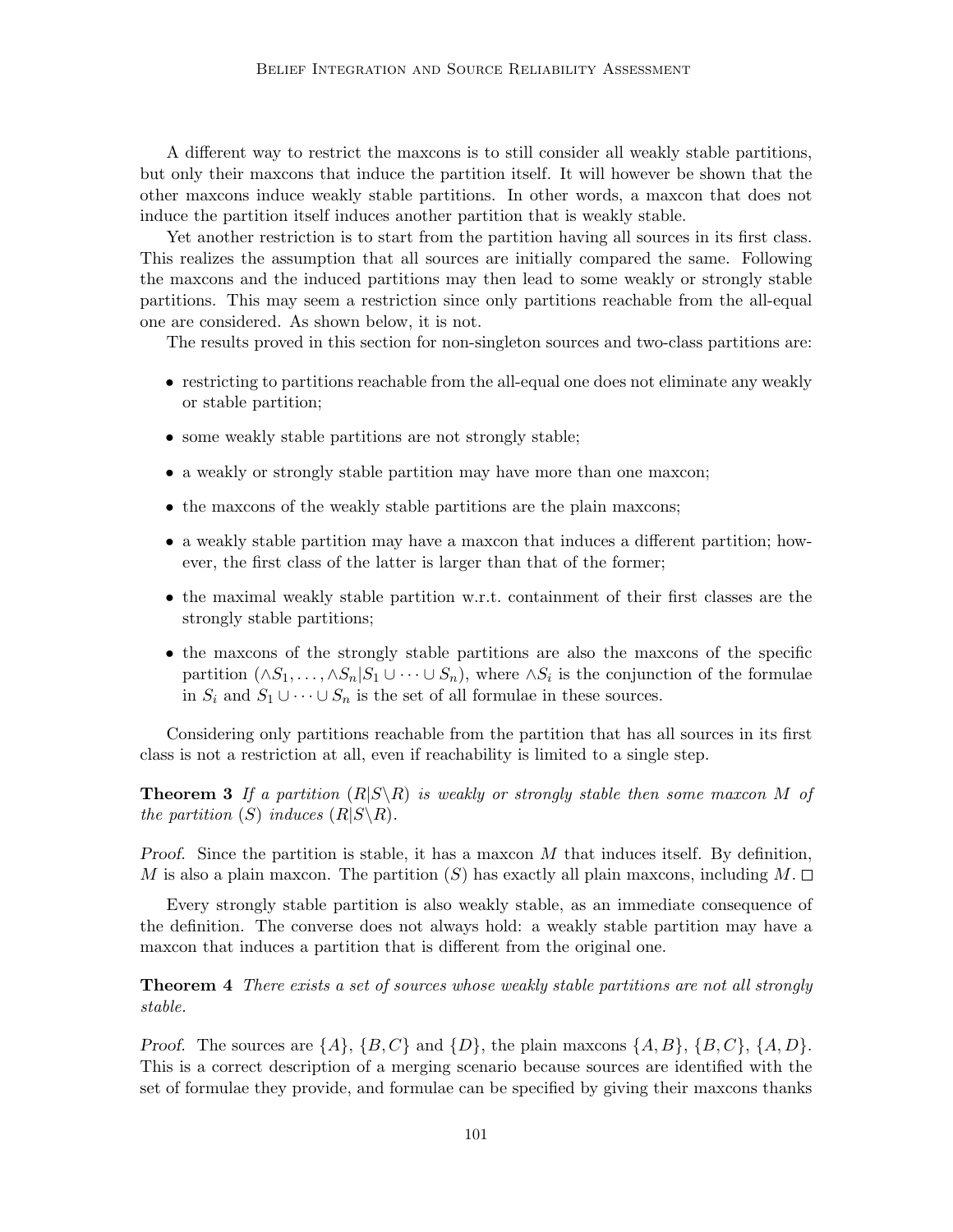

Figure 4: The formulae in the proof of Theorem 4: *A* is consistent with *D* and *B*, which is consistent with *C*.

to Lemma 5. Figure 4 show the situation in the space of models: *A* shares models with *D* and with *B*, which in turn shares other models with *C*.

All maxcons of the partition (*{A}|{B, C}{D}*) contain *A* by Lemma 2. Of the formulae of the second class, only *B* and *D* are consistent with *A*, leading to the maxcons *{A, B}* and *{A, D}*. Their induced partitions are:

- *{A, B}***:** the only source that contains only formulae consistent with this maxcon is *{A}*; as a result, the induced partition is  $({A} | {B, C} \cap D)$  itself, showing that this partition is weakly stable;
- ${A, D}$ **:** this maxcon is consistent with the two sources  ${A}$  and  ${D}$ ; the induced partition is therefore  $({A}({A}({B})|{B}, C)$ , which is not the same as the partition assumed initially.

The first point shows that  $\{A\}|\{B,C\}\{D\}\}\$  is weakly stable, since it has a maxcon that induces the partition itself. The second shows that it is not strongly stable, since the other maxcon induces a different partition.  $\Box$ 

This theorem proves that a partition may be weakly but not strongly stable. This is only possible if the partition has at least two maxcons: at least one induces the partition itself and at least one does not. A related question is whether all partitions having multiple maxcons are in this condition.

A minor change in the sources of the proof confutes this supposition. Adding a single other formula *E* that is only consistent with *D* generates a strongly stable partition with two maxcons, as shown in Figure 5. The partition  $({A}{\vert{B,C}{\vert{D,E}{\vert}}})$  has two maxcons: *{A, B}* and *{A, D}*. The source *{A}* is the only one having only formulae consistent with the first maxcon, leading to the partition itself. The same for the second maxcon. This is a strongly stable partition that has two maxcons.

As in the case of singleton sources, the maxcons of the weakly stable partitions are exactly all the plain maxcons of the set of sources. This is proved from a property of the plain maxcons.

**Lemma 7** *If M is a plain maxcon, its induced partition has M as a maxcon.*

*Proof.* Let  $(R|S\setminus R)$  be the partition induced by *M*. By definition, all formulae in *R* are consistent with *M*. If some of these formulae were not in *M*, then *M* would not be a plain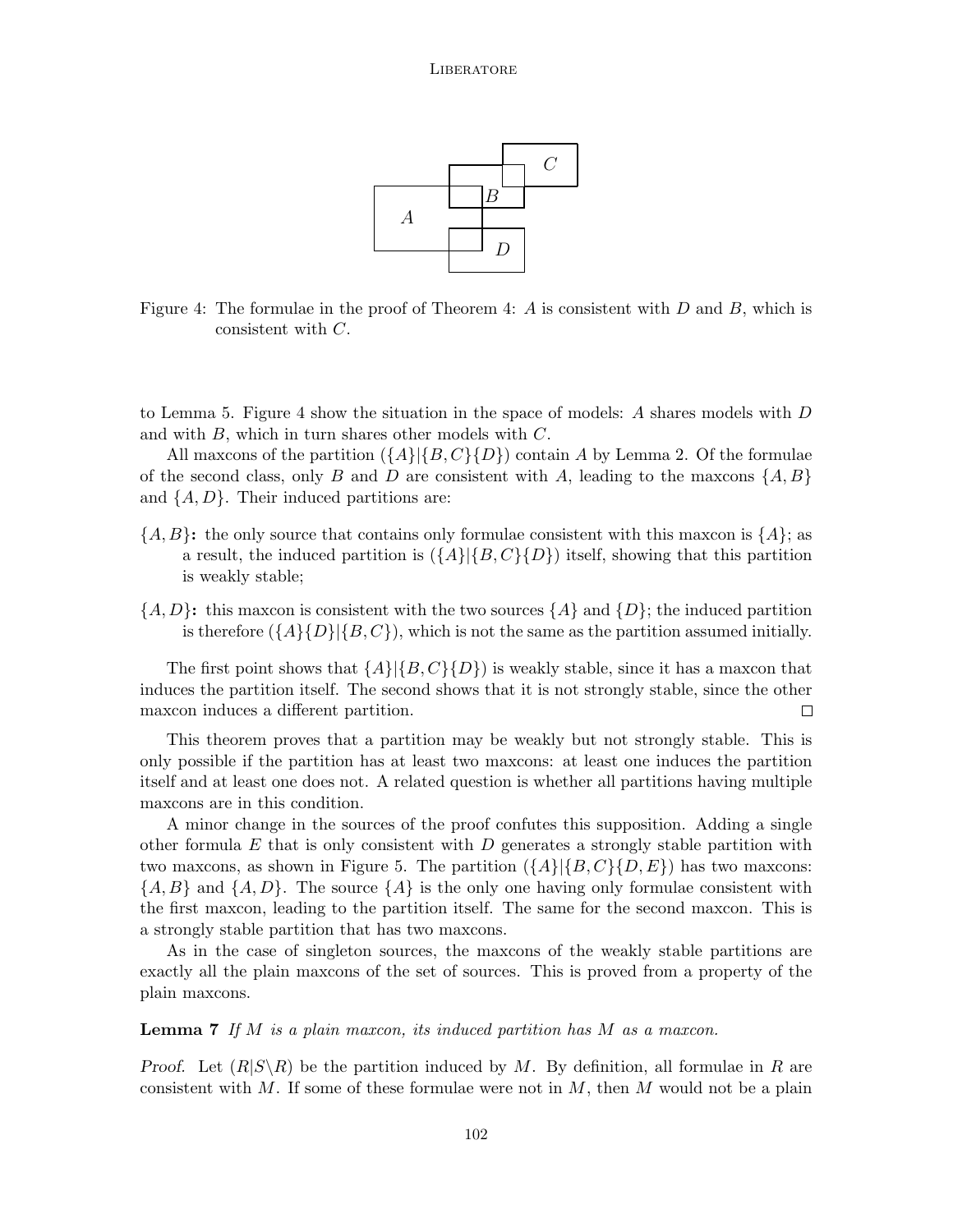

Figure 5: A scenario in which a strongly stable partition has two maxcons: the partition is  $({A} | {B, C} \{D, E\})$  and the maxcons  ${A, B}$  and  ${A, D}$ .

maxcon of *S*. This proves that *M* contains all formulae in *R*. By Lemma 3, *M* is a maxcon of  $(R|S\backslash R)$ .  $\Box$ 

This lemma shows that starting from a plain maxcon and moving to its induced partition and then to its maxcons, among them is the original maxcon. The partition may also have other maxcons, as shown in the proof of Theorem 4: the maxcon  $\{A, B\}$  induces the partition  $({A}{|B,C}{D})$ , which has two maxcons:  ${A,B}$  itself and  ${A,D}$ .

This lemma has two side consequences.

The first is related to an additional constraint that was considered above: instead of accepting all maxcons of all weakly stable partitions, restrict to those generating the partition. In other words, if a weakly stable partition  $(P_1|P_2)$  has the maxcon M, but this maxcon induces a different partition, exclude *M* from consideration. This restriction is useless: even if *M* induces a different partition  $(P'_1|P'_2)$ , one of the maxcons of this partition is *M* itself.

The second consequence is that every set of sources has at least a weakly stable partition. Indeed, every set has at least a maxcon *M*, and this maxcon induces a partition that has *M* as a maxcon. That partition is therefore weakly stable.

The converse of the lemma holds by definition: the maxcons of a partition are some of the plain maxcons.

**Corollary 1** *The maxcons of weakly stable partitions are the plain maxcons.*

This corollary allows for a method for finding the weakly stable partitions and their maxcons at the same time. The most obvious way for obtaining a plain maxcon is to start from the empty set and then iteratively adding a formula if consistent with the set. When formulae are provided in a set of sources, this method can be slightly simplified because *M* has to be consistent with all formulae in the first class of some partition.

**Algorithm 1 (maxcon and induced partition of two classes) Input:** *a set of sources*  $S = \{S_1, \ldots, S_n\}$ **Output1:** *a weakly stable partition*  $(R|S\backslash R)$ **Output2:** *a maxcon M inducing*  $(R|S\backslash R)$  *and induced by*  $(R|S\backslash R)$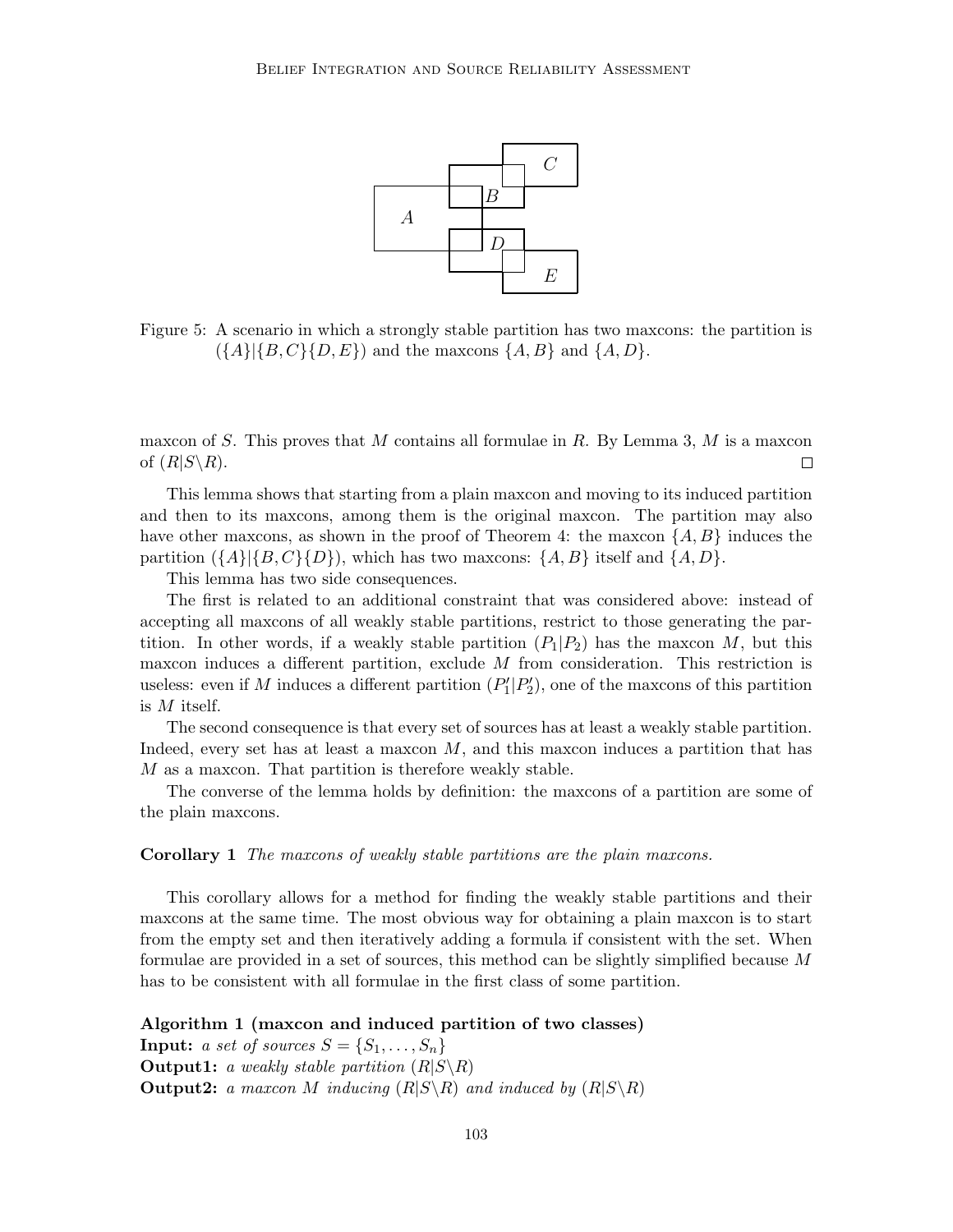- *1.*  $M = \emptyset$
- *2. R* = *∅*
- *3. for each source*  $S_i \in S$ *:*

*if*  $M ∪ (∪S<sub>i</sub>)$  *is consistent: i.*  $M = M ∪ (∪S<sub>i</sub>)$ *ii.*  $R = R \cup \{S_i\}$  // remark: here *R* changes

- *4. output the weakly stable partition*  $(R|S \setminus R)$
- *5. for each*  $S_j \in S \backslash R$  // remark: use *R* updated above

for each 
$$
F \in S_j
$$
  
if  $S_j \setminus \{F\} \not\subseteq M$  and  $M \cup \{F\}$  is consistent then  

$$
M = M \cup \{F\}
$$

*6. output maxcon M*

The algorithm first finds a stable partition by iteratively adding entire sources to its maxcon in construction *M*; once the partition is output in Step 4, the process of addition continue on single formulae from the remaining sources *S\R*.

The test  $S_i \backslash \{F_i\} \nsubseteq M$  is not necessary but may save some consistency checks, especially for sources of low cardinality: since  $S_i$  is not in the first class of the partition induced by  $M$ , not all its formulae can be in *M*. Therefore, if all of them but *F* are in *M*, then  $M \cup \{F\}$ is inconsistent.

**Theorem 5** *Algorithm 1 outputs a weakly stable partition and one of its maxcons inducing the partition itself.*

*Proof.* The algorithm always terminates because its two loops are over finite sets: *S* and  $S \backslash R$ . The first loop has the following invariants:

- 1. *M* = *∪R*; this is because both *R* and *M* start empty, and when a source is added to *M* its formulae are added to *M*;
- 2. *M* is consistent; this is because *M* is only added  $S_i$  if  $M \cup (\cup S_i)$  is consistent;
- 3. if *R* does not contain  $S_i$  after  $S_i$  has been analyzed in the loop, then  $\cup R \models \neg(\land S_i);$ the contrary implies the consistency of  $(\cup R) \cup S_i$ , which is now proved to contradict the assumption; let  $M'$  and  $R'$  be the state of  $M$  and  $R$  during the iteration of  $S_i$ ; it holds  $R' \subseteq R$  since sources are never removed from *R*; it holds  $M' = \bigcup R'$  because of the first invariant; therefore,  $M' \cup S_i$  is consistent and  $S_i$  is inserted into  $R'$  at this iteration; since  $R' \subseteq R$ , this contradicts the assumption that  $R$  does not contain  $S_i$ .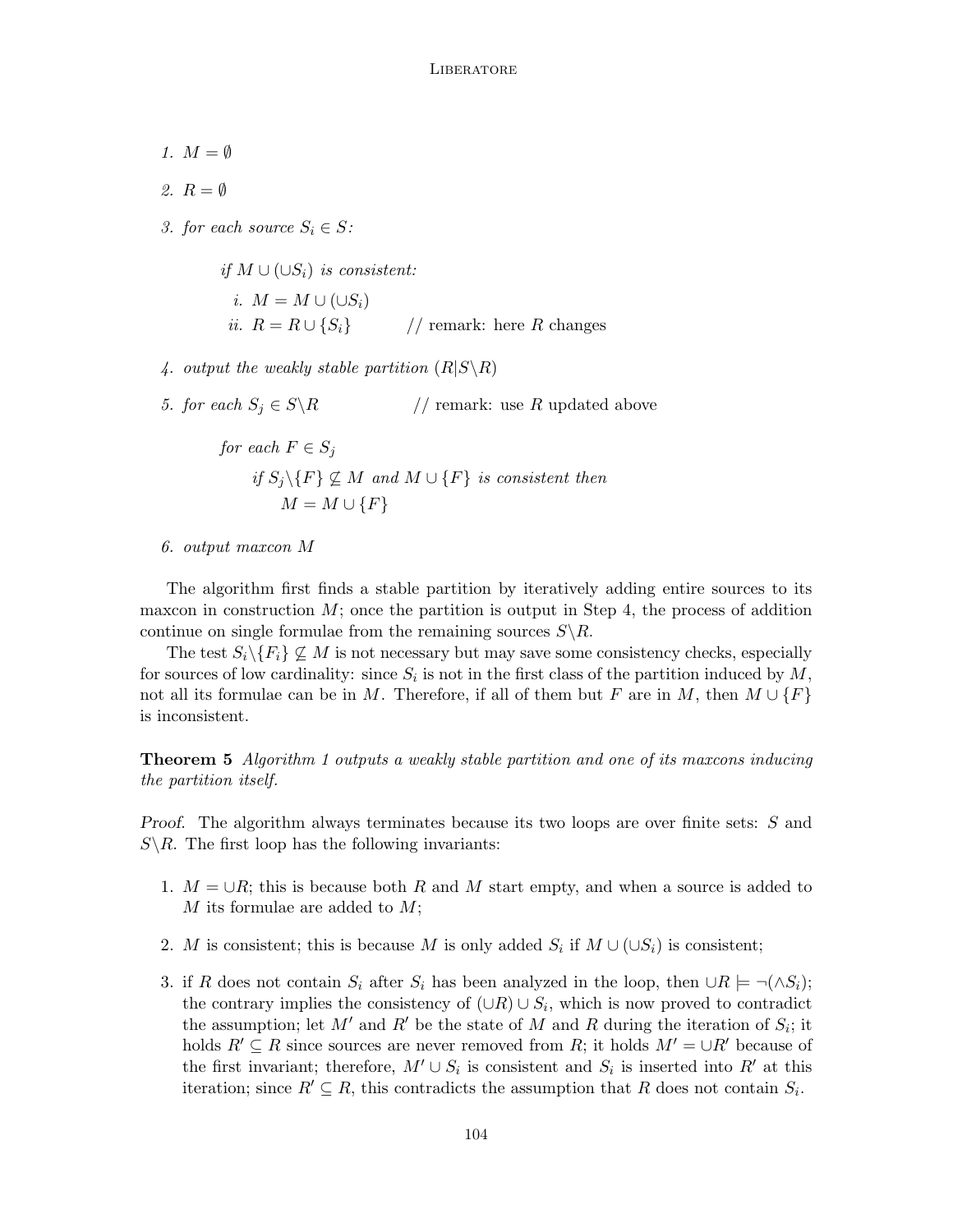At the end of the first loop all sources  $S_i$  are analyzed. The second invariant therefore becomes: *R* contains all  $S_i$  such that  $(\cup R) \cup S_i$  is consistent. The first invariant is still  $M = \bigcup R$ . This implies that *M* contains all formulae in all sources  $S_i$  such that  $M \cup S_i$  is consistent.

The partition  $(R|S\setminus R)$  is output at this point, but R is not changed afterwards. Therefore, if this partition is weakly stable after the second loop, it is also weakly stable at this point. The proof of weak stability of this partition can therefore be delayed after the second loop.

The invariants of the second loop are: first, *M* is consistent; second, if *F* is a formula in *R* or in a source  $S_i$  already analyzed in the second loop, then  $F \notin M$  if and only if  $M \cup \{F\}$  is inconsistent. The first invariant holds because M is only added a formula if it is consistent with it. The second holds because of what holds at the end of the first loop and because a formula is not added to *M* only if inconsistent with it.

At the end of the second loop all formulae *F* have been considered; therefore, *M* contains all formulae *F* it is consistent with. Since *M* is also consistent, it is a plain maxcon.

Since formulae are never removed from *M*, this set still contains all formulae in *R*. As a result, it is a maxcon of  $R \cup (S \backslash R)$  containing all formulae in R, which implies it is a maxcon of  $(R|S\rangle R)$ . What remains to be proved is that *M* induces this very partition. Since the considered partitions comprise two classes, this is the same as *R* being the first class of the partition induced by *M*. Since *M* is consistent and contains all formulae in *R*, all sources in *R* are in the first class of the partition induced by *M*. If a source  $S_i \notin R$  were in the first class, then  $M \cup S_i$  would be consistent, implying the consistency of  $(\cup R) \cup S_i$ since *M* contains all formulae in *R*. This contradicts the invariant at the end of the first loop.  $\Box$ 

A weakly stable partition  $(R|S\setminus R)$  induces at least a maxcon M whose induced partition is  $(R|S\setminus R)$ . However, the same partition may also induce other maxcons, such as M<sup>'</sup> and *M′′*. This raises two questions: Which properties these other maxcons have? Which partitions they induce?

**Theorem 6** *If*  $(R|S \setminus R)$  *is weakly stable, then all its maxcons include*  $\cup R$  *and induce a partition*  $(R' | S \backslash R')$  *such that*  $R \subseteq R'$ *.* 

*Proof.* Since the partition is weakly stable, it has a maxcon M that induces the same partition  $(R|S\setminus R)$ . Since *M* induces  $(R|S\setminus R)$ , all formulae in *R* are consistent with *M*. By Lemma 1, since *M* is a maxcon then it contains them as well. This proves that *R* is contained in *M*; therefore,  $\cup R$  is consistent; by Lemma 2, all maxcons of  $(R|S\setminus R)$  include *∪R* and all their induced partitions have all of *R* in their first class.  $\Box$ 

If a weakly stable partition  $(R|S \setminus R)$  has a maxcon *M* that induces a partition  $(R'|S \setminus R')$ , then either  $R = R'$ , which implies that the two partitions are the same, or  $R \subset R'$ . If a partition has a maxcon that induces a different partition, the first class of the latter is strictly larger than that of the former.

In other words, when moving from partition to maxcon to a different partition, the first class strictly increases. This forbids a path partition—maxcon—partition—... to form a cycle, unless all partitions in it are the same. Indeed, in such a cycle it would be  $R \subset R' \subset$  $R^{\prime\prime}$ ...  $\subset R$ , which is impossible.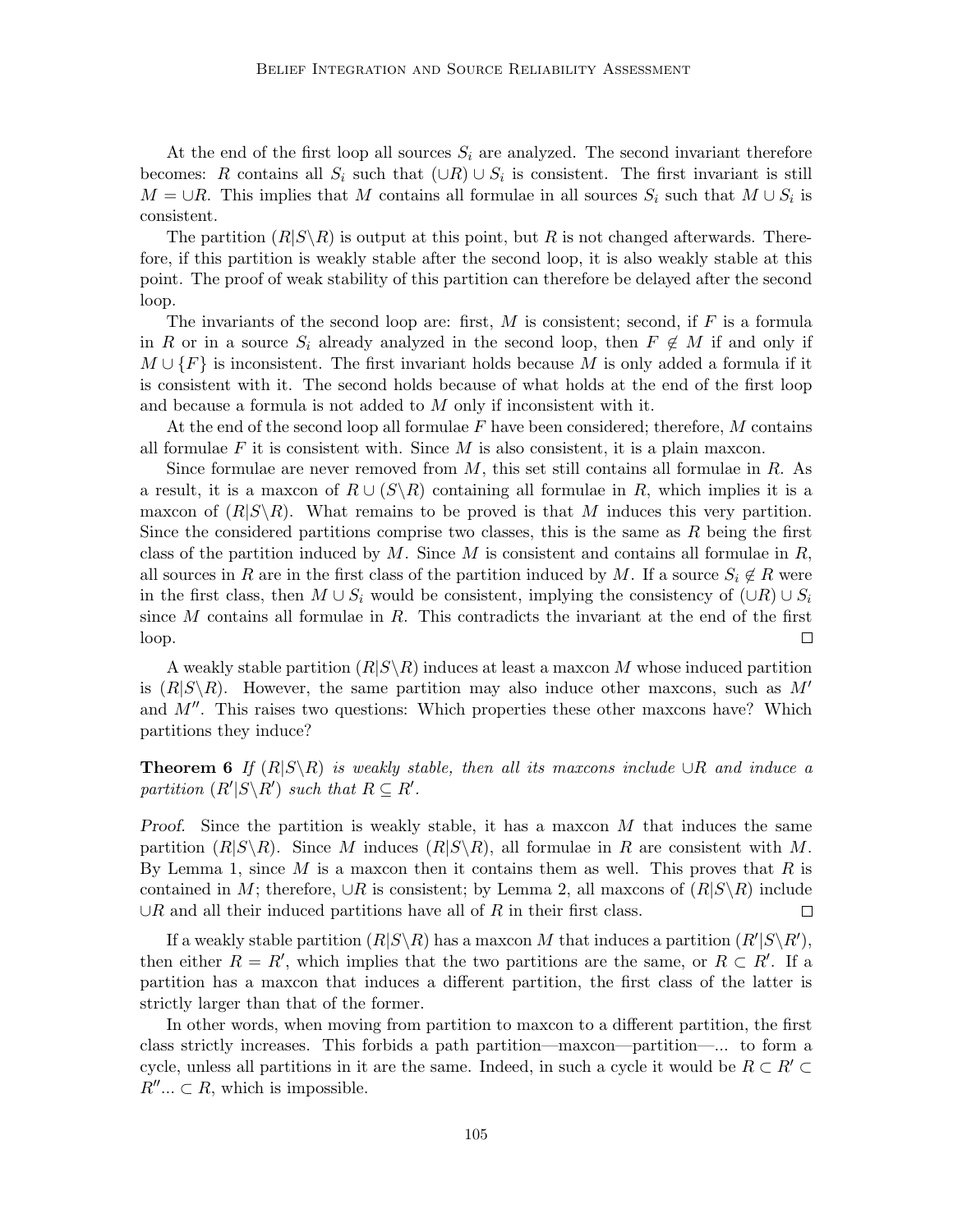From a different angle, since the first class strictly increases, at some point a maximum is hit: a partition only has maxcons that induce the partition itself.

**Theorem 7** *The maximal weakly stable partitions w.r.t. containment of their first class are the strongly stable partition.*

*Proof.* Let  $(R|S\setminus R)$  be a weakly stable partition that is maximal on set-containment of its first class. It is not strongly stable only if one of its maxcons *M* induces a partition  $(R'|S\backslash R')$  with  $R\neq R'$ . Theorem 6 implies  $R\subseteq R'$ , which implies  $R\subset R'$  in this case. Since  $(R'|S \backslash R')$  is induced by M, it has M has a maxcon by Lemma 7. Therefore, this partition is weakly stable and has its first class strictly containing *R*, contrary to the maximality of  $(R|S\backslash R)$ .

The converse is proved by assuming that  $(R|S\setminus R)$  is strongly stable, and proving that it is a maximal weakly stable partition. That it is weakly stable is an immediate consequence of the definitions of stability. Remain to prove that it is maximal. Let  $(R'|S\backslash R')$  be another weakly stable partition with  $R \subset R'$ . By definition of weak stability,  $(R'|S \backslash R')$  has a maxcon *M* whose induced partition is  $(R'|S \backslash R')$ . By Theorem 6, *M* contains  $\cup R'$ , which in turn contains *∪R*. Since every maxcon is also a plain maxcon, and *M* contains *∪R*, by Lemma 3 *M* is a maxcon of  $(R|S\backslash R)$ . As a result, *M* is a maxcon of  $(R|S\backslash R)$  but its induced partition is  $(R'|S \backslash R')$ , contradicting the assumption of strong stability.  $\Box$ 

This proves the existence of strongly stable partitions for all set of sources.

**Theorem 8** *Every set of sources has at least a strongly stable partition.*

*Proof.* Lemma 7 tells that the partitions induces by plain maxcons are weakly stable, and therefore proves the existence of weakly stable partitions for all set of sources. By Theorem 6, if such a partition is not strongly stable then it has a maxcon that induces a partition with a strictly larger first class. By Lemma 7 and the fact that maxcons of partitions are also plain maxcons, this partition is weakly stable. Since the sources are finitely large, moving from a partition to another must eventually hit a maximum. By Theorem 7, these maximal partitions are strongly stable.  $\Box$ 

The proof also shows a way to find the strongly stable partitions from weakly stable partitions: following the maxcons and their induced partitions.

**Algorithm 2 (Weakly and strongly stable partitions of two classes) Input:** *a set of sources*  $S = \{S_1, \ldots, S_n\}$ **Output1:** *a weakly stable partition* **Output2:** *a strongly stable partition*

- *1. set P to be an arbitrary partition*
- *2. find a maxcon M of P* // see below
- *3. determine the partition P ′ that M induces*
- *4. output P ′ as a weakly stable partition (Lemma 7)*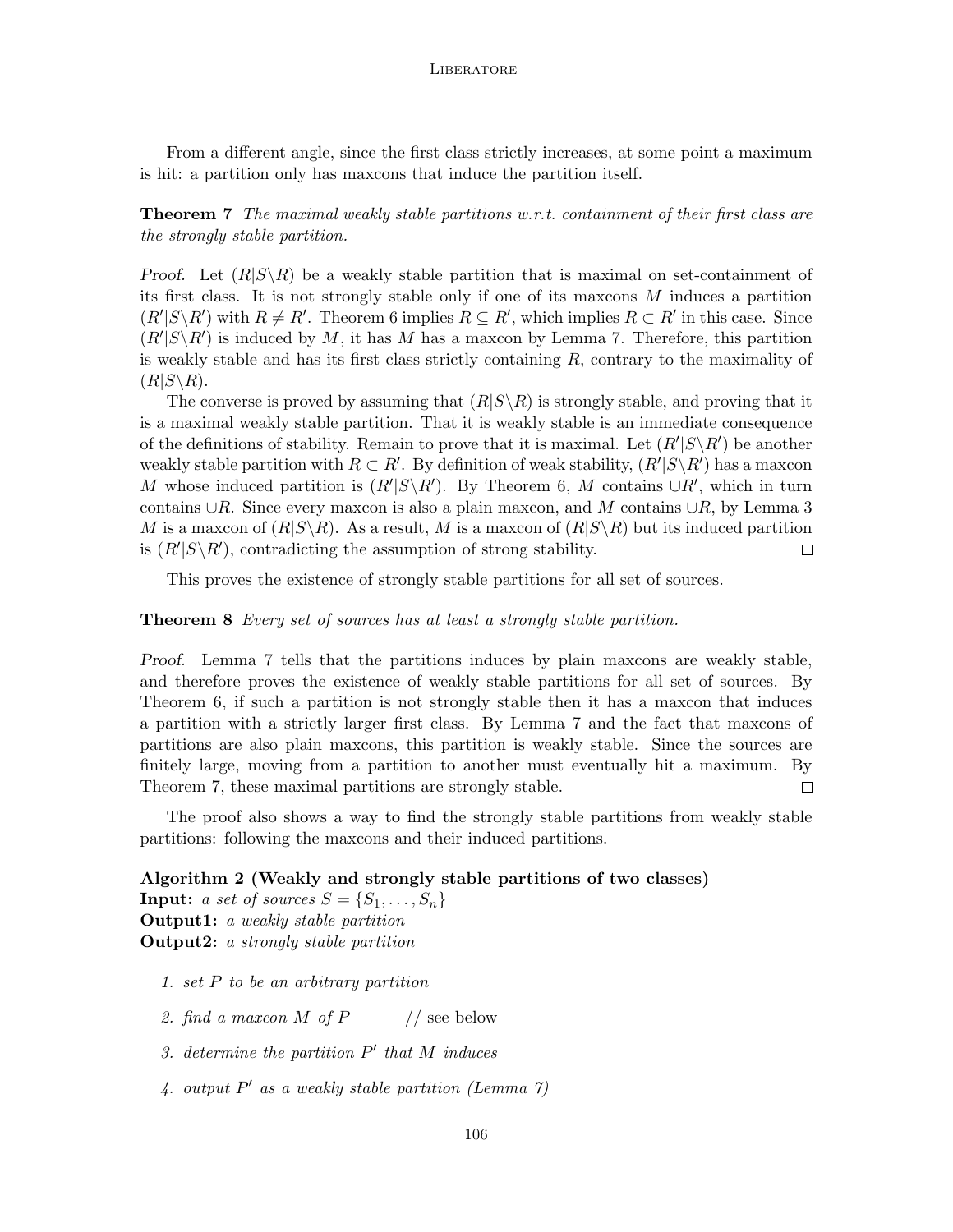5. for each maxcon  $M'$  of  $P'$ :

*if*  $M'$  induces a partition  $P'' \neq P'$  then: *i.* set  $P' = P''$ *ii. go to Step 5*

*6. output P ′ as strongly stable partition (Theorem 7)*

Step 2 can be done in a number of ways. The maxcon can be determined by setting  $M = \emptyset$  and iteratively adding the formulae in the first class of P that are consistent with *M*, then from the second, etc. Alternatively, Algorithm 1 may replace Steps 1-3, since it produces both *M* and one of its induced partitions *P ′* at the same time; *P* is in this case unnecessary, since it is not used in the rest of the algorithm.

**Theorem 9** *Algorithm 2 outputs a weakly and a strongly stable partition.*

*Proof.* Every maxcon *M* of a partition *P* is also a plain maxcon by definition, and the partition induced by *M* has *M* as a maxcon thanks to Lemma 7. This proves that Step 4 outputs a weakly stable partition.

This partition may also be strongly stable or not. If it is, none of its maxsets induce another partition; therefore, the condition in Step 5 is always false; the partition is not changed, and is output as is in Step 6.

If this partition  $P'$  is not strongly stable, the condition in Step 5 is true for some maxset *M'* of *P'*. Therefore, the partition *P''* induced by *M'* replaces *P'*. By Theorem 6, *P''* has a strictly larger first class than the previous *P ′* . The check is performed again. Since the formulae are finite and the first class strictly increases at each step, at some point this loop terminates. This means that the condition of the loop is false: no maxcon *M′* of *P ′* induces a partition *P ′′* different from *P ′* . This is the definition of strongly stability.  $\Box$ 

The strongly stable partitions can also be found employing a specific partition. Let  $\land S_i$ be the conjunction of the formulae in the source  $S_i$ . The partition is  $({\{\land S_1, \ldots, \land S_n\}}|S_1 \cup$  $\cdots \cup S_n$ . For example, the sources  $S_1 = \{A, B\}$ ,  $S_2 = \{C, D, E\}$  and  $S_3 = \{F\}$  are turned into the partition  $({A \wedge B, C \wedge D \wedge E, F} | {A, B, C, D, E, F})$ . The following theorem proves that the maxcons of this partition are the maxcons of the strongly stable partitions of the three original sources  $S_1$ ,  $S_2$  and  $S_3$ .

**Theorem 10** For every maxcon M of a strongly stable partition of the sources  $S_1, \ldots, S_n$ *there exists a maxcon*  $M'$  *of the partition*  $({\lbrace \wedge S_1, \ldots, \wedge S_n \rbrace} | S_1 \cup \cdots \cup S_n)$  *such that*  $M =$  $M' \cap (S_1 \cup \cdots \cup S_n)$ , and vice versa.

*Proof.* Let  $S = \{S_1, \ldots, S_n\}$  and  $S^{\wedge} = \{\wedge S_1, \ldots, \wedge S_n\}$ . The partition in the statement of the theorem is  $(S^{\wedge} \mid \cup S)$ . Given  $M \subseteq \cup S$ , let  $a(M)$  be the set defined by:

$$
a(M) = M \cup \{ \land S_i \in S^{\land} \mid M \cup \{ S_i \} \not\models \bot \}
$$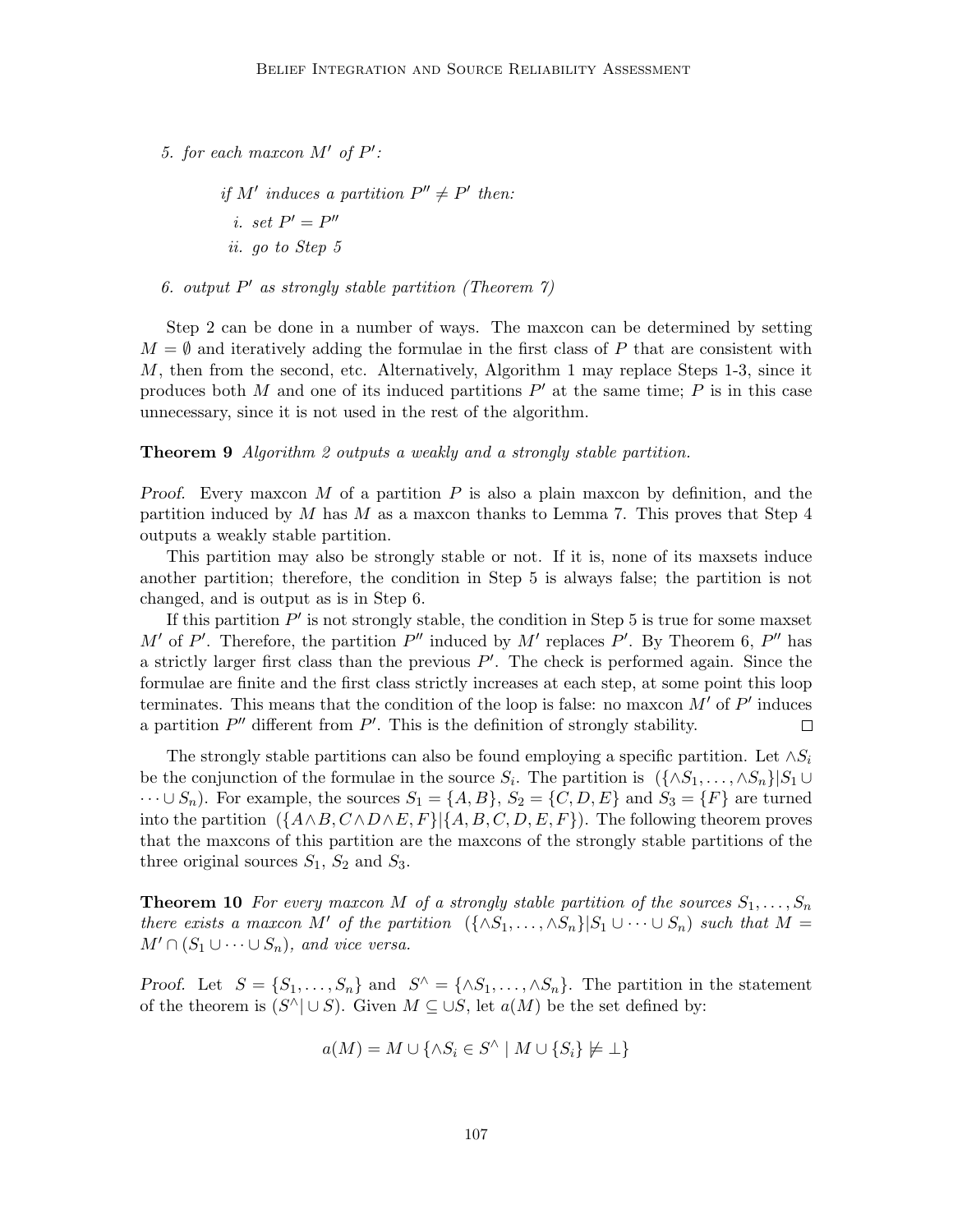Let *M* be a maxcon of a strongly stable partition  $(R|S\setminus R)$  and prove that  $a(M)$  is a maxcon of  $(S^{\wedge} \mid \cup S)$ .

If *M* is consistent with  $\land S_i$ , every formula in  $S_i$  is consistent with *M*. Therefore, it is in *M* since *M* is also a maxcon of *S*. This implies that all formulae *∧S<sup>i</sup>* consistent with *M* are also entailed by *M*. Therefore, *M* and *a*(*M*) are equivalent.

Since *M* is a maxcon of  $(R|S\setminus R)$ , it is a maxcon of its flattening  $(UR| \cup (S\setminus R))$ . By definition, it is also a maxcon of the union of the classes  $(\cup R) \cup (\cup ((S \setminus R))) = \cup S$ . Since  $a(M)$  contains all elements of  $S^{\wedge}$  that are consistent with *M*, it is a maxcon of  $S^{\wedge} \cup (\cup S)$ . In other words, it is a plain maxcon of  $(S^{\wedge} \vert \cup S)$ . This is the first part of the definition of  $a(M)$  being a maxcon of  $(S^{\wedge} \mid \cup S)$ ; the other that is still to be proved is that  $a(M) \cap S^{\wedge}$  is a maxcon of *S ∧*.

The converse of this condition is possible if a source is consistent with  $a(M) \cap S^{\wedge}$ but is not contained in it. For the sake of clarity, the sources can be re-indexed so that  $a(M) \cap S^{\wedge} = \{ \wedge S_1, \ldots, \wedge S_i \}$  and the source that is consistent but not contained in this set is  $S_{i+1}$ .

Using such indexes, the partition induced by *M* is  $(S_1 \ldots S_i | S_{i+1} \ldots S_n)$ ; this is the same as  $(R|S\setminus R)$  thanks to strong stability. Since M is a maxcon, it is consistent. Therefore, its equivalent set  $a(M)$  and its subset  $a(M) \cap S^{\wedge}$  are consistent as well. The latter is also consistent with  $\land$ *S*<sup>*i*+1</sup> by assumption; therefore, all formulae in  $S$ <sup>*i*+1</sup> can be added to it while retaining consistency. Iteratively adding formulae from *Si*+2 *. . . S<sup>n</sup>* produces a maxcon *M′* of the partition  $(R|S\setminus R)$ . The partition induced by M' has  $S_{i+1}$  in the first class and is therefore different from  $(R|S\setminus R)$ , contrary to the assumption of strong stability.

The second part of the proof is to show that every maxcon of (*S ∧| ∪S*) is also a maxcon of a strongly stable partition of *S* after the formulae  $\land S_i$  are removed from it. This is achieved by showing that the partition induced by the maxcon is strongly stable.

Let *M* be a maxcon of  $(S^{\wedge} \mid \cup S)$ . Let  $M' = M \cap S^{\wedge}$  and  $M'' = M \cap (\cup S)$ . Since *M* is maximally consistent,  $\land S_i \in M'$ ,  $M'' \cup S_i \not\models \bot$  and  $S_i \subseteq M''$  are equivalent to each other. This proves that *M* and *M′′* are equivalent.

The partition induced by  $M''$  on  $S$  is  $(R|S \setminus R)$ , where  $R = \{S_i \mid M'' \cup S_i \not\models \bot\}$ , which can be rewritten as  $R = \{S_i \mid \land S_i \in M'\}$ . Since  $M'$  is consistent, so is R.

This partition is not strongly stable only if it has a maxcon  $M'''$  that induces a different partition. By Lemma 2, since  $R$  is consistent  $M'''$  contains all its formulae. Therefore, the partition induced by *M′′′* has all of *R* in the first class. This partition can be different from  $(R|S\setminus R)$  only if some  $S_i \in S\setminus R$  is in its first class, which requires it to be consistent with  $M'''$ , and therefore with *R*. This implies that the formulae of  $S^{\wedge}$  that are consistent with *M′′′* form a strict superset of those consistent with *M′* , contrary to the assumption that *M* is a maxcon.  $\Box$ 

## **5. Three-Class Partitions**

The mayor classed the experts on landslides as fully reliable or not: Akai and Bialetti are reliable, Connors less so. Such a division may be too strict, on a field that is so complex that even experts make mistakes. For example, some experts may be totally reliable (for example, Akai is an expert on both geology in general and that area in particular), some partly reliable (Bialetti authored many studies on landslides, but does not have any specific knowledge of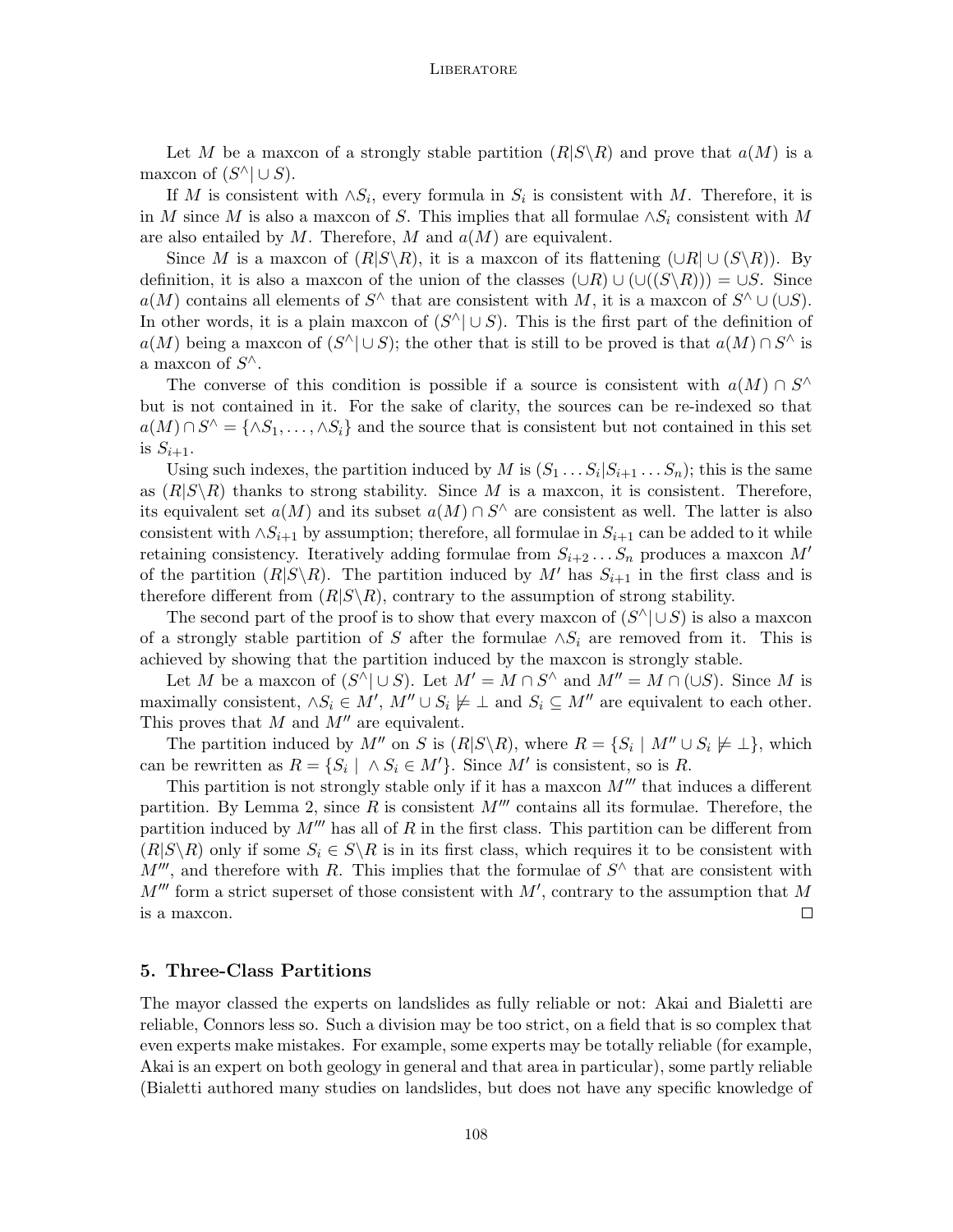the geology of that particular zone), others even less reliable (Connors' preparation might be outdated).

If such a three-classes division were known, merging could be performed by taking the statements in order of decreasing reliability. But the mayor has no idea of the expert's reliability. He can easily make up excuses for justifying any order of reliability he chooses, but the result of merging should then be consistent with that order. This section analyzes this problem when sources are framed into three reliability classes.

The same fixpoint definition of the previous sections can still be used: a three-class ordered partition is assumed, and its maxcons are found; each induces a partition, where the first class is defined as before, but the second comprises only the sources that provide some formulae that are consistent with the maxcon. The third class contains all other sources, whose formulae are all inconsistent with the maxcon. According to the maxcon, the sources in the first group are more reliable of those in the second, in turn more reliable than those in the third.

Weak and strong stability are defined as before: a partition is weakly or strongly stable if one or all of its maxcons induce the partition itself.

The only difference between the previous cases is the definition of induced maxcon, which is now composed of three classes. The rest of the framework is as before.

**Definition 11** *A set of formulae M induces on the set of sources*  $S = \{S_1, \ldots, S_n\}$  *the partition of three classes* (*R|P|U*) *where*

$$
R = \{S_i \mid M \not\models \neg A \text{ for all } A \in S_i\}
$$
  
\n
$$
P = \{S_i \mid M \not\models \neg A \text{ for some but not all } A \in S_i\}
$$
  
\n
$$
U = \{S_i \mid M \models \neg A \text{ for all } A \in S_i\}
$$

If the mayor takes a decision based on the integrated information *M*, it follows that according to the mayor's information the experts in *R* are more reliable than those in *P*, in turns more reliable than those in *U*. Definition 11 can be used in the same fixpoint condition of the previous sections, so that a three-class partition is stable if its maxcons induce the partition itself. Depending on whether all or some of these maxcons do, stability is strong or weak.

The results in this section concern ordered partitions of three classes. Some relate partitions of two classes and partitions of three. To avoid confusion, these are called *bipartitions* and *tripartitions*, respectively. Given the number of theorems in this section, a summary is in order:

- the tripartition induced by a plain maxcon has it as a maxcon;
- weakly stable bipartitions correspond to weakly stable tripartitions and vice versa;
- strongly stable tripartitions may not correspond to strongly stable bipartitions;
- some weakly stable bipartitions can be turned into strongly stable tripartitions, but not all;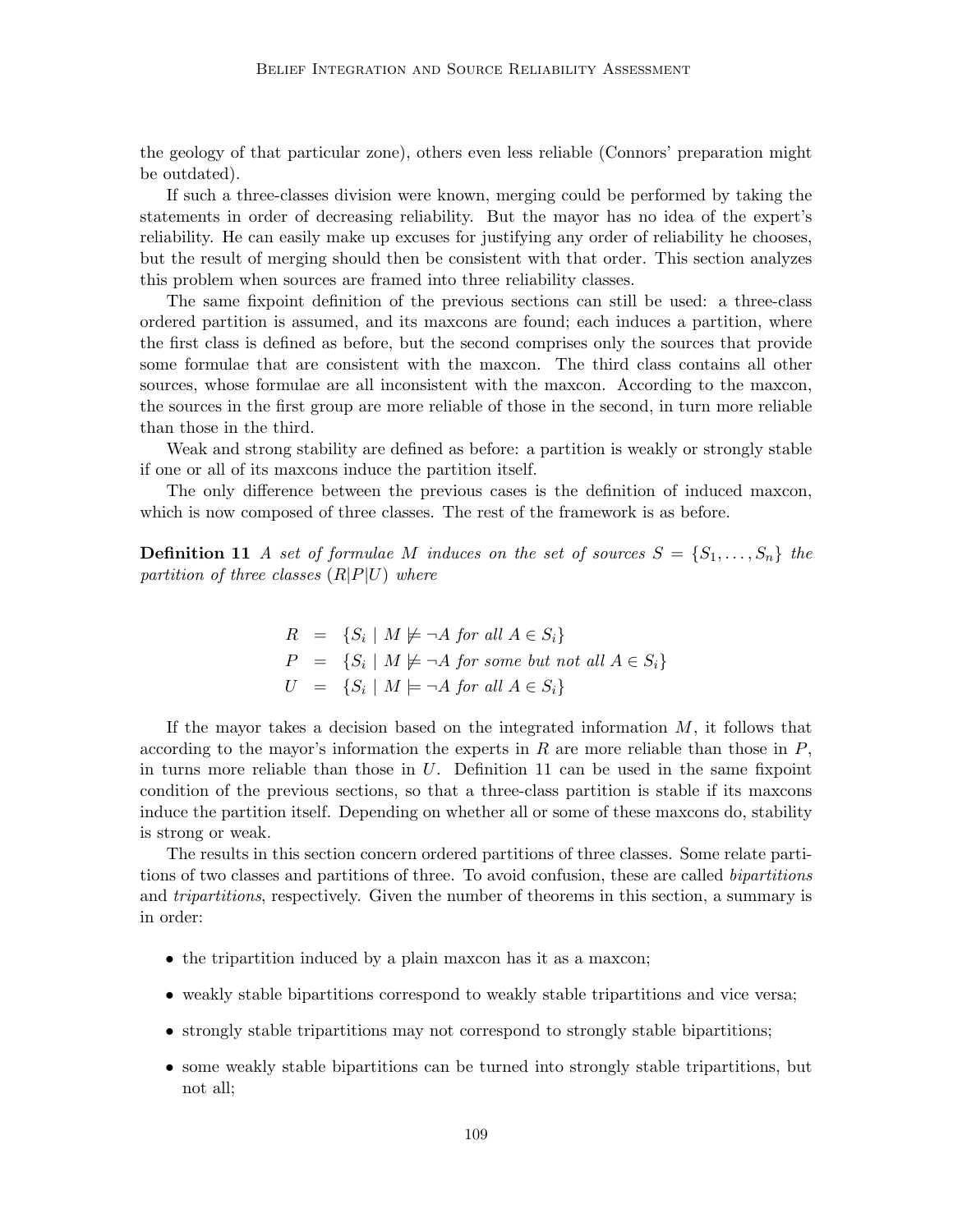- when moving from tripartition to maxcon to tripartition, the first class increases or stays the same, like it does for bipartitions; the same holds neither for the second class nor its union with the first; the third class of the resulting tripartition may be incomparable with the original;
- cycles of weakly stable tripartitions are possible; there are even cases where this holds for all maxcons;
- not all sets of sources have strongly stable tripartitions;
- the relation linking weakly stable tripartitions and maxcons is not transitive nor symmetric; the latter holds even if the tripartitions have the same *R*; furthermore, the relation can be made to include an arbitrary graph of tripartitions.

The first result carries Lemma 7 over from bipartitions to tripartitions.

**Theorem 11** *If M is a plain maxcon of S, it is also a maxcon of its induced tripartition.*

*Proof.* Let  $(R|P|U)$  be the tripartition induced by *M*. By definition, *M* is a maxcon of this tripartition if it is a maxcon of  $\cup (R \cup P \cup U)$ , its intersection with  $\cup (R \cup P)$  a maxcon of *∪*(*R ∪ P*) and its intersection with *∪R* a maxcon of *∪R*. The first condition holds by assumption, as *M* is a plain maxcon. For the other two conditions, since *M* is consistent only maximal consistency within  $∪(R∪P)$  and  $∪R$  is left to prove.

 $\text{Regarding } \cup (R \cup P)$ , by definition of induced tripartition  $U = \{S_i \mid \forall F \in S_i : M \models \neg F\}$ . Since *M* is consistent, it does not contain any formula in *U* and therefore only comprises formulae of the other two classes:  $M \cap \cup (R \cup P) = M$ . If there exists  $M'$  such that  $M \cap \cup (R \cup P) \subset M' \cap \cup (R \cup P)$  then  $M \subset M'$ ; therefore,  $M'$  is inconsistent because  $M$  is a plain maxcon of *S*.

Regarding  $\cup R$ , by definition of induced tripartition  $R = \{S_i \mid \forall F \in S_i : M \not\models \neg F\}$ . Since *M* is a plain maxcon, if it is consistent with *F* then it includes it. As a result, *M* contains all formulae in *R*. Therefore, *M ∩∪R* is a maxcon of *∪R* simply because it contains the whole of it.  $\Box$ 

Plain maxcons are also maxcons of a tripartition if they obey a simple condition.

**Lemma 8** *If a plain maxcon of*  $∪(R∪P∪U)$  *contains all formulae in R and none in U, it is a maxcon of the tripartition*  $(R|P|U)$ .

*Proof.* The claim requires  $M \cap (\cup R)$  to be a maxcon of  $\cup R$  and  $M \cap (\cup (R \cup P))$  to be a maxcon of *∪*(*R∪P*). For the first condition: *M ∩*(*∪R*) is consistent because *M* is consistent (being a plain maxcon); it is maximal because it contains all formulae in *R*.

The second condition also holds. Since *M* is a plain maxcon of  $\cup (R \cup P \cup U)$ , it holds *M* ⊆ ∪( $R$ ∪ $P$ ∪ $U$ ). Since  $M \cap (\cup U) = \emptyset$  also holds (by assumption),  $M \subseteq \cup (R \cup P)$  follows. Therefore,  $M \cap (\cup (R \cup P)) = M$ . Since M is maximally consistent within  $\cup (R \cup P \cup U)$ , it is also maximally consistent within  $\cup (R \cup P)$ .  $\Box$ 

The converse is not always the case. A maxcon may contain formulae in the third class, as for example  $\{x, y\}$  is a maxcon of  $(\{x\}|\{\neg x\}|\{y\})$ . This is exactly one of the cases where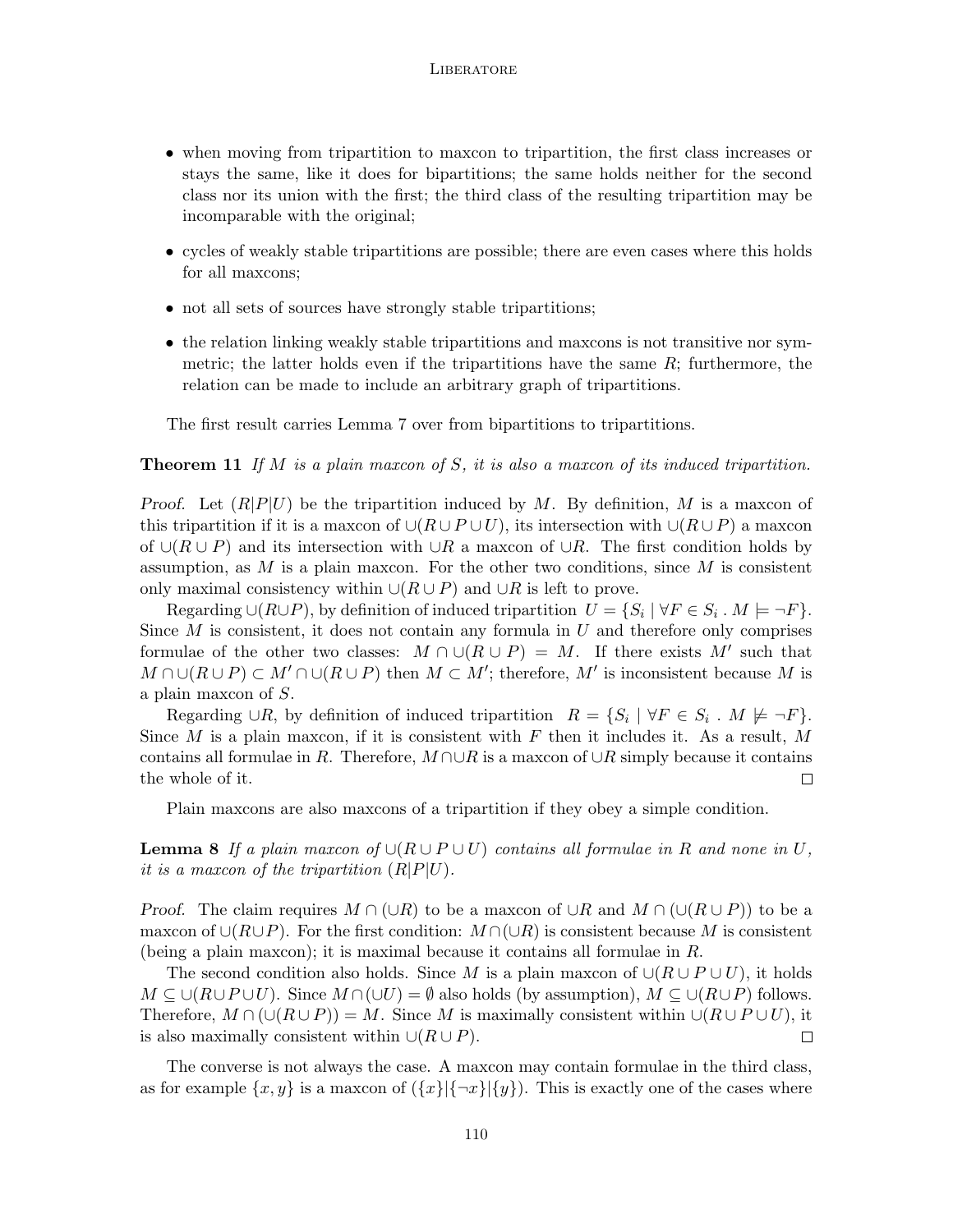the approach of assuming a partition and then checking it via its maxcons yields its fruit: the reliability ordering initially assumed reckoned  $\{\neg x\}$  more reliable than  $\{y\}$ , but merging under this ordering produces a result that is inconsistent with the more reliable source and consistent with the less. Disproving the relative reliability of sources this way is exactly one of the aims of the method of assuming a partition, determining a maxcon and then checking the original partition.

**Lemma 9** *Some weakly stable tripartitions have maxcons that contain formulae in their third class.*

**Proof.** The maxcons of the tripartition  $({x \vee y} | {\neg x \wedge \neg z, \neg y} | {\{z\}})$  are  $\{x \vee y, \neg x \wedge \neg z\}$ and  $\{x \vee y, \neg y, z\}$ . The first induces the tripartition itself, proving that weakly stable. The second contains the formula in the third class, and therefore does not induce the same tripartition.  $\Box$ 

As far as weak stability is concerned, using two or three classes is the same: weakly stable bipartitions and weakly stable tripartitions correspond to each other.

**Theorem 12** For each weakly stable bipartition  $(R|S \setminus R)$  there exists a weakly stable tri*partition*  $(R|P|U)$  *where*  $P \cup U = S \setminus R$ *, and vice versa.* 

*Proof.* If  $(R|S\setminus R)$  is weakly stable, it has a maxcon M that induces the bipartition itself. The tripartition induced by *M* has the same first class of the bipartition because the definition of the first class is the same for bipartitions and tripartitions. Let  $(R|P|U)$  be this tripartition. Since M is also a plain maxcon,  $(R|P|U)$  has M as a maxcon by Lemma 11. Since *M* induces  $(R|P|U)$ , this tripartition is weakly stable.

The other direction is proved in the same way. Let  $(R|P|U)$  be a weakly stable tripartition, and *M* be a maxcon that induces the tripartition itself. The tripartition induced by *M* is  $(R|P|U)$ ; since the first class of induced bipartitions and tripartitions are the same, the bipartition induced by *M* is  $(R|S \setminus R)$ . By Lemma 7, this bipartition has *M* as a maxcon, which proves it to be weakly stable.  $\Box$ 

While weakly stable bipartitions and tripartitions are the same apart from the split of the second class, strongly stable bipartitions and tripartitions exhibit quite a difference. Indeed, a bipartition may not be strongly stable because of a maxcon that induces a different bipartition; splitting the second class in two (which produces a tripartition) may block such a maxcon.

**Theorem 13** *There exists a strongly stable tripartition*  $(R|P|U)$  *such that*  $(R|P \cup U)$  *is weakly but not strongly stable.*

*Proof.* The claim is proved on the same sources as in Theorem 4:  $S_1 = \{A\}$ ,  $S_2 = \{B, C\}$ , and  $S_3 = \{D\}$ , with maxcons  $\{A, B\}$ ,  $\{B, C\}$  and  $\{A, D\}$ . These formulae are depicted in the space of models in Figure 6.

As already proved, the bipartition  $({A} | {B, C}, {D})$  is weakly but not strongly stable because of the maxcon  $\{A, D\}$ , which induces the different partition  $(\{A\}, \{D\}|\{B, C\})$ . As a result, its other maxcon *{A, B}* is not a maxcon of any strongly stable partition, since the partition it induces is  $({A} | {B, C}$ ,  ${D}$ , which is not strongly stable.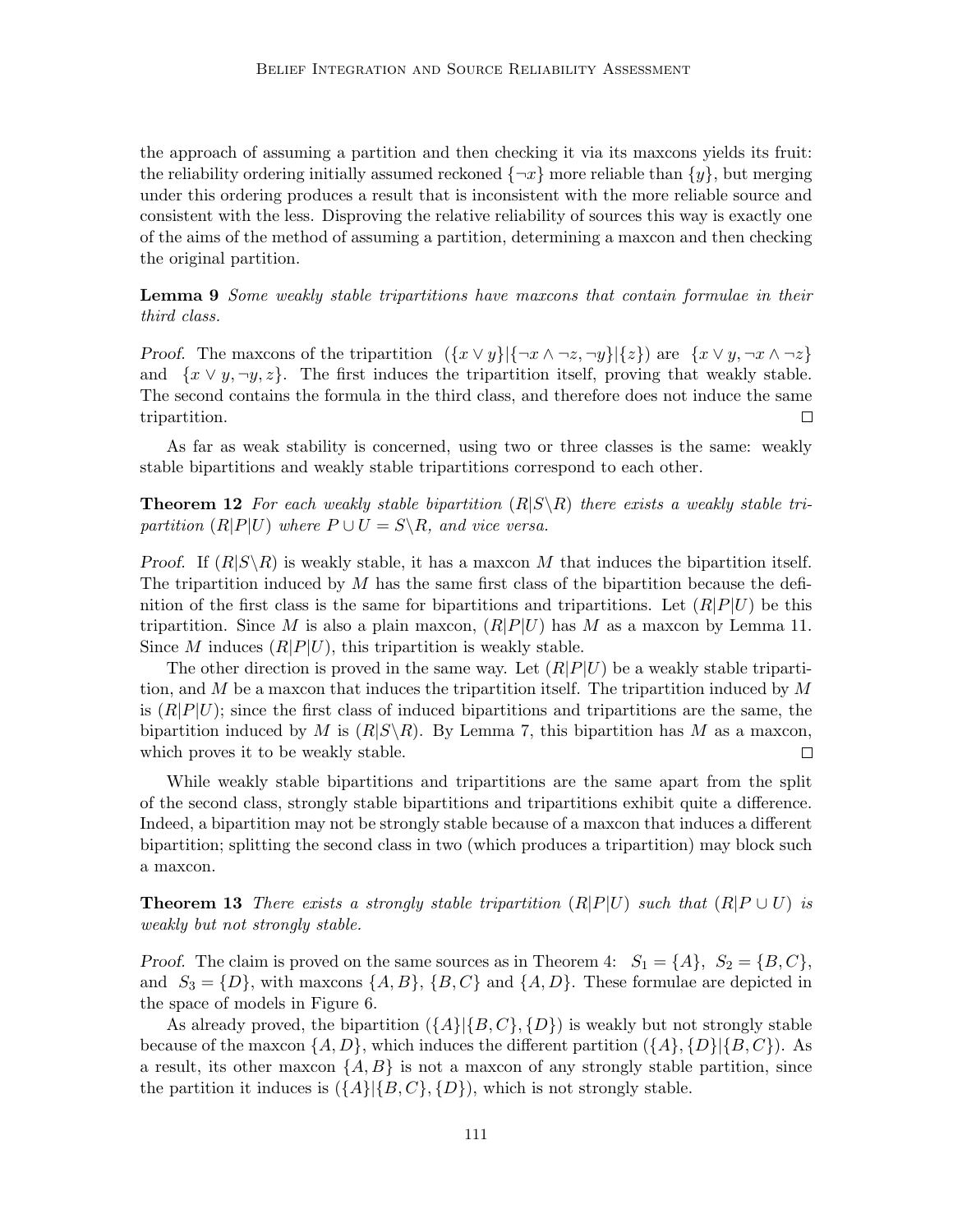

Figure 6: These formulae show a strongly stable tripartition which, when turned into a bipartition, is only weakly stable.



Figure 7: The weakly stable tripartition  $({A} | {B, C}$ ,  ${D, E}$ }) does not correspond to a strongly stable bipartition.

The bipartition  $({A} \mid {B, C}, {D})$  is related to the tripartition  $({A} \mid {B, C} \mid {D})$  as specified by the claim: the set of all sources and the first class are the same. The tripartition  $({A}{\{A\}}|{B,C}\|{D})$  is strongly stable, as its only maxcon  ${A,B}$  induces the tripartition itself: it is consistent with *A*, it is consistent with one but not all formulae in *{B, C}*, and is inconsistent with *D*. This proves that a bipartition that is not strongly stable can be turned into a strongly stable tripartition.  $\Box$ 

While some bipartitions can be turned from weakly to strongly stable by splitting their second class, this is not the case for all of them.

**Theorem 14** *There exists a weakly stable tripartition*  $(R|P|U)$  *such that*  $(R|P \cup U)$  *is weakly but not strongly stable.*

*Proof.* The sources are  $\{A\}$ ,  $\{B, C\}$ , and  $\{D, E\}$ ; their plain maxcons are  $\{A, B, E\}$ ,  $\{B, C\}$ and  $\{A, D, E\}$ . The situation in the space of models is depicted in Figure 7.

The bipartition  $({A} | {B, C}, {D, E})$  is weakly but not strongly stable. Indeed, it has two maxcons:  $\{A, B, E\}$  and  $\{A, D, E\}$ . The first induces the bipartition itself, proving it weakly stable. The second induces the different bipartition  $({A}, {D, E} | {B, C})$ , proving that stability is not strong.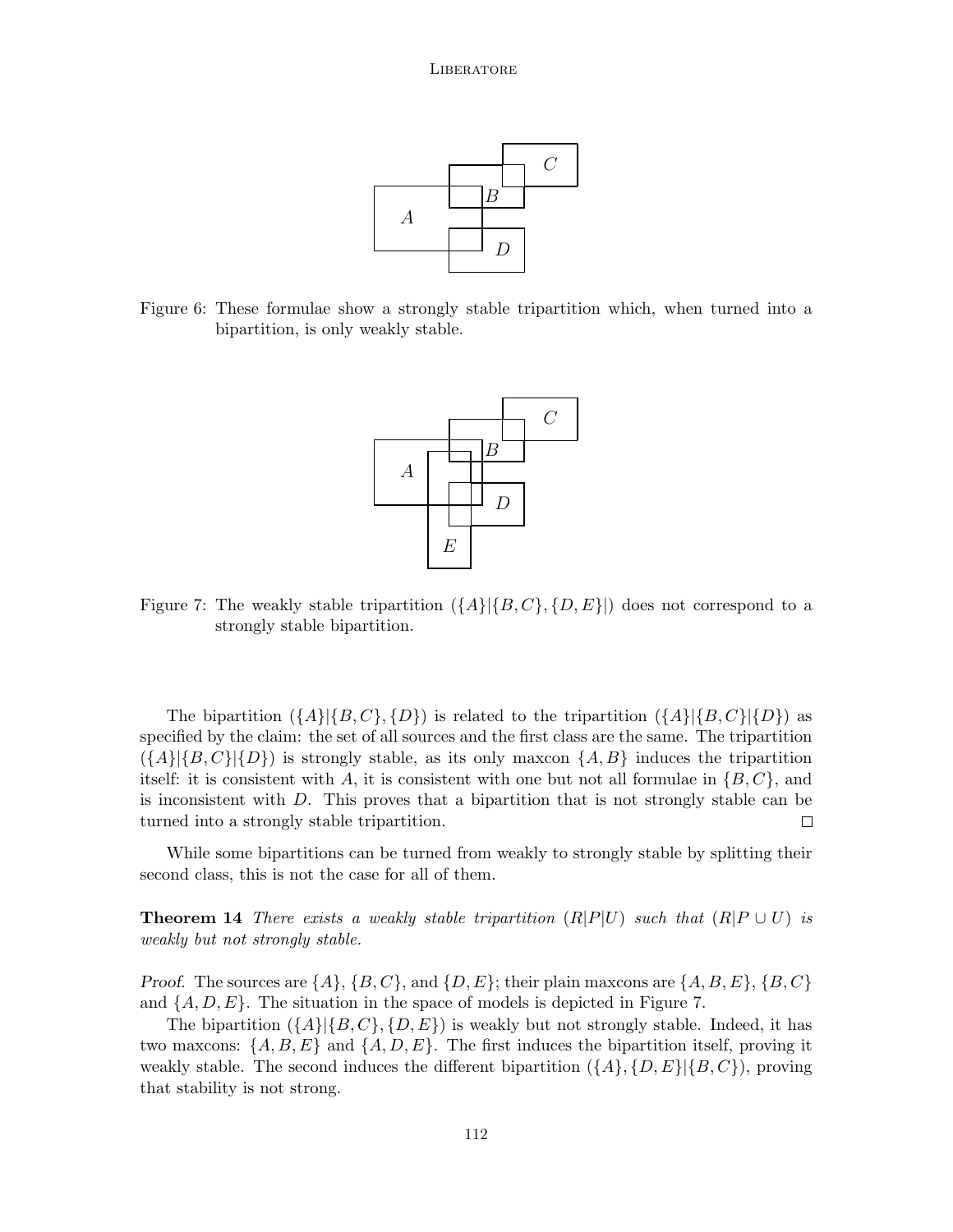

Figure 8: The formulae in the proof of Theorem 15.

The maxcon  $\{A, B, E\}$  induces the tripartition  $(\{A\}|\{B, C\}, \{D, E\})$ . This tripartition has two maxcons:  $\{A, B, E\}$  and  $\{A, D, E\}$ . The second maxcon  $\{A, D, E\}$  induces the different tripartition  $({A}, {D, E}||{B, C})$  (the source  ${B, C}$  is in the third class since both *B* and *C* are inconsistent with  $A \wedge D \wedge E$ . As a result, the tripartition is weakly but not strongly stable.  $\Box$ 

Finally, some strongly stable bipartitions cannot be turned into a strongly stable tripartition, no matter how the second class is split. It will indeed be proved that some sets of sources do not have any strongly stable tripartition, while strongly stable bipartitions are guaranteed to exist as a consequence of Theorem 7 or of Theorem 10. Such a set is provided in the following Corollary 2.

Theorem 6 proves a number of results about the first class of weakly stable bipartitions: they have a consistent first class, their maxcons contain all of it, and the partitions they induce have a larger or equal first class. All of this extend to tripartitions because the proof was based on the first class, which is defined in the same way. However, nothing like this holds for the second and the third class of a tripartition.

**Theorem 15** *A weakly stable tripartition* (*R|P|U*) *of some sources has a maxcon that* induces a partition  $(R'|P'|U')$  such that  $P \nsubseteq P'$ ,  $R \cup P \nsubseteq R' \cup P'$ ,  $U \nsubseteq U'$  and  $U' \nsubseteq U$ .

*Proof.* The claim is proved using the sources  $\{A, B, C\}$ ,  $\{D, E\}$  and  $\{F\}$  with the plain maxcons  $\{A, B, C\}$ ,  $\{B, C, D\}$  and  $\{D, E, F\}$ . Figure 8 shows such formulae in the space of models.

A weakly stable tripartition of these sources is  $(|\{A, B, C\}, \{D, E\}|\{F\})$ , since its maxcon *{B, C, D}* induces the partition itself.

This tripartition also has the two maxcons  $\{A, B, C\}$  and  $\{D, E, F\}$ . The first maxcon  ${A, B, C}$  induces the partition  $({A, B, C}||{D, E}$  $F)$ , which shows that the second class does not necessarily increase, neither does its union with the first. The second maxcon  $\{D, E, F\}$  induces  $(\{D, E\}, \{F\} | \{A, B, C\})$ , whose third class is incomparable with that of the original tripartition.  $\Box$ 

Incidentally, the set of sources has a strongly stable tripartition. Indeed, the only maxcon of the tripartition  $({A, B, C}||{D, E}, {F})$  is  ${A, B, C}$ , which induces the partition itself.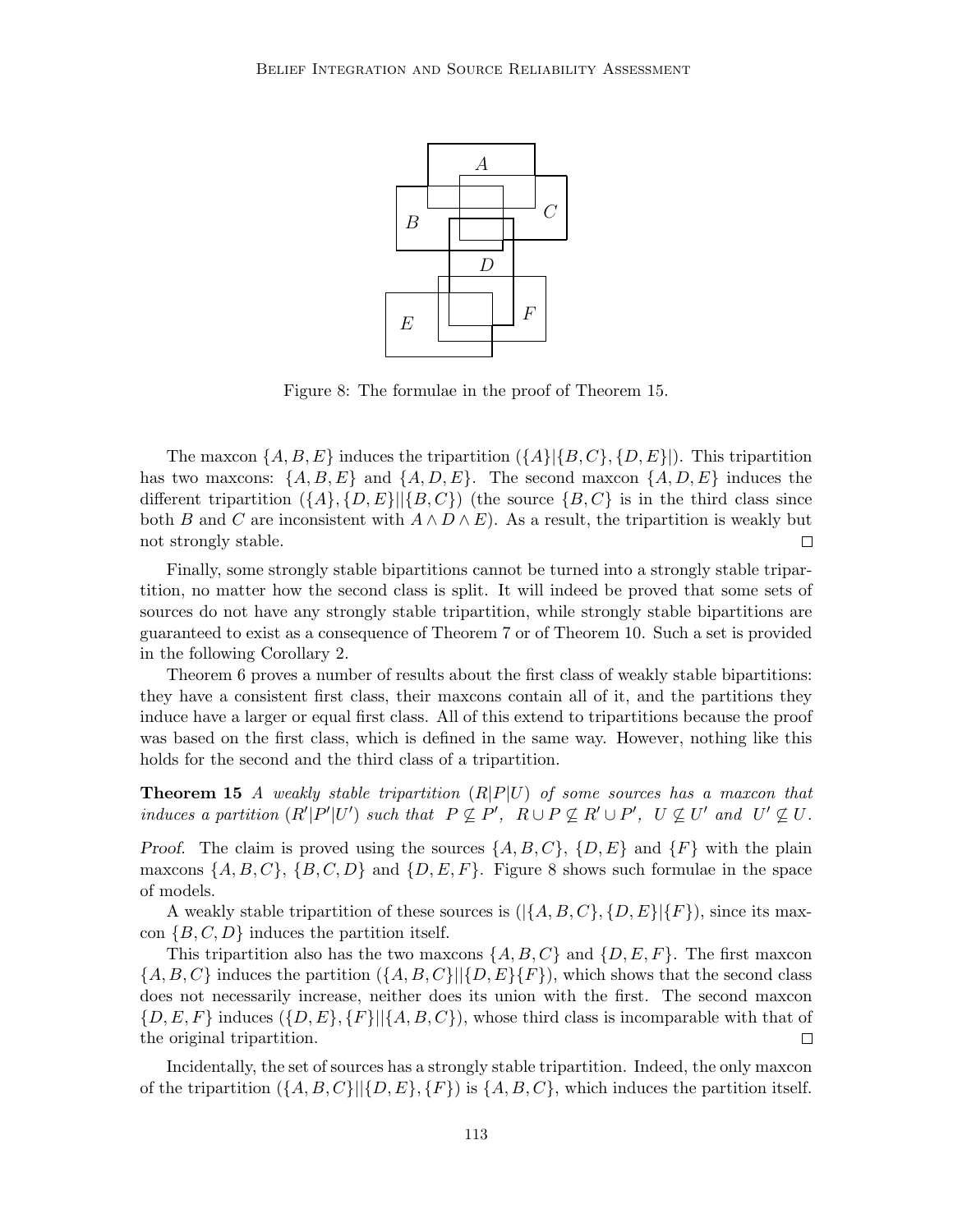

Figure 9: The formulae used to prove that switching from a weakly stable tripartition to the tripartition induced by one of its maxcons the second class may decrease.

In this and in the previous proof, going from a tripartition to a maxcon and to its induced tripartition reduces the second class. This is however easy to show not to always be the case, with the same sources but  ${F, G}$  in place of  ${F}$ , where *G* is only consistent with *F*. Thanks to this change, the maxcon  $\{D, E, F\}$  induces the tripartition  $(\{D, E\} | \{F, G\} | \{A, B, C\})$ .

Another common feature of the above proofs is that the tripartitions that are weakly but not strongly stable have a maxcon whose induced tripartition has a second class that is strictly larger than the original tripartition. This is however not always the case.

**Theorem 16** *There exists a tripartition with two maxcons such that the first induces the tripartition itself and the second induces a tripartition with a smaller second class.*

*Proof.* The proof is based on the tripartition  $({A} | {B, C, D}, {E, F}|)$  whose plain maxcons are *{A, B, C}*, *{A, B, E}*, *{B, C, D}* and *{E, F}*, as depicted in Figure 9.

One of the maxcons of the tripartition  $({A} | {B, C, D}, {E, F}|)$  is  ${A, B, E}$ , which induces the tripartition itself. This is the first part of the claim. The only other maxcon of the tripartition is  $\{A, B, C\}$ , which induces  $(\{A\}|\{B, C, D\}|\{E, F\})$ . This tripartition has the same first class of the original one, but a smaller second class.  $\Box$ 

A strongly stable bipartition can always be found by starting from a maxcon and then following the induced bipartition and then its maxcons, or starting from a weakly stable bipartition and following a similar path. Nothing like this can be done on tripartitions: one may start from a weakly stable tripartition, follow the maxcons and then the induced tripartitions and so only to end up in the original tripartition. This can be the case even for all maxcons of a tripartition, as the following example shows.

**Lemma 10** *There exist two different tripartitions T and T ′ that have the same first class* and the same two maxcons  $M$  and  $M'$ , where  $M$  induces  $T$  and  $M'$  induces  $T'$ .

*Proof.* The sources are  $\{A\}$ ,  $\{B, C\}$ ,  $\{D, E\}$ ,  $\{F, G\}$  and their plain maxcons are  $\{B, C\}$ , *{A, B, D}*, *{D, E}*, *{A, E, F}* and *{F, G}*. They are depicted in Figure 10.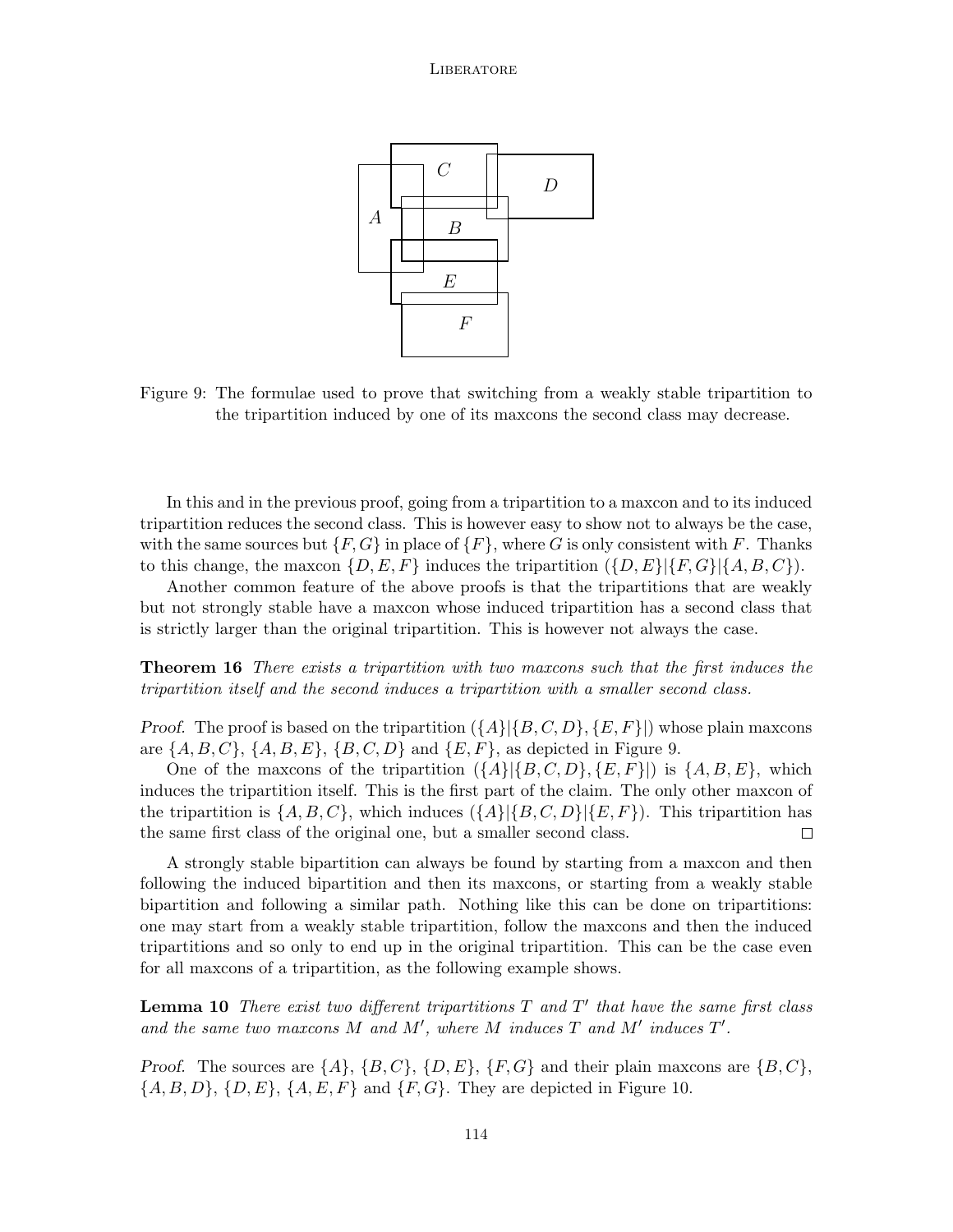

Figure 10: The formulae in the proof of Theorem 10.

The tripartitions and the maxcons of the claim are:

$$
T = (\{A\}|\{B,C\}, \{D,E\}|\{F,G\})
$$
  
\n
$$
T' = (\{A\}|\{F,G\}, \{D,E\}|\{B,C\})
$$
  
\n
$$
M = \{A, B, D\}
$$
  
\n
$$
M' = \{A, E, F\}
$$

Both tripartitions have *A* only in their first class. All their maxcons therefore contain *A*. The only plain maxcons containing *A* are *M* and *M′* . Both are maxcons of the tripartitions, since they cannot be consistently extended by a formula of the second class even removing the formulae of the third (*F* for the first tripartition and *B* for the second). That *M* induces *T* and *M′* induces *T ′* is a consequence of the definition.  $\Box$ 

A first consequence of this lemma is the existence of strongly stable bipartitions that cannot be turned into strongly stable tripartitions by splitting their second class.

**Corollary 2** There exists a strongly stable bipartition  $(R|S\backslash R)$  such that  $(R|P|U)$  is not *strongly stable for any P and U such that*  $R \cup P \cup U = S$ *.* 

*Proof.* The tripartitions *T* and *T ′* of the previous theorem are weakly but not strongly stable tripartitions. Since their first classes coincide, they are associated with the same bipartition, which is strongly stable because its maxcons *M* and *M′* induce the tripartition, and therefore induce the same bipartition.  $\Box$ 

Lemma 10 also proves that a strongly stable tripartition cannot be found by moving from tripartitions to maxcons and then to their induced tripartitions. A strongly stable tripartition requires such a path being a loop of length two (tripartition – maxcon – same tripartition), while the lemma shows a loop of length four.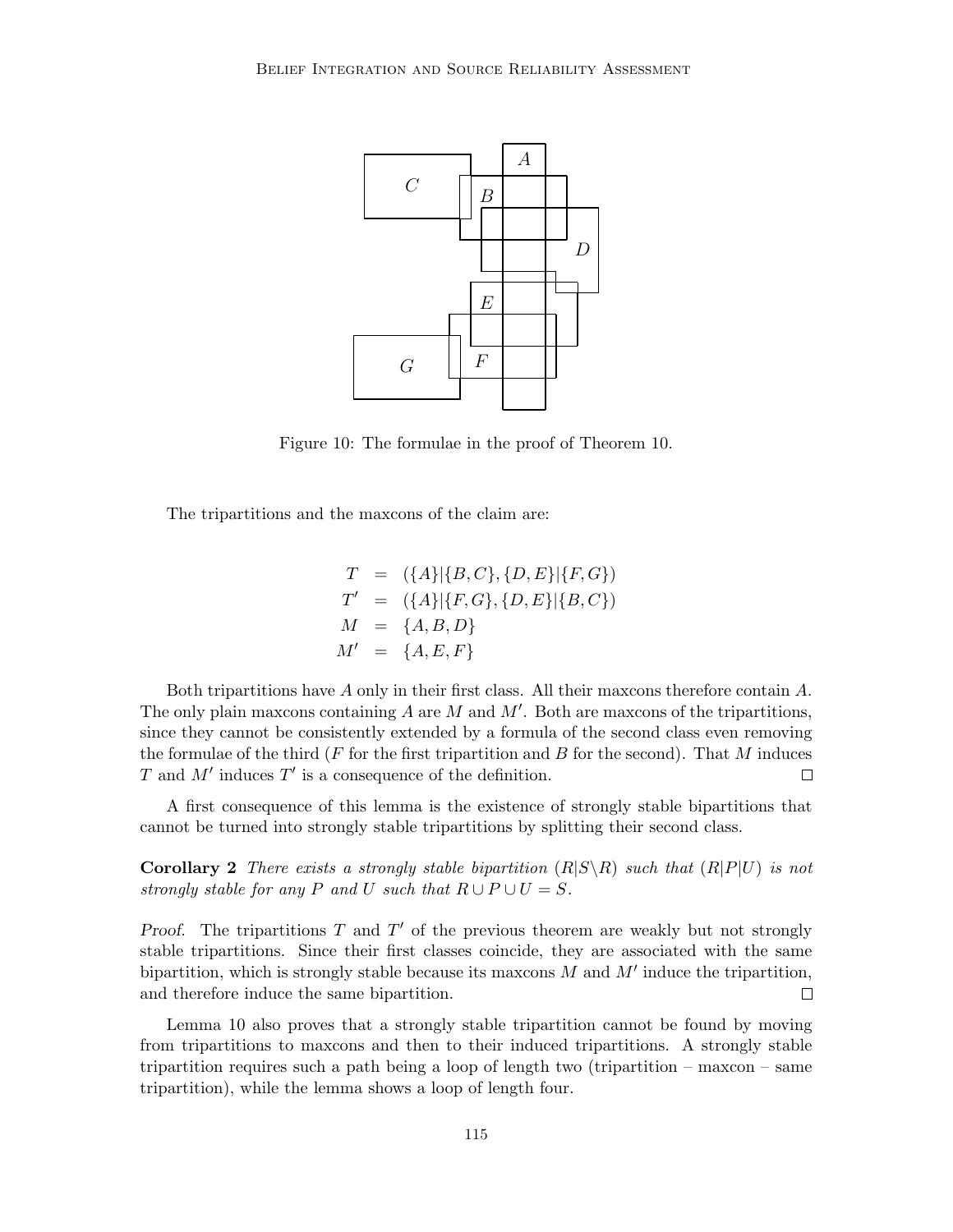Incidentally, the sources of the proof have a strongly stable tripartition. Indeed, the only maxcon of  $(\{B, C\}||\{A\}, \{D, E\}, \{F, G\})$  is  $\{B, C\}$ , which induces the partition itself. This means that the tripartition – maxcon – tripartition procedure may fail to find a strongly stable tripartition even if one exists. However, it is also the case that a set of sources may have no strongly stable tripartition.

**Theorem 17** *Some sets of sources have no strongly stable tripartitions.*

*Proof.* The claim is proved using four sources:  $\{A, A'\}, \{B, B'\}, \{C, C'\}, \text{and } \{D, D'\}.$  The eight maxcons are:

$$
{A, A', D, B} \n{A, A', D', C} \n{B, B', A, C} \n{B, B', A', D} \n{C, C', B, D} \n{C, C', B', A} \n{D, D', C, A} \n{D, D', C', B}
$$

The first two maxcons are depicted in Figure 11. The second two have a similar graphical representation, and the same for all subsequent pairs.

These maxcons are built in a regular way from the circle of symbols *A, B, C, D, A*. This can be observed by reading the symbols in vertical, as if they formed four columns: the first column is  $A, A, B, B, C, C, D, D$ , the second  $A', A', B', B', C', C', D', D'$ , the third  $D, D', A, A', B, B', C, C'$ , the fourth  $B, C, C, D, D, A, A, B$ . This means that increasing each symbol (replacing *A* with *B*, etc.) does not change these maxcons. For example, if some property is proved on the maxcon  $\{A, A', D, B\}$ , the same property holds when replacing  $A$  with  $B$ ,  $A'$  with  $B'$ ,  $B$  with  $C$ , etc.

The first maxcon  $\{A, A', D, B\}$  induces  $(\{A, A'\}|\{D, D'\}, \{B, B'\}|\{C, C'\})$ . The source *{C, C′}* is in the third class because otherwise either *C* and *C ′* would be consistent with the maxcon  $\{A, A', D, B\}$ , contradicting its maximal consistency. A similar argument proves that  $\{D, D'\}$  and  $\{B, B'\}$  are in the second class.

For the same reasons,  $\{A, A', D', C\}$  induces  $(\{A, A'\}|\{D, D'\}, \{C, C'\}|\{B, B'\}).$ 

Tripartition  $(\{A, A'\}|\{D, D'\}, \{B, B'\}|\{C, C'\})$  have each both maxcons  $\{A, A', D, B\}$ and  $\{A, A', D', C\}$ . The same holds for  $(\{A, A'\}|\{D, D'\}, \{C, C'\}|\{B, B'\})$  As a result, they are not strongly stable. By symmetry, the same holds for all three other pairs of maxcons.  $\Box$ 

What to do when no strongly stable partition exist? A weakly stable partition is still coherent to some extent, since at least some of its maxcons induce itself. Yet, some weakly stable partitions may be more coherent than others. The proof of the theorem shows such a case: each partition has a maxset that induces another partition, forming a sort of cycle. Total coherence requires each partition to only induce itself; a milder condition is that a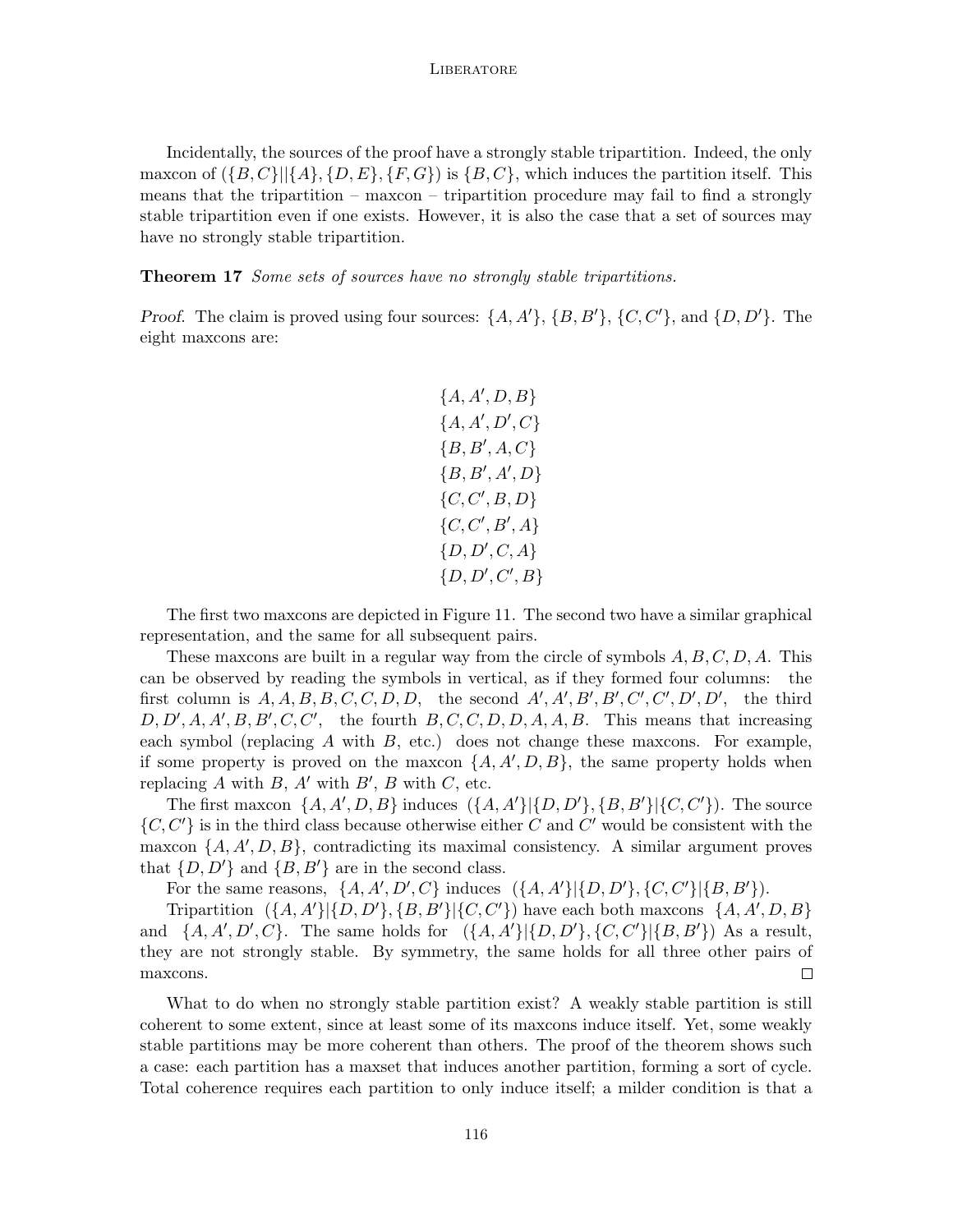

Figure 11: How the formulae in the proof of Theorem 17 connect. A similar scheme connects *B, B′ , C, D, A′ , A′* , etc.

partition may induce another, but that induces it back. This is not strong stability, but is still more than weak stability. Is like the set of partitions are strongly stable as a group.

Most of the following analysis concerns tripartitions that have a maxcon that induces a possibly different tripartition. Expressing this condition in words every time makes for long and complicated sentences. A formal definition simplifies them.

**Definition 12** The relation  $\Rightarrow$  is defined as:  $X \Rightarrow Y$  if and only if the tripartition X has *a maxcon that induces the partition Y .*

The relation *⇒* is defined over all tripartitions, including the ones that are not weakly stable. In particular, *X* is weakly stable if and only if  $X \Rightarrow X$ . This implies that  $\Rightarrow$  is not reflexive, since  $X \Rightarrow X$  does not hold if X is not weakly stable. Restricting to the weakly stable tripartitions makes *⇒* reflexive, but neither symmetric nor transitive, as the following theorem proves. The relation is however serial: for every tripartition *X* it holds  $X \Rightarrow Y$  for some possibly different tripartition *Y*.

**Theorem 18** *The relation*  $\Rightarrow$  *is serial but not reflexive, not symmetric and not transitive. When restricted to weakly stable tripartitions it is reflexive but neither symmetric nor transitive.*

*Proof.* The relation  $\Rightarrow$  is serial if  $X \Rightarrow Y$  holds for every X and some Y. This is the case because every tripartition *X* has at least a maxcon, and every maxcon induces a tripartition *Y*; therefore,  $X \Rightarrow Y$ .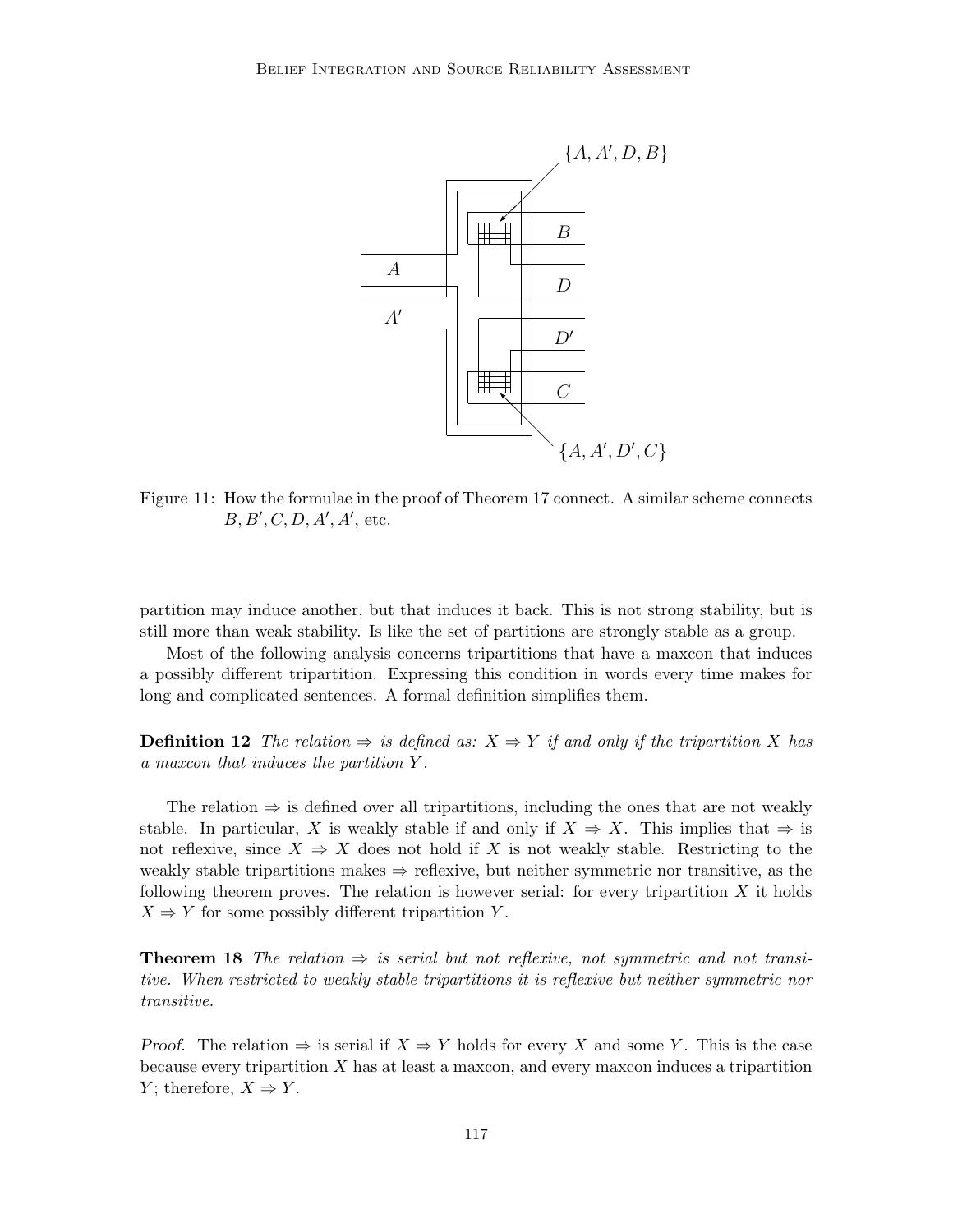

Figure 12: These formulae prove that *⇒* is not transitive.

Not being reflexive is shown by the tripartition ( $\left|\frac{1}{4}\right\rangle$ ): its only maxcon is  $\{A\}$ , which induces  $({A}||)$ . Restricting to weakly stable tripartitions makes  $\Rightarrow$  reflexive by definition, since weak stability is defined as  $X \Rightarrow X$ .

The relation *⇒* is shown to be not symmetric and not transitive by the formulae in Figure 12. The sources are  $\{A\}$ ,  $\{B, C\}$ ,  $\{D, E\}$  and  $\{F, G\}$ , the plain maxcons  $\{A, C, D\}$ , *{A, E, F}*, *{A, F, G}*, *{B, C}* and *{D, E}*. The following diagram employs arrows to indicate both that a tripartition has a maxcon and that a maxcon induces a tripartition.

$$
(\{A\}|\{B,C\},\{D,E\}|\{F,G\}) \leftrightarrow \{A,C,D\} \downarrow \uparrow \{A,E,F\} \leftrightarrow (\{A\}|\{F,G\},\{D,E\}|\{B,C\}) \downarrow \{A,F,G\} \updownarrow \{A,\{F,G\}|\{D,E\},\{B,C\})
$$

Since *A* is consistent, the tripartition  $({A} | {B, C}, {D, E} | {F, G})$  has only maxcons containing *A*. The same holds for  $({A}{\vert {F,G},{F}\vert {D,E}\vert {B,C}})$ . In particular, both tripartitions have  $\{A, C, D\}$  and  $\{A, E, F\}$ , but only the second has  $\{A, F, G\}$ . This maxcon induces the tripartition  $({A}, {F}, G)$ || ${D}, E$ },  ${B}, C$ }). This tripartition has  ${A}, F, G$ } as its only maxcon, showing it to be strongly stable.

In terms of the relation,  $({A} | {F,G}, {D,E} | {B,C} \rangle \Rightarrow ({A}, {F,D} || {D,E}, {B,C} \rangle$ holds but not the other way around, proving that *⇒* is not symmetric even on weakly stable tripartitions. Furthermore, the following both holds:

$$
(\{A\}|\{B,C\},\{D,E\}|\{F,G\}) \Rightarrow (\{A\}|\{F,G\},\{D,E\}|\{B,C\})(\{A\}|\{F,G\},\{D,E\}|\{B,C\}) \Rightarrow (\{A\},\{F,D\}||\{D,E\}\{B,C\})
$$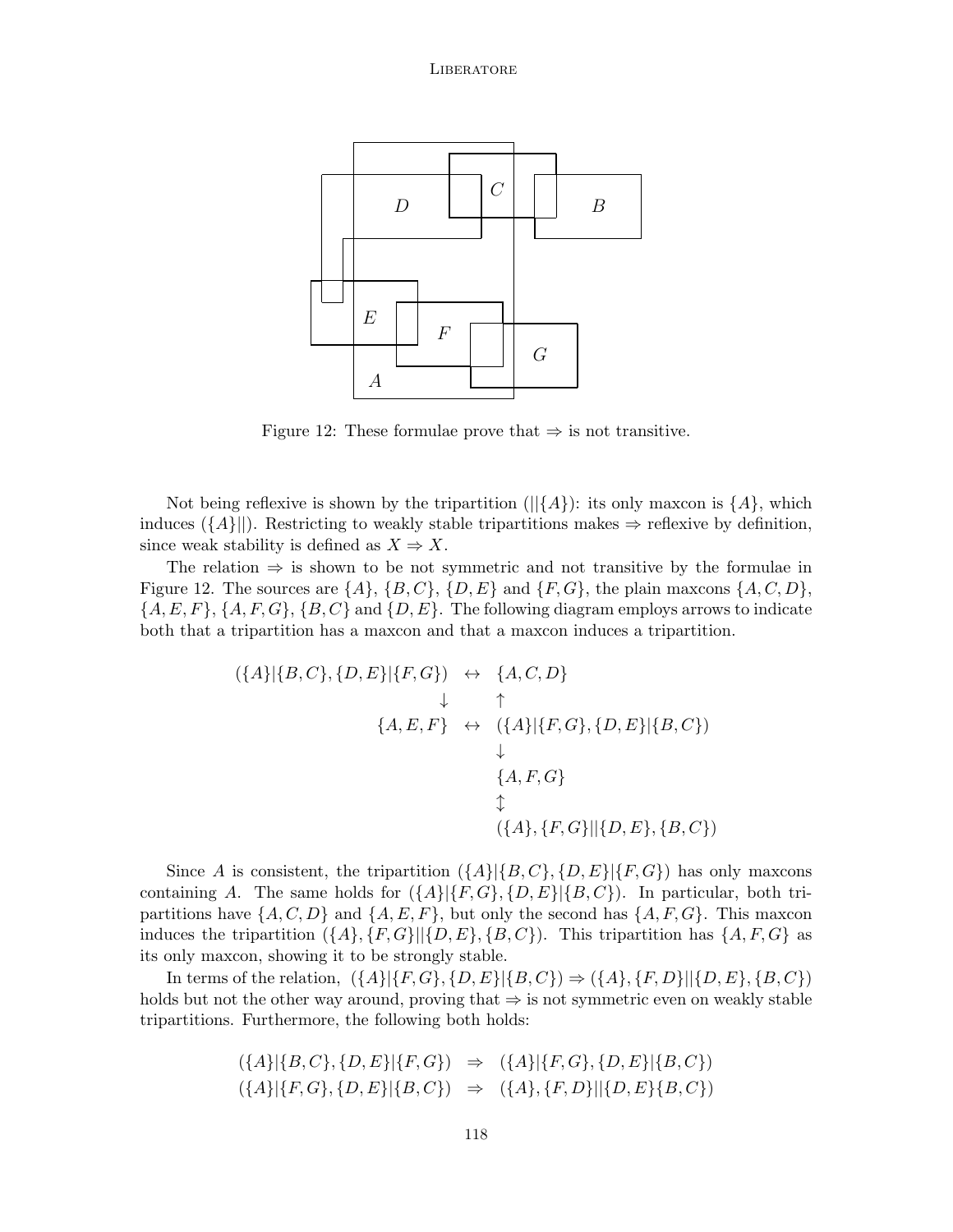Yet,  $({A} | {B,C}, {D, E} | {F,G}) \Rightarrow ({A}, {F,D} || {D,E}, {B,C})$  does not, proving that the relation is not transitive.  $\Box$ 

The definitions of weak and strong stability can be expressed in terms of the relation *⇒* between tripartitions. Indeed, weak stability requires the tripartition to have a maxcon that induces the partition itself  $(X \Rightarrow X)$  while strong stability also requires that no other tripartition is obtained this way:

**weakly stable:**  $X \Rightarrow X$ 

## **strongly stable:**  $X \Rightarrow Y$  if and only if  $X = Y$

Weakly stable tripartitions always exist, but some set of sources do not have any strongly stable tripartition. In terms of the relation  $\Rightarrow$ , a tripartition X is weakly but not strongly stable if  $X \Rightarrow X$  but also  $X \Rightarrow Y$  with  $Y \neq X$ . In terms of reliability, the reliability information encoded by *X* produces a maxcon that supports *X* itself, but also a maxcon that supports another reliability ordering *Y* . The supported ordering may be *X* itself or another one *Y* depending on how formulae are integrated, since a maxcon is a way to integrate formulae according to the tripartition.

In short, *X* supports itself, but also another ordering *Y* .

Starting from a reliability ordering *X*, an alternative ordering *Y* is obtained. If *Y* in turn supports *X*, some kind of stability is still achieved: *X* admits a different ordering *Y* , but *Y* also admits *X*. Strong stability means that *X* only justifies itself; a milder form of stability is that *X* justifies itself, albeit indirectly, no matter how formulae are integrated.

From a different perspective, *X* and *Y* are stable as a group. If the mayor could have said "my experts in order of reliability are Akai, Bialetti and Connors, or maybe Akai, Connors and Bialetti", he would have supported two alternative partitions instead of one. The first ordering leading to a decision that implies the second would not have looked so incoherent, since the second was also supported by the mayor. The same holds for the second ordering leading to a decision supporting the first.

The problem with switching from one partition to more is that more partitions generally have more maxcons; since maxcons are disjoined, the resulting knowledge is weaker. In the example, the mayor really needed a definite solution, a piece of knowledge uniquely telling a plan to take; "we will build a retaining wall *or* remove soil from the head of the slide" is not a solution. A single strongly stable partition always beats a stable group of partitions; yet, Theorem 17 warns that stable partitions may not exist, so resorting to group coherence may be the only available choice.

**Definition 13** *A tripartition is* mildly stable *if it is weakly stable and one of the following alternative conditions hold, where*  $\stackrel{*}{\Rightarrow}$  *is the transitive closure of*  $\Rightarrow$ *:* 

**mild-1 stability:** *if*  $X \Rightarrow Y$  *then*  $Y \Rightarrow X$  $mild-2$  stability: *if*  $X \Rightarrow Y$  *then*  $Y \stackrel{*}{\Rightarrow} X$ 

 $mild-3$  stability: *if*  $X \stackrel{*}{\Rightarrow} Y$  *then*  $Y \stackrel{*}{\Rightarrow} X$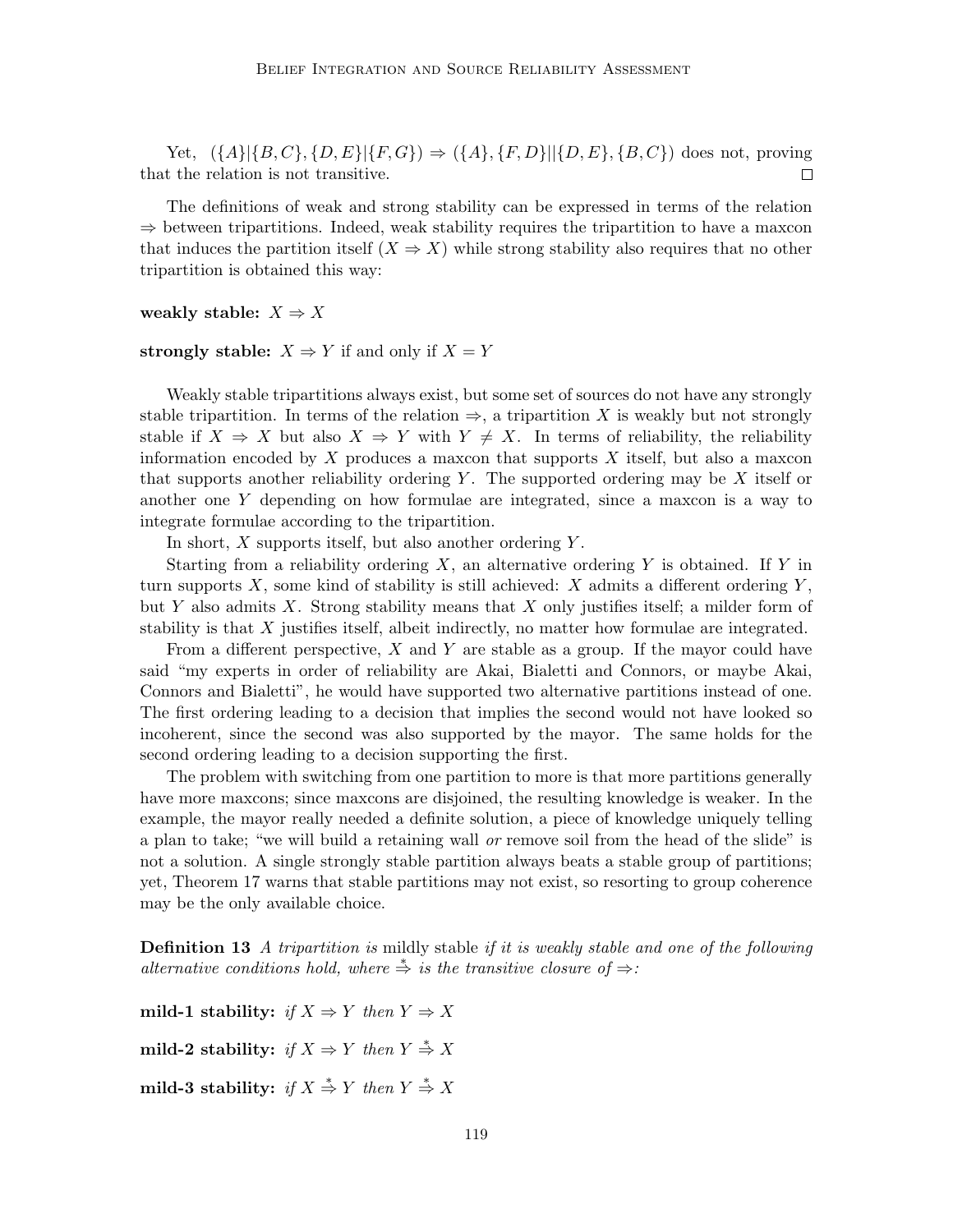Rather than insisting on *X* always leading to itself, these conditions allow for *X* to lead to some other tripartition *Y* , but only if coming back to *X* is possible in some way. In particular, mild-1 stability requires that a single step suffices, mild-2 stability allows for a path, and mild-3 stability disallows for a tripartition to be reachable without the original tripartition being reachable from it.

None of the three forms of mild stability imply weak stability, since they only constraint the case where  $X \Rightarrow Y$  without saying anything about  $X \Rightarrow X$ . This is why the definition of mild stability also requires the tripartition to be weakly stable.

Conversely, weak stability does not imply any form of mild stability:  $X \Rightarrow X$  only implies that a maxcon *M* of *X* induces *X* itself, but *X* may also have another maxcon *M′* that induces a different tripartition *Y*. In this case,  $X \Rightarrow Y$  and  $X \stackrel{*}{\Rightarrow} Y$ , which is the situation the three forms of mild stability constraint.

Mild-2 stability and mild-3 stability may look the same, but they are not; the three forms of stability are all different from each other. In particular, mild-3 stability implies mild-2 stability but not the other way around; for example, if  $X \Rightarrow Z$  and  $Z \Rightarrow Y$  then mild-3 stability implies  $Y \Rightarrow^* X$  while mild-2 stability only implies  $Z \Rightarrow^* X$  and  $Y \Rightarrow^* Z$ . That  $\Rightarrow$  is not transitive is proved in Theorem 18.

## **Theorem 19** *Some sets of sources have no mild-1 stable tripartitions.*

*Proof.* The sources are  $\{A, A', A''\}, \{B, B', B''\}, \{C, C', C''\}$  and  $\{D, D', D''\}.$  For each, a group of three maxcons contains it all; for the first source, these are  $\{A, A', A'', B, B', C\}$ , *{A, A′ , A′′, C, C′ , D}* and *{A, A′ , A′′, D, D′ , B}*. Another similar group of four maxcons contains all of  $\{B, B', B'\}$ , etc. These maxcons do not contain each other since: a. each has a whole source and a part of the others; and b. the ones that contain the same whole source (like two that contain all of  $\{A, A', A''\}$ ) have the first two formulae of another source (like *{B, B′}*) and one of yet another (like *{C}*). Since these sets of symbols do not contain each other, they can be realized by maxcons thanks to Lemma 5.

Since mild-1 stable tripartitions are also weakly stable by definition, only tripartitions induced by one of these maxcons can be mild-1 stable. The first maxcon  $\{A, A', A'', B, B', C\}$ induces the following tripartition:

$$
(\{A, A', A''\}|\{B, B', B''\}, \{C, C', C''\}|\{D, D', D''\})
$$

This tripartition has two maxcons:  $\{A, A', A'', B, B', C\}$  and  $\{A, A', A'', C, C', D\}$ . The first is a maxcon because it induces the tripartition itself; the second is an alternative because it contains C' from the second class, which the first does not. This maxcon induces a different tripartition:

$$
(\{A, A', A''\}|\{C, C', C''\}, \{D, D', D''\}|\{B, B', B''\})
$$

Again, this tripartition has the maxcon  $\{A, A', A'', C, C', D\}$  because it was induced by it, but also  $\{A, A', A'', D, D', B\}$  because this maxcon contains  $D'$  from the second class, which is not in the previous maxcon. The second maxcon induces the tripartition:

$$
(\{A, A', A''\}|\{D, D', D''\}, \{B, B', B''\}|\{C, C', C''\})
$$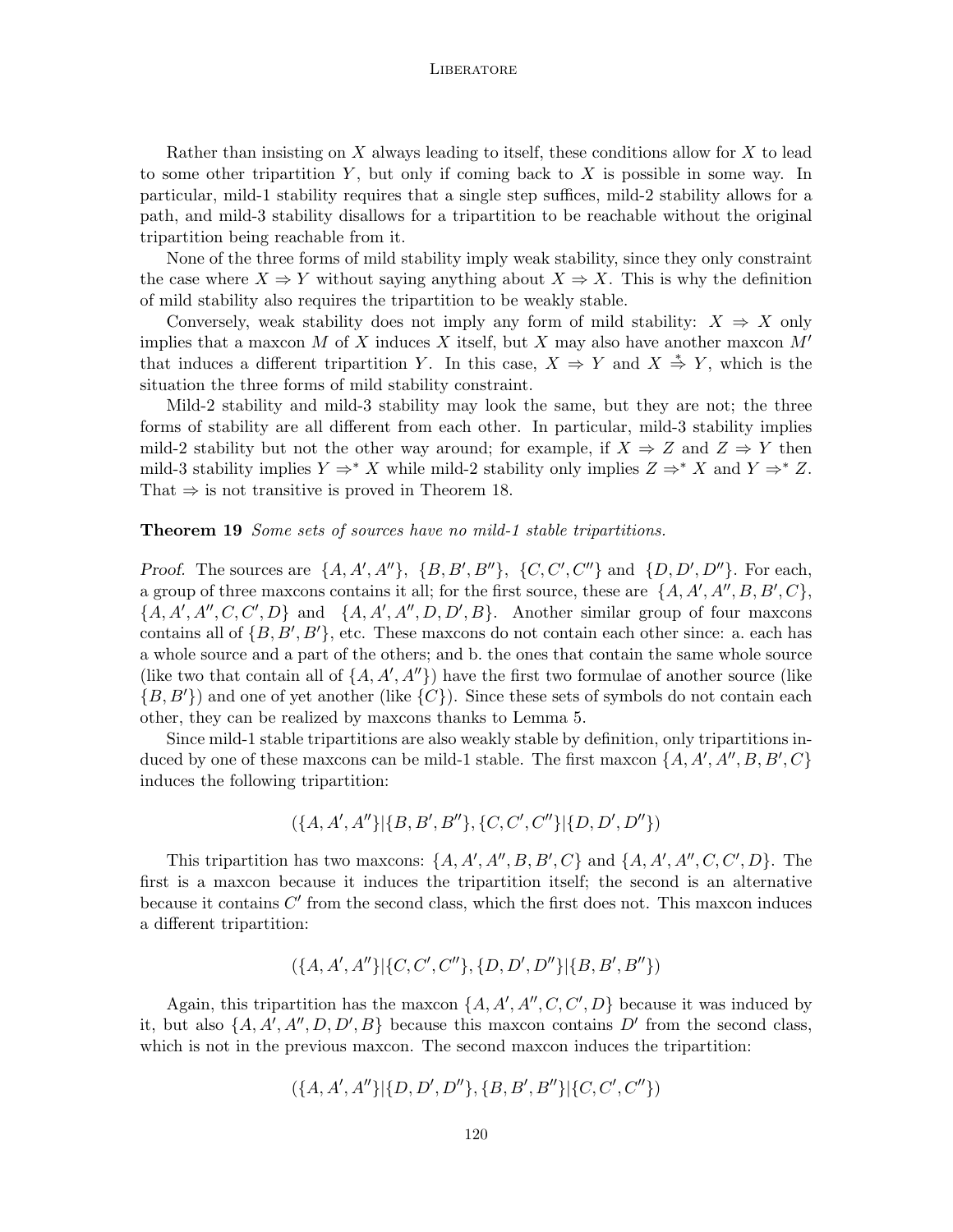This tripartition has the maxcon  $\{A, A', A'', D, D', B\}$  but also  $\{A, A', A'', B, B', C\}$ because the latter has *B′* while the first does not. This was the maxcon the proof started from. Therefore, a cycle of three tripartition has been shown:

$$
(\{A, A', A''\}|\{B, B', B''\}, \{C, C', C''\}|\{D, D', D''\})
$$

$$
(\{A, A', A''\}|\{C, C', C''\}, \{D, D', D''\}|\{B, B', B''\})
$$

$$
\downarrow
$$

$$
(\{A, A', A''\}|\{D, D', D''\}, \{B, B', B''\}|\{C, C', C''\})
$$

The point of the proof is that, apart from  $\{A, A', A''\}$ , each maxcon has two formulae in a source *S* and one in another *S ′* ; its induced tripartition has *S* and *S ′* in the second class. However, another maxcon has two formulae in *S ′* , and is therefore an alternative maxcon of the same tripartition. Its induced tripartition has *S* in the third class and another source in the second. A mechanism like this allows building cycles of tripartitions and maxcons of arbitrary length.

What holds for the maxcons containing  $\{A, A', A''\}$  holds for the maxcons containing  $\{B, B', B''\}$ , for the maxcons containing  $\{C, C', C''\}$  and for the maxcons containing *{D, D′ , D′′}* because these are the same apart from a renaming of the formulae. Therefore, this set of sources has no mild-1 stable tripartition.  $\Box$ 

The mechanism used in the proof can be generalized so that counterexamples and specific scenarios can be easily created. This is in the same line of Lemma 5, which shows that sets of symbols always express maxcons given that no set contain another.

For tripartitions, the construction is not that clean. Ideally, it should be possible to give an arbitrary graph and obtain a set of sources so that their tripartitions are related as in the graph. Instead, the following lemma shows how to obtain a graph only for the weakly stable tripartitions, and only if the graph has a specific form.

**Lemma 11** *Given a directed graph of n disconnected subgraphs of n nodes each, a set of sources exists such that the nodes of the graph correspond to its weakly stable tripartitions and the edges to its tripartition–maxcon–tripartition relation*  $\Rightarrow$ *.* 

*Proof.* Let  $X_j^i$  be the *j*-th node of the *i*-th subgraph. The existence of an edge from  $X_j^i$  to  $X_z^i$  is denoted by  $X_j^i \to X_z^i$ .

The sources are  $S_0, S_1, \ldots, S_n$  where  $S_i = \{F_i, F'_i, F''_i\}$ . The first subgraph is obtained by the following maxcons:

$$
M_j^0 = \{F_0, F_0', F_0'', F_j, F_j'\} \cup \{F_z \mid X_j^i \to X_z^i\} \text{ for every } j \in [1, n]
$$

The maxcons for the other subgraphs are described below, for the moment the only important part of the construction is that none of them contains all three formulae  $F_0$ ,  $F'_0$ and  $F''_0$ .

The weakly stable tripartitions are those induced by at least a maxcon. The tripartition  $P_j$  induced by  $M_j^0$  has  $S_0 = \{F_0, F_0', F_0''\}$  in the first class,  $S_j = \{F_j, F_j', F_j''\}$  in the second together with all  $S_z = \{F_z, F'_z, F''_z\}$  such that  $X_j^0 \to X_z^0$ . The remaining sources are in its third class.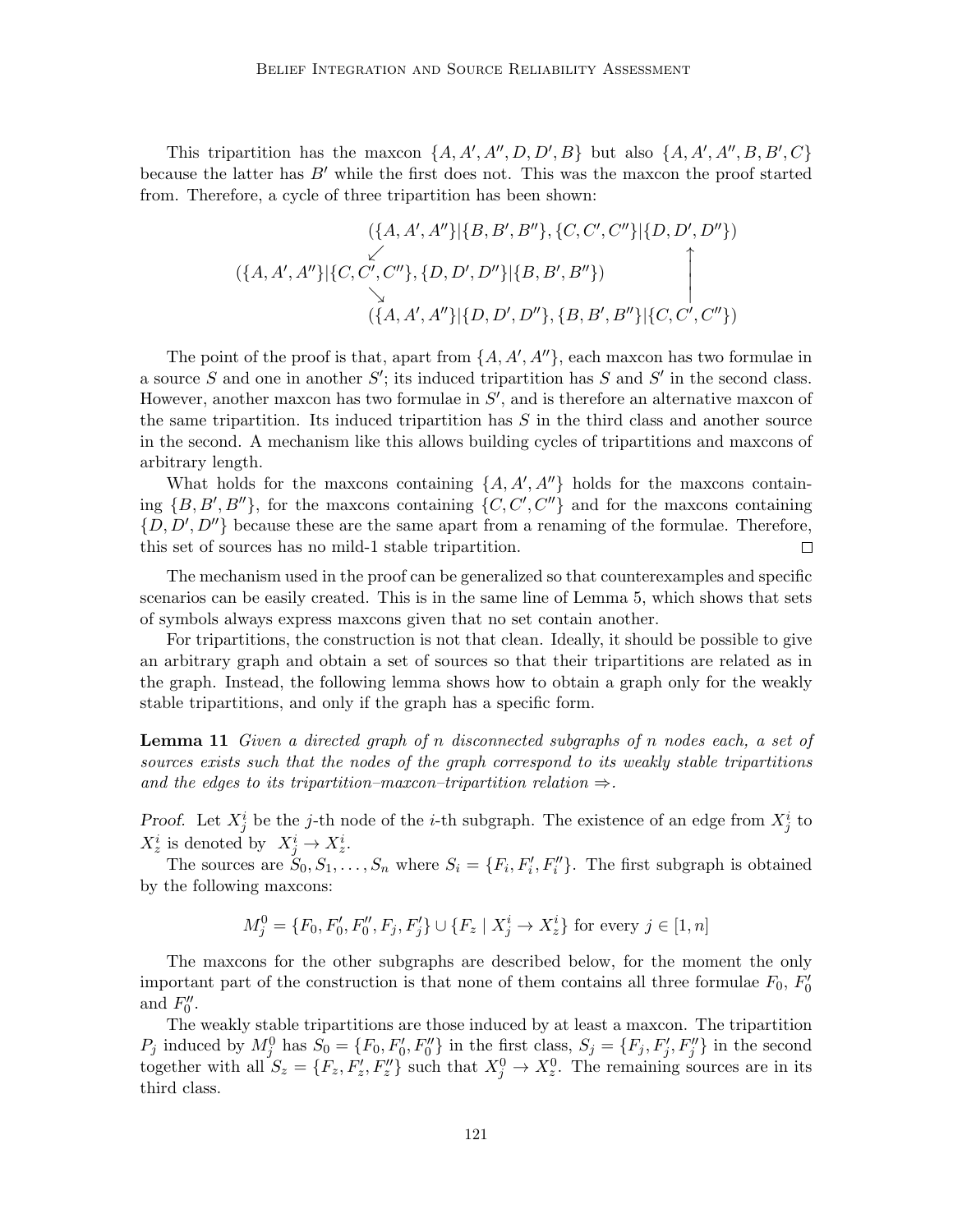$$
P_j^0 = (S_0 | S_j S_z \dots | \dots)
$$

Since  $S_0$  is consistent, only plain maxcons containing all of  $S_0$  can be maxcons of this tripartition  $P_j^0$ . These are:  $M_j^0$ , the maxcons  $M_z^0$  such that  $X_j^0 \to X_z^0$  contain all formulae in the first class, and the other maxcons  $M_w^0$ . These three kinds of maxcons are considered in turn:

- $M_j^0$  is a plain maxcon and it contains all formulae in the first class and none in the third; by Lemma 8, it is a maxcon;
- let *z* be such that  $X_j^0 \to X_z^0$ ; by construction,  $M_z^0$  contains all formulae in the first class and  $F'_{z}$ ; no other maxcon contains all these four formulae; therefore, this one is maximal both in the first class and in the union of the first and the second;
- the other plain maxcons  $M_z^0$  are the only ones containing all formulae in the first class of the tripartition; of the second class they may contain  $F_j$ , but neither  $F'_j$  (because only  $M_j$  does) nor  $F'_z$  (only  $M_z^0$  does); the intersection of this maxcon with the first and the second class of the tripartition is therefore strictly contained in  $M_j^0$ .

These three points prove that the maxcons of the tripartition  $P_j^0$  are  $M_j^0$  and all  $M_z^0$ with  $X_j^i \to X_z^i$ . By construction,  $M_j^0$  induces  $P_j^0$  while  $M_z^0$  induces  $P_z^0$ . Therefore, every  $P_j^0$  is a weakly stable partition, and  $\tilde{P}_j^0 \Rightarrow P_z^0$  if and only if  $X_j^0 \to X_z^0$ .

By symmetry, what holds for index  $i = 0$  holds for the others. For example, the maxcon  $M_j^1$  induces  $P_j^1$  for every  $j \neq i$ . What makes all these cases disconnected is that  $M_j^i$  contains all three formulae  $F_i, F'_i, F''_i$ , while no other  $M_j^w$  contains  $F''_i$ .

The only caveat to this construction is that for  $i = 0$  the three formulae  $F_0, F'_0, F''_0$  are in all maxcons and are the first class of every tripartition. For  $i = 1$ , the same role is taken by  $F_1, F'_1, F''_1$ . Therefore, the node  $X_1^1$  cannot be represented by  $P_1^1$  and  $M_1^1$ , but by  $P_0^1$  and *M*<sup>1</sup><sub>0</sub>. In general, for  $j \leq i$  the node  $X_j^i$  is represented by  $M_{j-1}^i$  and  $P_{j-1}^i$ . Apart from this change, every node in the graph has a corresponding tripartition, and the edges correspond to the relation among tripartitions.  $\Box$ 

While the graphs that can be realized by using this lemma have the quite specific form of *n* disconnected subgraphs of *n* nodes each, they are sufficient for showing some interesting properties. For example, that *⇒* is neither symmetric nor transitive even when restricted to weakly stable tripartitions only is proved by the graph in Figure 13.

Contrarily to the previous figures, Figure 13 is a formal proof of the claim. The previous figures were just illustrations of how the involved formulae look like when depicted in the space of models. Figure 13 shows a graph that Lemma 11 proves can be translated into a set of sources, each with actual formulae; their tripartitions correspond to the nodes of this graph and their  $\Rightarrow$  relation to its edges. If X, Y and Z are the tripartitions that correspond to the three upper nodes, then  $X \Rightarrow Y, Y \Rightarrow Z$  and no other tripartition is in relation with them. In particular, neither  $Y \Rightarrow X$  nor  $X \Rightarrow Z$  holds; this is a valid proof of the claim thanks to Lemma 11.

Another graph proves that some sources have no mild-1 stable tripartitions. It is shown in Figure 14: it has three disconnected cycles of three nodes each. Again, this is a formal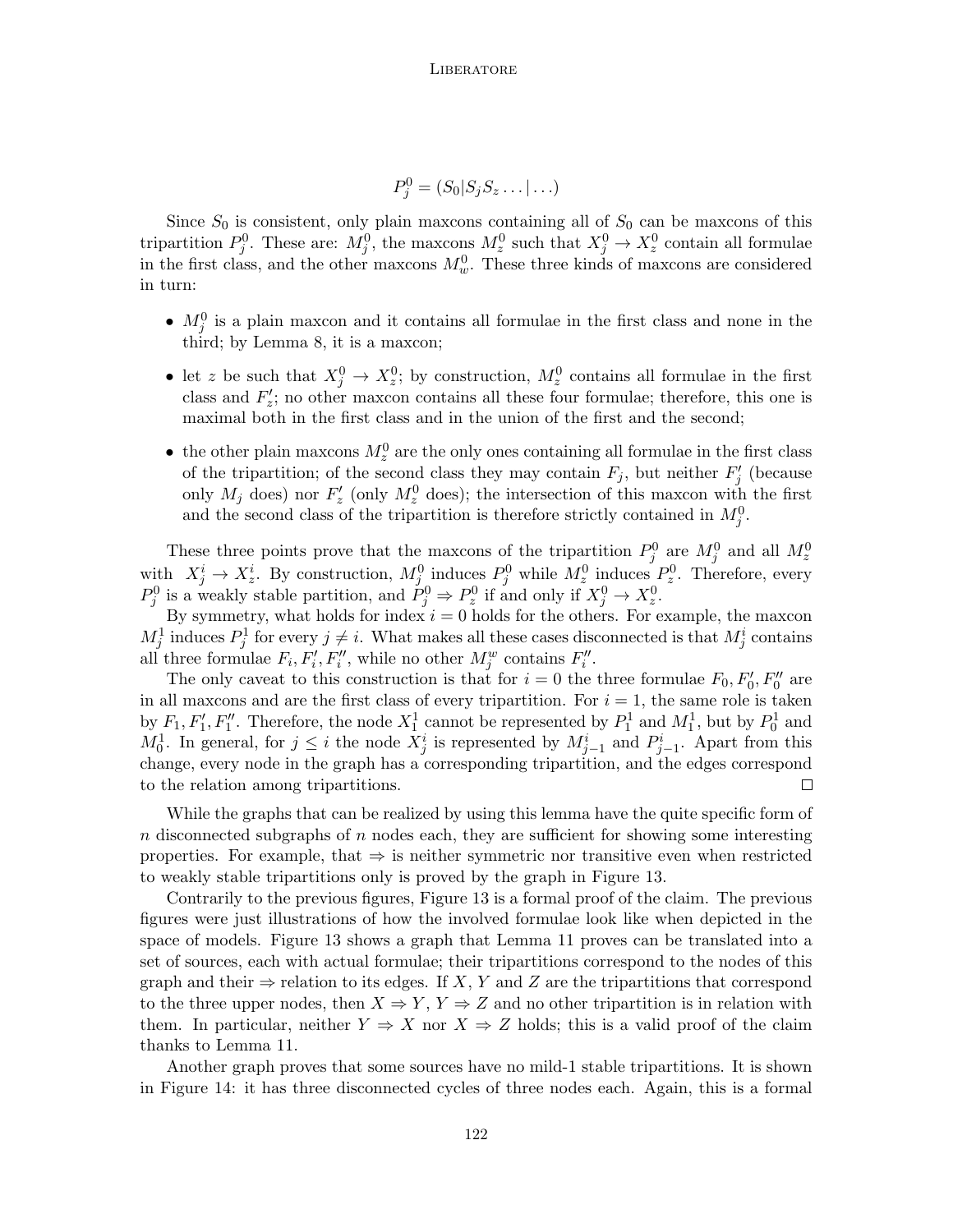

Figure 13: The relation *⇒* is neither symmetric nor transitive even when restricted to weakly stable tripartitions.



Figure 14: Some sources have no mild-1 stable tripartitions.

proof of the claim: by Lemma 11, some set of sources has exactly these weakly stable tripartitions in this *⇒* relation. Every node of the graph has a successor that is not connected back to it; therefore, for every tripartition *X* it holds  $X \Rightarrow Y$  but not  $Y \Rightarrow X$ . This again is a valid proof thank to Lemma 11.

Lemma 11 also allows for proving that mild-1, mild-2 and mild-3 stability are all different from each other. A single graph suffices, since it can be implemented by replicating it a number of times. Since the lemma only concerns weakly stable tripartitions, the loops are omitted.

$$
\begin{array}{ccc}\nX & \Leftarrow & & \\
\updownarrow & & Z & \Rightarrow W \\
Y & \Rightarrow & & \n\end{array}
$$

The relation is defined by:  $X \Rightarrow Y$ ,  $Y \Rightarrow X$ ,  $Y \Rightarrow Z$ ,  $Z \Rightarrow X$  and  $Z \Rightarrow W$ . The corresponding graph has four nodes; therefore, it has to be replicated in four copies to allow for the application of the lemma. Only the first copy is considered, since the others are identical.

The tripartition *X* is mild-1 stable, since  $X \Rightarrow Y$  and  $Y \Rightarrow X$ . The tripartition *Y* is not, since  $Y \Rightarrow Z$  but not the converse. However, since  $Z \Rightarrow X$  and  $X \Rightarrow Y$ , it follows  $Z \stackrel{*}{\Rightarrow} Y$ . Therefore, *Y* is mild-2 stable but not mild-1 stable. Apart from *W*, none of the tripartitions is mild-3 stable since, for example,  $Y \stackrel{*}{\Rightarrow} W$  but not the other way around.

This counterexample shows how mildly stable tripartitions can be visualized: mild-1 requires all edges to form cycles of length at most two; mild-2 is the same without constraints on the length; mild-3 can be recast in terms of maximality.

**Theorem 20** *The mild-3 stable tripartitions of a set of sources are the maximal tripartitions with respect to the relation*  $\stackrel{*}{\Rightarrow}$ *.*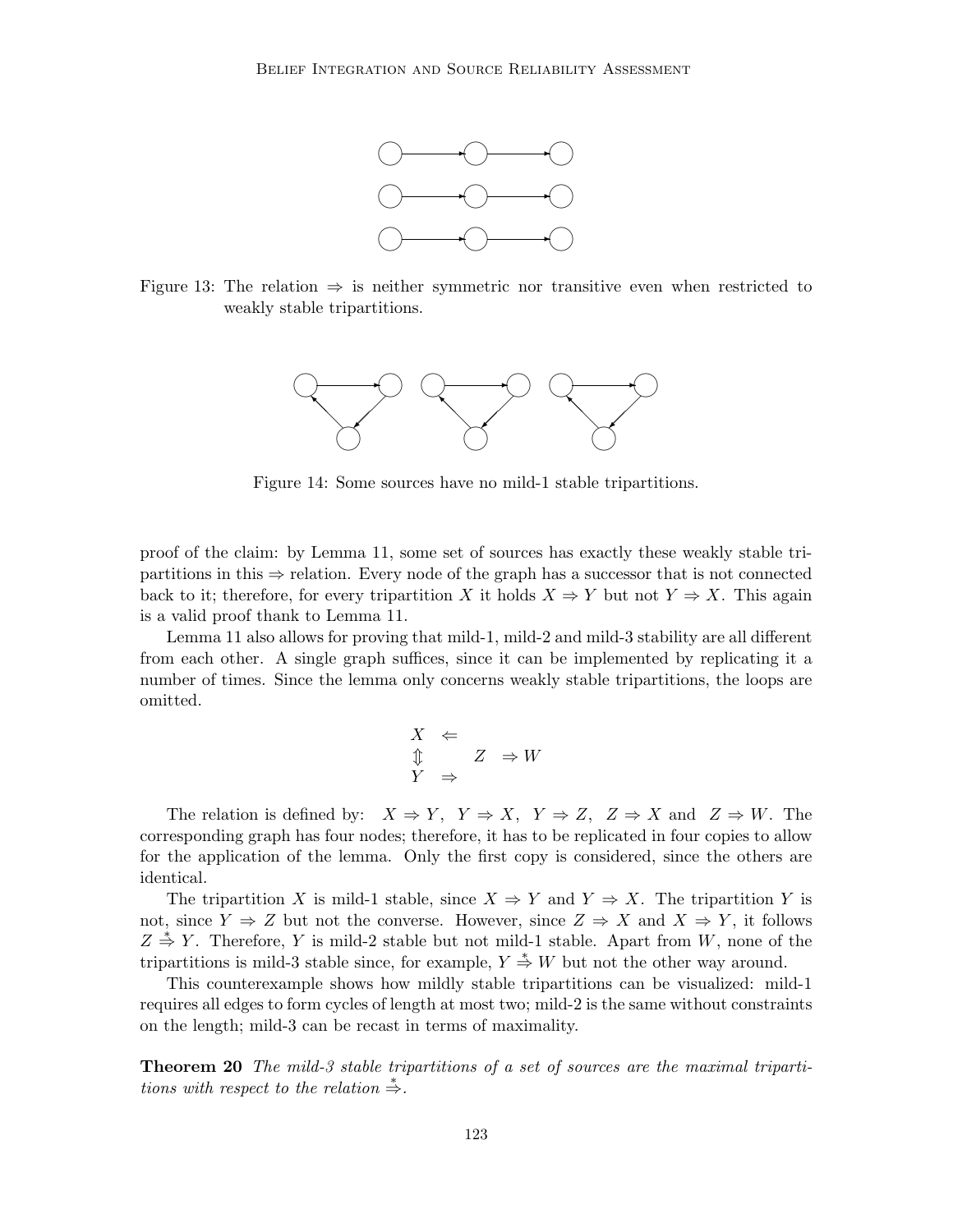*Proof.* By definition, a tripartition *X* is not maximal if  $X \stackrel{*}{\Rightarrow} Y$  for some *Y*, but not the converse. This is exactly the definition of *X* being not maximal with respect to  $X \stackrel{*}{\Rightarrow} Y$ .

This theorem implies that every set of sources has some mild-3 stable tripartition, since *<sup>∗</sup>⇒* is by construction reflexive and transitive, and the number of tripartitions is finite. The same can be proved for mild-2 stability.

#### **Theorem 21** *Every set of sources has mild-2 stable tripartitions.*

*Proof.* The relation  $\Rightarrow$  is serial: every tripartition *X* has at least a maxcon, and this maxcon induces a tripartition  $Y$ ; this is the definition of a serial relation: for every  $X$  there exists a *Y* such that  $X \Rightarrow Y$ . Visualizing  $\Rightarrow$  as a graph, every node has at least an outgoing edge.

Some tripartitions may not be mild-2 stable. This is the case if  $X \Rightarrow Y$  holds but *Y*  $\stackrel{*}{\Rightarrow}$  *X* does not. In both cases, *X* and all other tripartitions *Z* such that *Z*  $\stackrel{*}{\Rightarrow}$  *X* can be removed from consideration. By assumption,  $Y \stackrel{*}{\Rightarrow} Z$  does not hold; such a removal does not change the tripartitions that are reachable from *Y* .

The same argument can be repeated for *Y* : either *Y* is mild-2 stable or some tripartitions can be removed from consideration. Since the number of tripartitions is finite, at some point either a mild-2 stable tripartition is found or only a single tripartition *W* is left. In such a case,  $W \Rightarrow W$  and the tripartition is strongly, and therefore mild-2, stable.  $\Box$ 

#### **6. Multiple Classes**

Assessing the sources as reliable, partly reliable and unreliable is qualitative: no specific numbers are involved, such as defining a source reliable if 90% of the information it provides is correct. Also, a division in more than three classes may make sense. Yet, the general framework can still be applied. If the mayor of the town facing the danger of the landslides had twelve expert, each providing from five to ten statements, he might have a better opportunity to defend his choice. For example, the journalist would have a hard time saying that the mayor followed Connors' advice just because one of the seven points in Connors' report was consistent with the final decision. Yet, if the mayor said that Connors was the least reliable of the experts but then building the retaining wall was entirely consistent with all of Connors' statements, the mayor's choice would be hard to justify. In other words, the framework is still applicable in this more general situation: assume a reliability ordering, merge using it and then check if the result is consistent with the initial assumption. Yet, the formalization and the technical results are expected to be different.

The aim of this section is to start the analysis of this more general setting.

The definition of stability as presented in the previous sections is based on a loop of definitions: a. every partition has a set of maxcons; and b. every maxcon induces a partition. A partition is a way of representing an ordering among sources, and a maxcon is a consistent combination of formulae, one among the best combinations according to the ordering. Generalizing, these are respectively an ordering and one of the best ways of integrating information according to the ordering. The mechanism therefore requires:

1. from a reliability assessment of the sources, define how the information they provide can be best integrated; and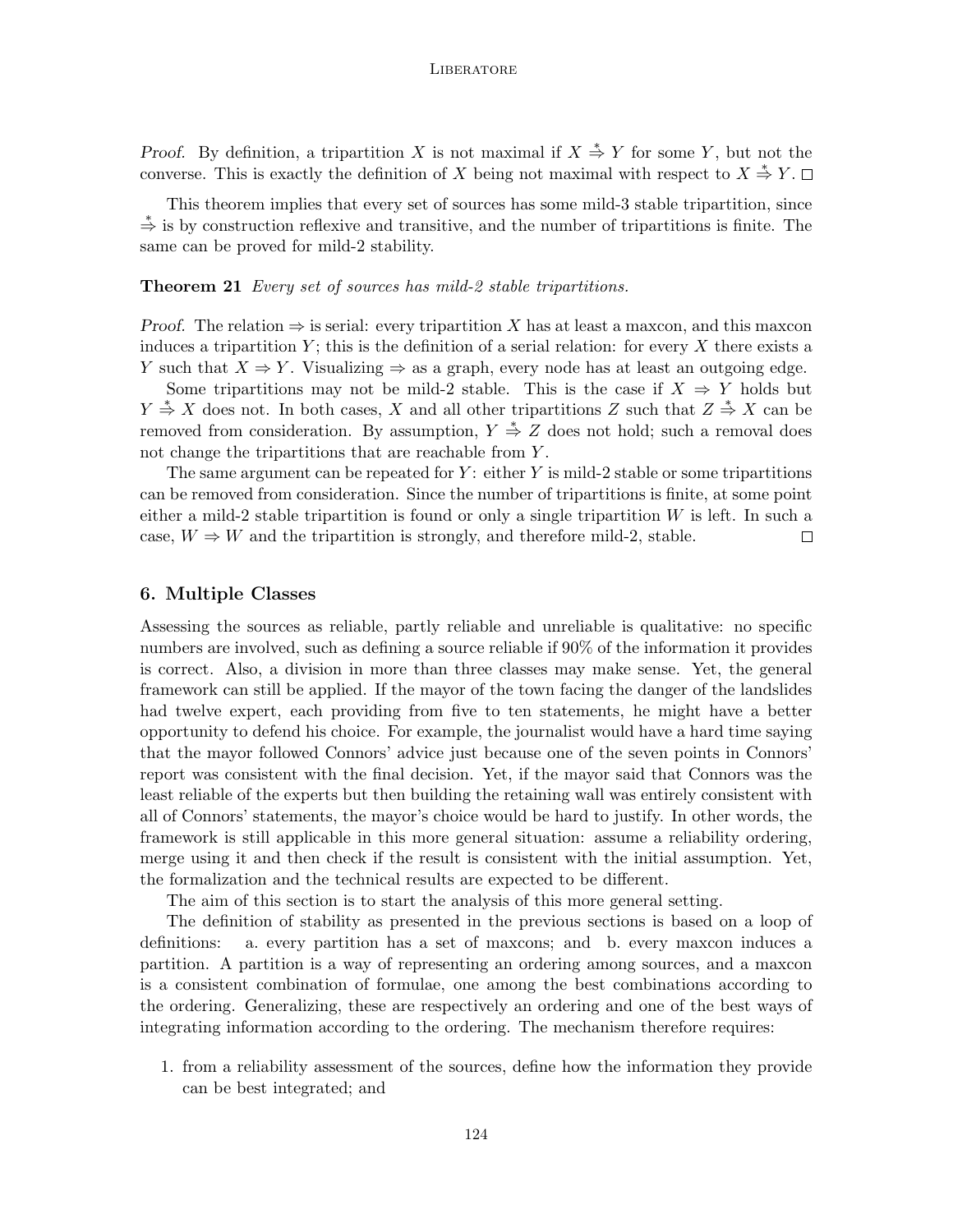2. from the integrated information, assess the reliability of the sources.

The reliability of the sources may be a partition, but also an ordering of the sources, or a numerical evaluation over them. Their integration could be a set of maxcons, but some information combination methods output an ordering over the interpretations.

#### **6.1 Percentage Bounds**

The most obvious extension to the method is to divide the sources on the percentage of right formulae they provide. This allows for as many classes as wanted. For example, the first class contains the sources that provided only correct formulae, the second those providing between 90% and 100% of correct formulae, etc.

A problem with *every* method of this kind is that the bounds are arbitrary: why not setting the division at 89% instead of 90%? Why should a source providing 89% of correct formulae be in the third class while one just a little better at 90% in the second? Such seemingly arbitrary bounds are uncommon in formal logic, but often seen in applied sciences. The ubiquitous concept of statistical significance is based on an arbitrary level that is set to 5% in many fields (Craparo, 2007; McDonald, 2014), implicitly assuming that a probability of 95% suffices to believe that the observed data has not been obtained just by chance but because of a real phenomenon. Similarly, a source providing 90% of correct information can be considered generally reliable, and one providing less than 50% of correct information unreliable. In a further generalization these bounds are arbitrary rather than fixed. While this section considers 90% and 50%, any fixed pair of bounds leads to the same technical results.

Let  $C(S_i, M)$  be the fraction of formulae in the set  $S_i$  that are consistent with the set *M*. This function is used with a source  $S_i$  and a maxcon *M*. Therefore,  $C(S_i, M)$  indicates how reliable the source  $S_i$  is assuming that the state of the word is described by the maxcon *M*.

$$
C(S_i, M) = \frac{|\{A \in S_i \mid M \not\models \neg A\}|}{|S_i|}
$$

This function allows for evaluating a source given a maxcon *M*. In particular, for the two bounds 90% and 50%, it produces the partition of the sources  $(R|P|U)$ :

$$
R = \{S_i \mid 0.9 \le C(S_i, M)\}
$$
  
\n
$$
P = \{S_i \mid 0.5 \le C(S_i, M) < 0.9\}
$$
  
\n
$$
U = \{S_i \mid C(S_i, M) < 0.5\}
$$

Some limit cases are of interest. Setting both boundaries at 0% makes *P* and *U* empty and *R* contain all sources. The only induced partition is that containing all sources in its first class; this partition is strongly stable; all plain maxcons are therefore maxcons of a strongly stable partition.

Fixing the boundaries at 100% and 0% makes *U* empty; *R* and *P* respectively contain the reliable and unreliable sources as in bipartitions. The properties of bipartitions carry over to this case, including the guaranteed existence of strongly stable partitions.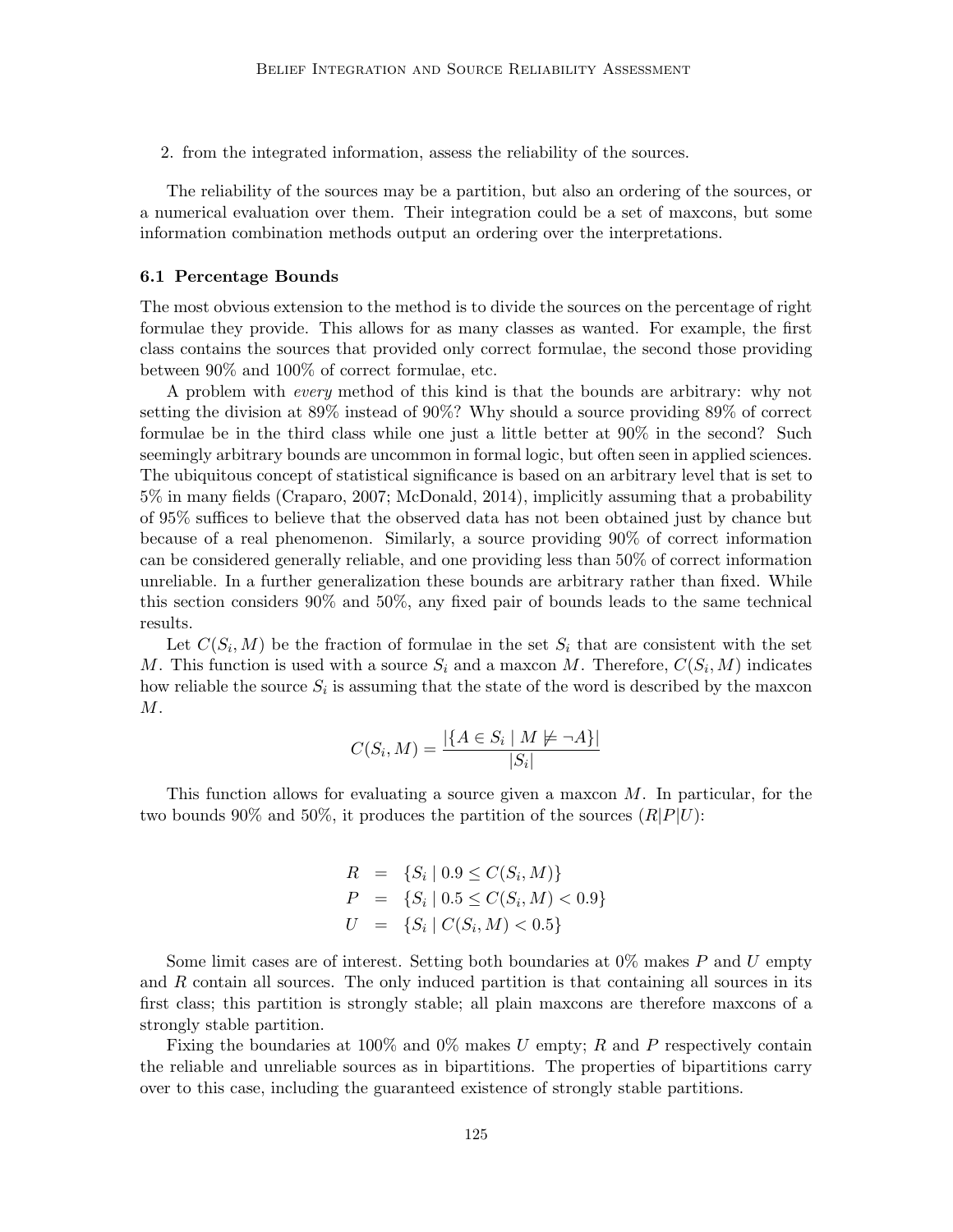

Figure 15: The formulae used to prove Theorem 23.

**Theorem 22** *There exist some percentage bounds that make all set of sources have strongly stable partitions.*

*Proof.* When the bounds are 100% and 0%, *R* contains all sources that only provide correct formulae, *P* all remaining sources and *U* is empty. This is the same as a bipartition, and strongly stable partitions always exists for bipartitions as proved by Theorem 8.  $\Box$ 

This theorem proves that strongly stable partitions always exist for a specific pair of bounds. It leaves open the question whether the same holds for all possible pair of bounds.

Even the existence of weakly stable partition is no longer obvious. In the previous section, this was the case because a maxcon inducing a partition is also a maxcon of this partition. The same does not always hold for percentage bounds.

In the settings of percentage bounds, the reliability of a source is given by the number of formulae that are consistent with a maxcon. If a source provides the same formula a second time, and this formula is consistent with a maxcon, the reliability of the source according to that source increases. Contrary to the previous formalization, it makes sense to assume that sources are multisets (bags) rather than sets for formulae.

To simplify the notation, a formula *A* provided nine times by a source is written *A*<sup>9</sup> . Such a source can be recast as the set of the all-different formulae  $A \vee T_1, \ldots, A \vee T_9$ , where each  $T_i$  is a formula with a single model that does not satisfy any other formula; this may require new variables, forgetting which (Lang, Liberatore, & Marquis, 2003) results in nine copies of *A*.

**Theorem 23** *For some percentage bounds, the partition induced by a maxcon does not have that maxcon.*

*Proof.* The claim is proved by a counterexample: the bounds are 90% and 50%, the sources are  $\{A^9, C\}$  and  $\{C^8, D^2\}$ , the plain maxcons are  $\{A, B\}$ ,  $\{A, C\}$ , and  $\{C, D\}$ . These formulae are shown in Figure 15.

The sources have the following percentage of formulae consistent with the plain maxcon *{A, C}*:

- the maxcon is consistent with *A* but not with *B*; the percentage of consistent formulae of  $\{A, B\}$  is therefore 90%;
- the maxcon is consistent with *C* but not with *D*, 80% of  $\{C, D\}$ .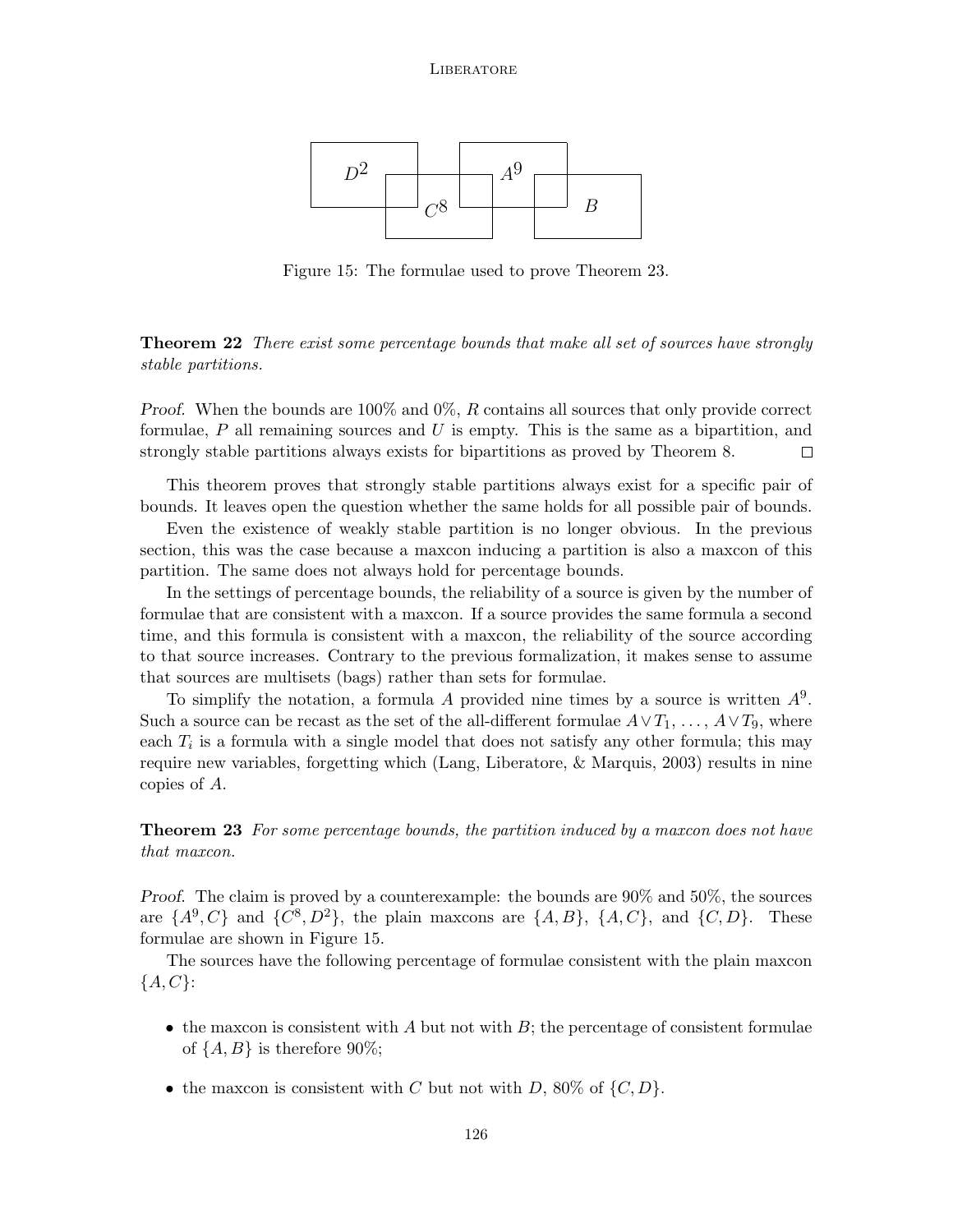The induced partition is therefore  $({A}^{9}, B) | {C}^{8}, D^{2} |$ . Since  ${A, B}$  is the only plain maxcon that is consistent with all formulae in the first class of the partition, it is the only maxcon of the partition. Therefore,  $\{A, C\}$  induces this partition but is not a maxcon of it.  $\Box$ 

The proof that every set of sources has a weakly stable partition was based on the property that the partition induced by a maxcon has that maxcon. It therefore works no longer for percentage bounds. The claim still holds, but for a different reason, suggested by the above proof: a plain maxcon is not a maxcon of the induced partition because of another maxcon that is "more consistent" with the formulae in the first class of the partition. In turn, this maxcon may not induce a weakly stable partition for the same reason, but at some point a maximum is reached.

**Lemma 12** *For every pair of bounds there exists an irreflexive, antisymmetric and transitive ordering*  $\prec$  *among plain maxcons such that, if M is not a maxcon of its induced partition then*  $M \prec M'$  *for some maxcon*  $M'$  *of this partition.* 

*Proof.* The bounds define how a maxcon *M* induces a partition (*R|P|U*). In the following proof the percentage bounds are set at 90% and 50% for the sake of explanation, but every other pair would work. The ordering is based on the following function.

 $e(M) = (M \cap (\cup R), M \cap (\cup P))$  where  $(R|P|U)$  is the partition induced by M

The function  $e(M)$  does not have the partition as an argument because the partition is the one induced by M. For example,  $e(M')$  is defined in terms of the partition  $(R'|P'|U')$ induced by *M′* .

Let  $(X, Y) \prec (Z, W)$  if either  $X \subset Z$  or  $X = Z$  and  $Y \subset W$ . The ordering on maxcons is defined by  $e(M) \prec e(M')$ . This ordering is by construction irreflexive, symmetric and transitive. Remains to prove that if *M* is not a maxcon of its induced partition then  $e(M) \prec e(M')$  for some maxcon *M'*.

Let *M* be a plain maxcon that is not a maxcon of its induced partition  $(R|P|U)$ . Since *M* is consistent but not a maxcon of  $(R|P|U)$ , another consistent set of formulae is strictly larger than *M* within *∪R* or within *∪*(*R∪P*). Such a set can be extended by some formulae to obtain a maxcon *M'* with the same property: either  $M \cap (\cup R) \subset M' \cap (\cup R)$  or  $M \cap$  $(∪(R∪P)) ⊂ M' ∩ (∪(R∪P))$ . These conditions can be rewritten as:

- 1.  $M \cap (\cup R) \subset M' \cap (\cup R)$ ; or
- 2.  $M \cap (\cup R) = M' \cap (\cup R)$  and  $M \cap (\cup P) \subset M' \cap (\cup P)$ .

Let  $(R'|P'|U')$  be the partition induced by M'. In both Case 1 and Case 2,  $M \cap (\cup R) \subseteq$ *M*<sup> $′$ </sup> ∩ (∪*R*). By definition of induced partition, if  $S_i$  ∈ *R* the maxcon *M* contains at least 90% of the formulae in  $S_i$ . Since  $M \cap (\cup R) \subseteq M' \cap (\cup R)$ , also  $M'$  contains at least 90% of  $S_i$ , implying that  $S_i \in R'$ . This holds for every source in *R*; therefore,  $R \subseteq R'$ .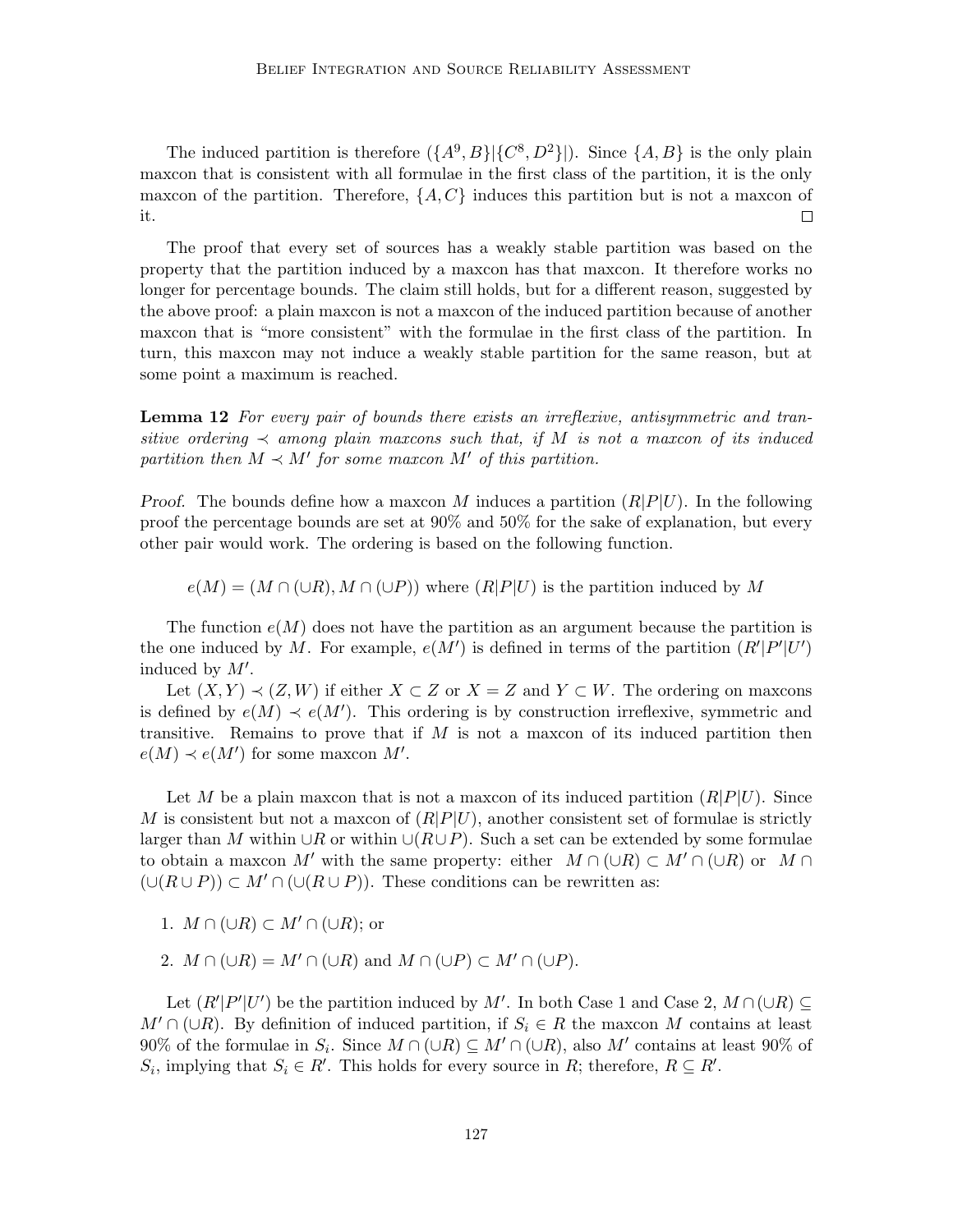In the first of the two cases above,  $M \cap (\cup R) \subset M' \cap (\cup R)$ . Since  $R \subseteq R'$ , it follows that  $M \cap (\cup R) \subset M' \cap (\cup R')$ . Therefore,  $e(M) \prec e(M')$ .

In the second case,  $M \cap (\cup R) = M' \cap (\cup R)$  and  $M \cap (\cup P) \subset M' \cap (\cup P)$ . Since  $R \subseteq R'$ , the equality implies  $M \cap (\cup R) \subseteq M' \cap (\cup R')$ , which is the first condition for  $e(M) \prec e(M')$ to hold.

If a source is in *P*, then *M* contains between 50% and 90% of its formulae. Since  $M \cap (\cup P) \subset M' \cap (\cup P)$ , then all these formulae are also in M'. But M' may also contain other formulae of this source; therefore, this source can be in  $P'$  but also in  $R'$ . Formally,  $P \subseteq P' \cup R'.$ 

Let *F* be a formula in  $M' \cap (\cup P)$  that is not in  $M \cap (\cup P)$ , and *S<sub>i</sub>* the source containing it. Since F is in  $\cup P$  but not in  $M \cap (\cup P)$ , it is not in M. From  $S_i \in P$ , it follows  $S_i \in R' \cup P'$ . If  $S_i \in R'$  then  $M' \cap (\cup R')$  contains  $F$  while  $M \cap (\cup R)$  does not (because  $F \notin M$ ). This alone implies  $e(M) \prec e(M')$ . Otherwise, *F* is in  $\cup P'$ . Therefore,  $M' \cap (\cup P')$  contains *F* while  $M \cap (\cup P)$  does not, which is the second condition for  $e(M) \prec e(M')$  to hold.  $\Box$ 

This lemma is in a way similar to Theorem 6 for bipartitions, in that it relates a maxcon with a maxcon of its induced partition. Differently than that it establishes such a relation only if the first maxcon is not a maxcon of its induced partition, and only with a single maxcon of the induced partition. It is however sufficient to prove the existence of weakly stable partitions.

**Theorem 24** *For every pair of bounds, weakly stable partitions exist for every set of sources.*

*Proof.* Let *M* be a plain maxcon and (*R|P|U*) its induced partition. If this partition has *M* as a maxcon, it is weakly stable and the claim is proved. Otherwise, by the previous lemma there exists M' such that  $e(M) \prec e(M')$ . The same argument can be repeated for M': either its induced partition has  $M'$  as a maxcon, or another maxcon  $M''$  exists such that  $e(M') \prec e(M'')$ . Since this relation is irreflexive, antisymmetric and transitive and the set of maxcons is finite, at some point a maxcon  $M^*$  is reached such that  $e(M^*) \prec e(M''')$  does not hold for any other maxcon *M′′′*, proving that *M∗* is a maxcon of its induced partition.

## **6.2 Ordering**

A different way to implement the principle of evaluating the reliability of the sources from a possible combination of the formulae is to use orderings for both. In particular, the relative reliability of sources can be encoded as an ordering over sources, and a possible result of merging as a priority order over the propositional interpretations. This scenario is far from being new: in iterated revision, a sequence of formulae ordered by reliability produces an ordering of the propositional interpretations (Rott, 2009). Iterated revision implies that the formulae are acquired in ascending order of reliability, but this assumption can often be lifted: for example, lexicographic revision (Spohn, 1988) starts with the set comprising only the formula of the highest reliability, then adds the others in order if consistent with the current set; this only requires the formulae to be ordered by reliability, regardless of their arrival order. The interpretations satisfying the resulting set are the most likely ones;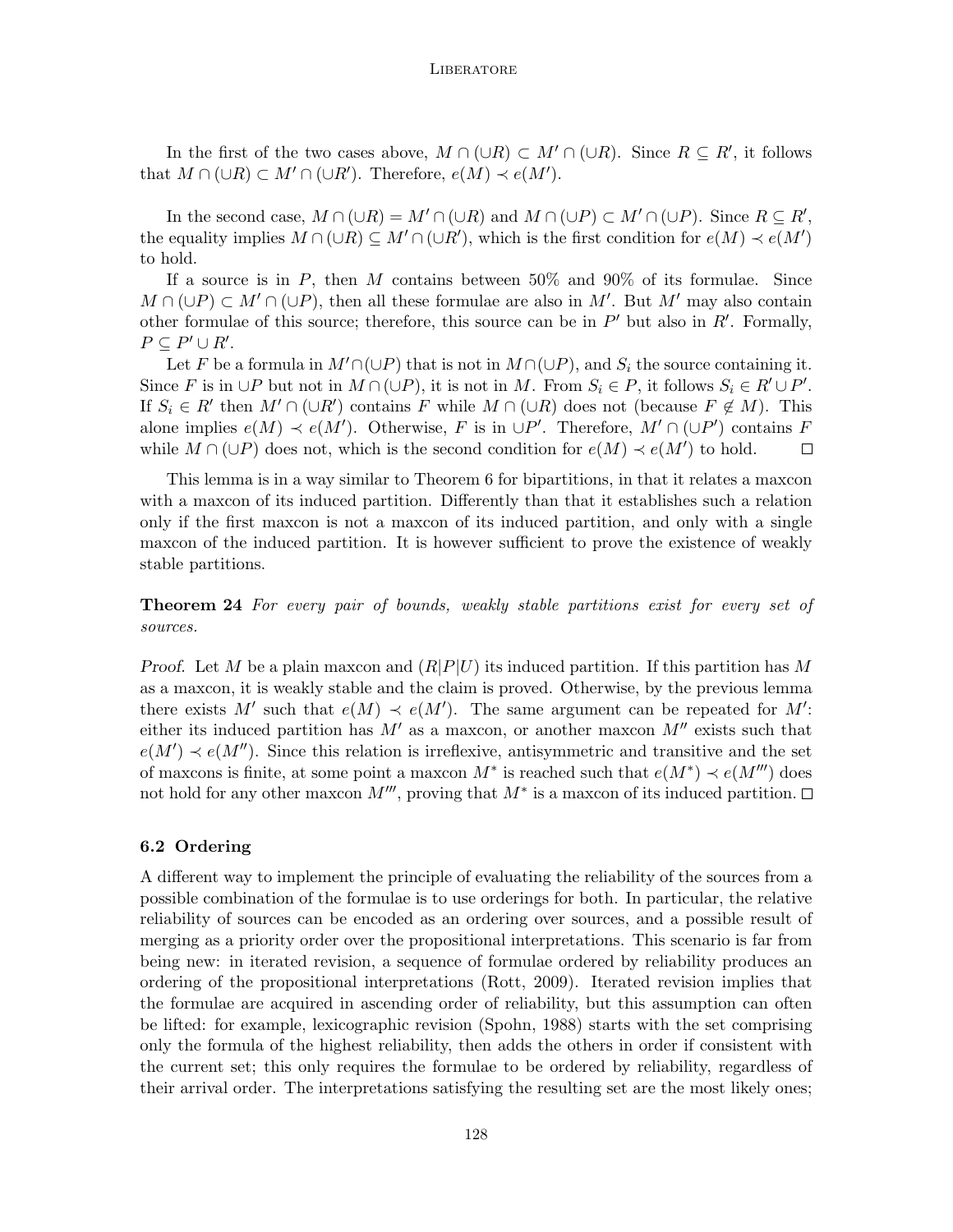a similar set can be constructed by removing them and repeating the procedure, and its interpretations are the second-most-likely ones.

When the reliability of the formulae is unknown, the fixed point mechanism introduced in this article can be applied: an ordering of the sources of the formulae is assumed, merging is performed according to it and the resulting ordering over interpretations is used to assess the reliability of the sources.

The reliability of sources can for example be expressed by a relation *≤* and the priority over interpretations by a relation  $\preceq$ . When restricted to total orders, these can be recast in terms of functions from sources and interpretations to integers. The reliability of a source  $S_i$  is denoted reliability( $S_i$ ), the priority of an interpretation priority(*I*). They are related by:

**reliability**  $\Rightarrow$  **priority:** priority(*I*) = min{reliability(*S*<sup>*i*</sup>) | *I*  $\models$  *A* for some *A*  $∈$  *S*<sup>*i*</sup>}

```
priority \implies reliability: reliability(S<sub>i</sub>) = max{priority(A) | A \in S_i}
      where priority(A) = min{priority(I) | I \in A }.
```
If an interpretation *I* is satisfied by a formula in a source of reliability 1 and one in a source of reliability 2, then *I* has priority 1. In general, an interpretation is likely being the actual state of the word if a reliable formula supports it. This explains the minimization.

On the converse, a source providing a formula that is considered untruthful is assessed as unreliable. The evaluation of both sources and interpretations is qualitative: the number of formulae supporting an interpretation does not matter, as well as how many formulae a source provides.

When comparing two reliability orderings expressed in numeric form, normalization is necessary. Indeed, the orderings in which  $I$  is evaluated 0 in both while  $J$  is respectively evaluated 1 and 2 may be the same if no model is evaluated to 1 in the second. In other words, removing the "empty levels" (Liberatore, 1997; Hunter  $\&$  Delgrande, 2015) is necessary when comparing two orderings.

An example is shown on the following sources:

$$
S_1 = \{x, y\}
$$
  

$$
S_2 = \{\neg x \land y\}
$$

A stable ordering is reliability( $S_1$ ) = reliability( $S_2$ ) = 0. All models of either of the three formulae have priority 0, the other model  $\{\neg x, \neg y\}$  has priority 1. As a result, all three formulae have reliability 0, and therefore both sources have reliability 0 as well. This is the original reliability ordering, which is therefore stable.

Not all orderings are stable, as shown by reliability( $S_1$ ) = 0 and reliability( $S_2$ ) = 1. The priority of models is priority( $\{x, y\}$ ) = priority( $\{\neg x, \neg y\}$ ) = 0, which leads to reliability $(S_2) = 0$ .

## **6.3 Weighted Merge**

The rationale of merging by maxcons is to integrate the information the sources provide by gathering as much of it as possible while maintaining consistency; more than one such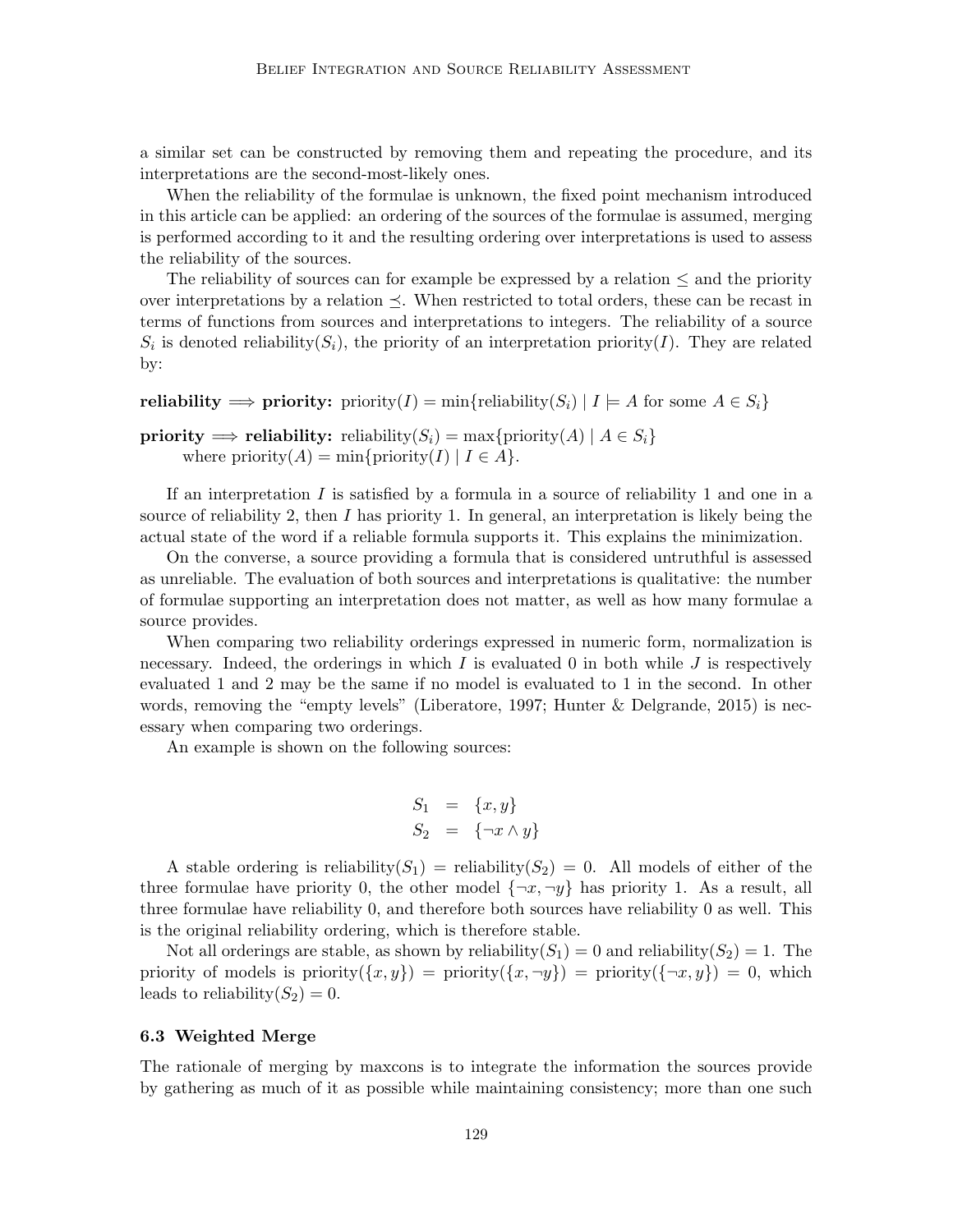a maximal accumulation (a maxcon) may exist: they are all accepted as alternative ways of integrating information (maxcons are disjoined). The principle is to aim at maximal consistent information, the disjunction of maxcons formalizing the alternative between the maximal consistent combinations.

A different approach is to look for a complete description of the state of the world (a model), under the assumption that the sources are more likely right than wrong. A model that is close to the formulae is likely to be that model; a model that is far is unlikely so. More than one closest world may exists; all these alternatives are considered possible (Revesz, 1997; Konieczny & Pérez, 2011; Konieczny et al., 2002, 2004).

The parallel between the two approaches is clear: some formal object representing information is aimed at (a model or a set of formulae); the search is guided by the assumption that sources likely provide valid information (a formula that is either consistent or close to the actual state of the word); more than one best such object may exist, and they all are accepted as alternatives (disjoined, or all included in the final set of models). The similarity allows for carrying over the framework of stable partitions to merging by distance.

A number of different methods for merging by distance exist, but often the distance  $d(I, F)$  of a model I to a formula F is the minimal Hamming distance from I and a model of *F*. Such a model *I* is good if the distance is low, and bad otherwise. This distance is calculated for all the given formulae  $F_1, \ldots, F_m$ ; the badness of *I* is a combination of them, for example a weighted sum:

$$
d(I, F_1, \ldots, F_m) = w_1 \times d(I, F_1) + \cdots + w_m \times d(I, F_m)
$$

Models of small badness are close to the reliable formulae, and are therefore to be preferred. For this reason, the result of merging comprises the models of minimal badness. This minimization can be applied to all models or only those satisfying some integrity constraints. The integrity constraints formalize facts known for certainty, so that models conflicting with them can be ruled out.

The role the partitions had in the previous sections is now taken by the weights. They formalize the reliability of the sources: they measure how much each is to be taken seriously when merging. Applying them to the sources results in the maxcons then and in the closest models now.

Such closest model is considered likely to be the actual world. Assuming that it is, it can be used to estimate the reliability of the sources. Indeed, a source that provides formulae that are much different from the actual world is unreliable. A measure of reliability is derived from a closest model, in the opposite way as the closest models are obtained from the weights. This is enough for defining stability.

Let  $S_1, \ldots, S_m$  be a set of sources, each comprising one or more formulae. Each source  $S_i$  has a weight  $w_i$ . When merging, all formulae in  $S_i$  have weight  $w_i$ . This is the same principle of merging with maxcons: a formula is as reliable as the source it comes from.

- Merging sources  $S_1, \ldots, S_m$  with weights  $w_1, \ldots, w_m$  produces the models at minimal weighted distance from the formulae in the sources;
- *•* the reliability of a source *S<sup>i</sup>* from a model *I* is the maximum distance between *I* and a formula in *S<sup>i</sup>* .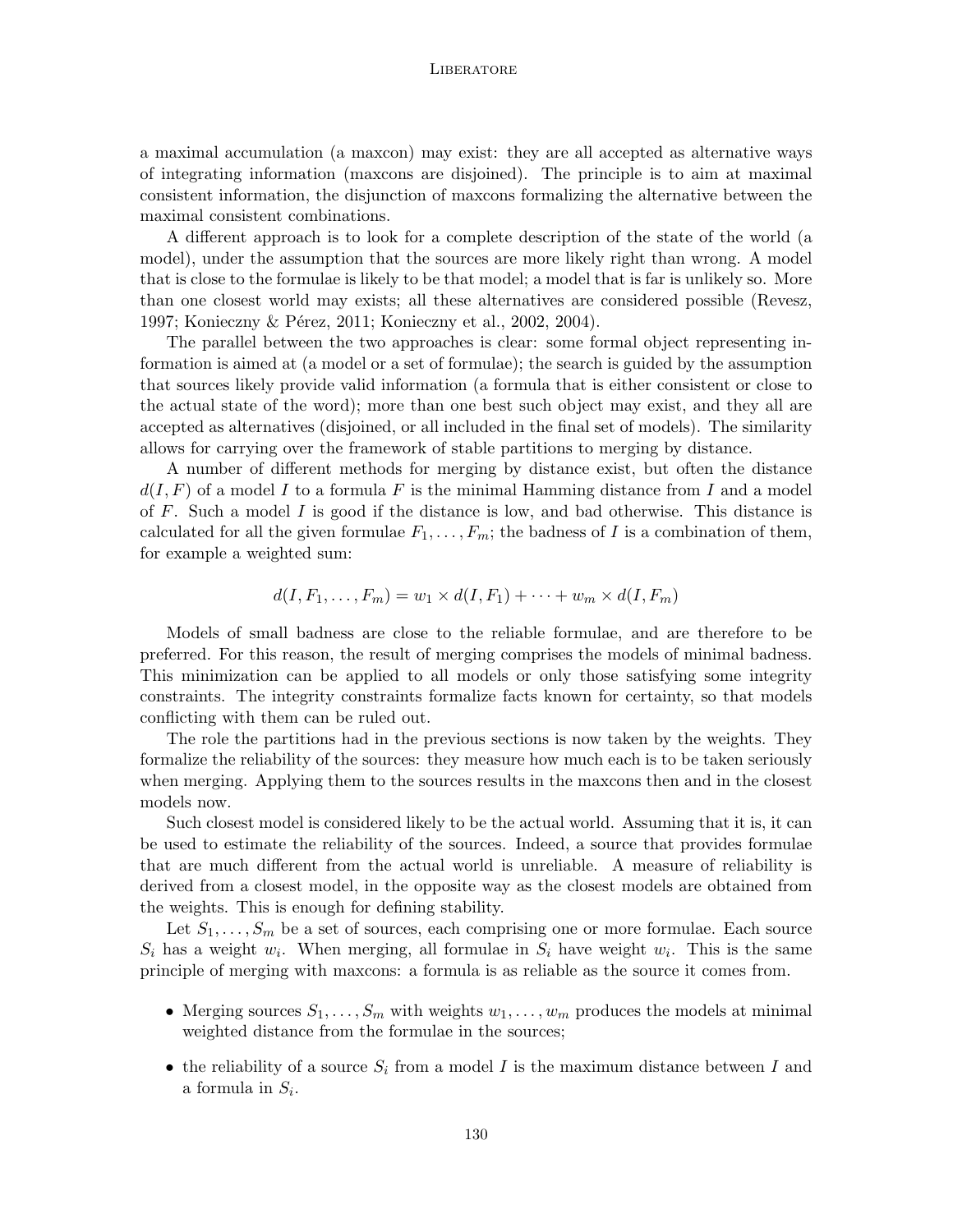The reason for the asymmetry between the two points is that the reliability of a source is not its most truthful formula but its least: a source is not trustable if it provides some formulae that are very far from the truth, even if it also provides some that are close. Other ways of combining the distances could be used, such as the average.

The principle of operation is to start with a set of weights, determine the models that are the closest to the formulae, and from these compute the reliability of the sources. This should be consistent with the original weights, at least qualitatively: if a source has a weight greater than another, then its resulting distance should be lower than those.

The following example shows that some weights may be weakly stable while others are not. This means that the fixpoint definition allows excluding the second set, and therefore restricting the possible weights.

$$
S_1 = \{A, B\}
$$
  
\n
$$
S_2 = \{C\}
$$
  
\n
$$
A = \neg x_1 \land \neg x_2 \land \neg x_3 \land \neg x_4 \land \neg x_5 \land \neg x_6
$$
  
\n
$$
B = x_1 \land x_2 \land \neg x_3 \land \neg x_4 \land \neg x_5 \land \neg x_6
$$
  
\n
$$
C = x_1 \land x_2 \land x_3 \land x_4 \land x_5 \land x_6
$$
  
\n
$$
K = x_1 \land x_2 \land x_3 \land x_4 \land \neg x_6
$$
  
\n
$$
I = \{x_1, x_2, x_3, x_4, \neg x_5, \neg x_6\}
$$
  
\n
$$
J = \{x_1, x_2, x_3, x_4, x_5, \neg x_6\}
$$

The formula *K* expresses the constraints: only its two models *I* and *J* are considered when computing the result of merging. The distance between these models and the formulae are:

$$
d(I, A) = 4\n d(I, B) = 2\n d(I, C) = 2\n d(J, A) = 5\n d(J, B) = 3\n d(J, C) = 1
$$

The starting point of the method is to assume some weights for the sources, for example  $w_1 = w_2 = 1$ . This is an obvious choice: in lack of information indicating which source to trust more, they are trusted the same.

Using these weights, the badness of *I* is  $w_1 \times (d(I, A) + d(I, B)) + w_2 \times d(I, C) =$  $1 \times (4+2) + 1 \times 2 = 8$ . The badness of *J* is  $1 \times (5+3) + 1 \times 1 = 9$ . The result of merging is therefore *I* only. This allows for an easy evaluation of the sources: 4 for  $S_1$  and 3 for  $S_2$ . These reliability measures are different, contradicting  $w_1 = w_2$ . The original weights are not stable.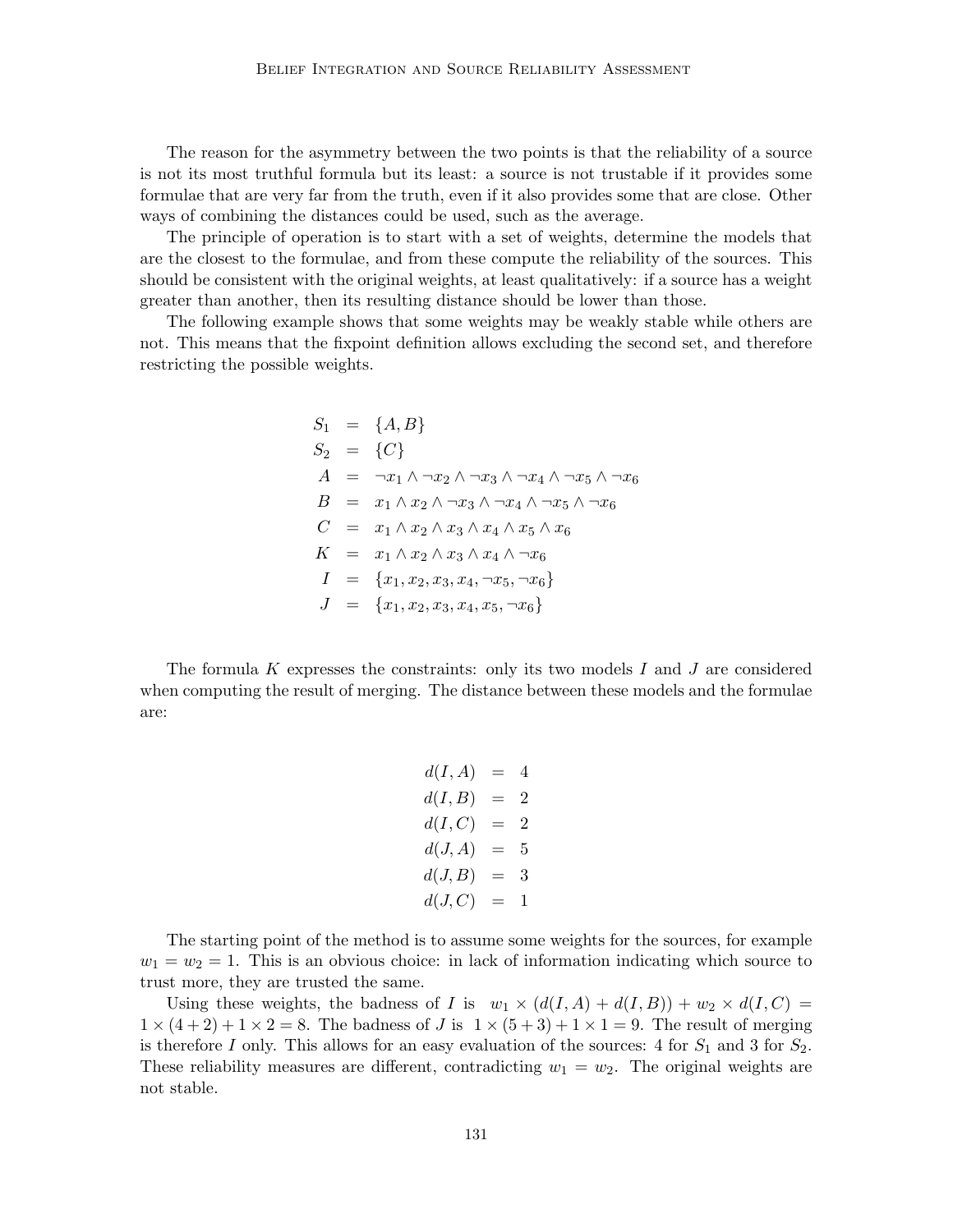A different outcome is obtained from  $w_1 = 1$  and  $w_2 = 2$ . The badness of *I* is  $1 \times$  $(4 + 2) + 2 \times 2 = 10$  and that of *J* is  $1 \times (5 + 3) + 2 \times 1 = 8 + 2 = 10$ . Both models are in the result of merging, so both have to be considered when checking stability. The distance between *I* and  $S_1$  is 4, between *I* and  $S_2$  is 2. These compare the opposite of  $w_1$ and *w*2, as required (large weight means high reliability, which in turns should produce a lower distance). This proves that these weights are weakly stable. A similar calculation for *J* shows that the same happens for it, so the weights are strongly stable.

## **7. Discussion and Comparison with Related Work**

What to do with stable partitions?

Regardless of bipartitions or tripartitions or multiple-classes partitions, regardless of weak or strong or mild stability, and even regardless of maxcon-based integration or weighted distance merging or whatever other form of merging is used, regardless of all this some reliability orderings are discarded and some others are selected. This selection guides the fusion of the given information. This was the original motivation, but stable partitions provide more than that.

Explicitly stating the input and output of the whole process clarifies this point:

- **Input: set of sources. Output: their merge.** Given a set of sources  $S = \{S_1, \ldots, S_n\}$ , their stable partitions are computed (stability could be weak, strong or mild; partitions could be of two, three or more classes). Each partition  $P_i$  represents a reliability ordering that produces a consistent combination of formulae *M<sup>i</sup>* that is coherent with this ordering. Disjoining all these *M<sup>i</sup>* reflects the alternative among all these orderings. The whole process generates a single formula  $\bigvee M_i$  out of the sources  $S = \{S_1, \ldots, S_n\}$ . It can be seen as a merging operator, so that for example one can check whether it satisfies the postulated for merging or arbitration (Revesz, 1997; Liberatore & Schaerf, 1998; Konieczny & Pérez, 2011).
- **Input: set of sources; partial reliability ordering. Output: their merge.** The relative reliability of the sources may not be completely known; for example, a source *S*<sup>1</sup> is more reliable than *S*<sup>2</sup> and *S*3, but which of *S*<sup>2</sup> and *S*<sup>3</sup> is more reliable is not known. Such a scenario is dealt with by simply removing from consideration all stable partitions that conflict with the known reliability information, for example  $(S_2|S_1S_3)$ .
- **Input: set of sources. Output: their merge; set of stable partitions.** The process of merging as done in the two scenarios above is a black box: put in the sources, get the result. The stable partitions provide an explanation for the result. They can also be used to perform further integrations or even take actions that are outside the merging process itself, as detailed below.

These three input-output configurations are discussed in order. Of course, the second and the third can be combined into a fourth where the input includes a partial specification and the output the set of stable partitions.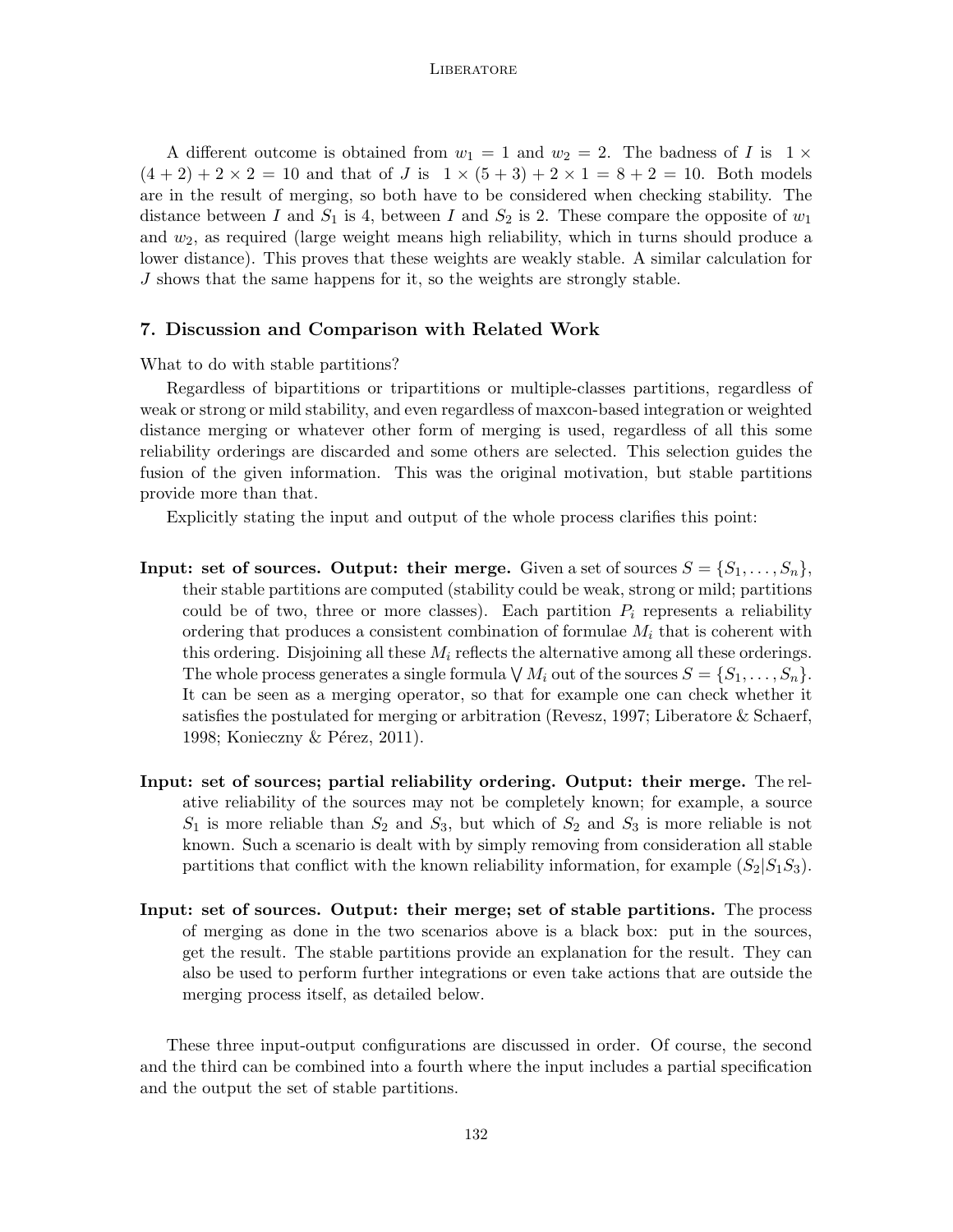#### **7.1 A Merging Operator**

The entire process of selecting the stable partitions and disjoining all maxcons obtained from them is a form of merging: the input is a set of sources, the output a way of integrating them while retaining consistency.

The degenerate case of singleton sources and bipartitions recovers the ancient method of inference from maximal consistent subsets (Rescher, 1964; Brewka, 1989; Nebel, 1992, 1998), as proved by Theorem 2. Just like revision can be seen as union followed by consistency recover (Hansson, 1999), merging can be done by collecting all knowledge and then restoring consistency. Singleton sources and bipartitions give exactly this kind of knowledge integration. But the general framework allows more than that. Allowing sources to provide more than one formula already makes a difference: some partitions are excluded, and the final result is built from a smaller set of maxcons. Since maxcons are disjoined, the result is more specific and therefore carries more information.

Seeing the whole process of selecting the stable partitions and their maxcons as a merging operator makes it comparable to existing ones. For example, one may play with the many postulates that have been introduced for belief merging (Revesz, 1997; Liberatore & Schaerf, 1998; Konieczny  $\&$  Pérez, 2011), and see that the operator obtained from strongly stable bipartitions with empty integrity constraints ( $\mu$  = true) obeys postulates 1, 2, 4 and 5 but not 3 and 6 among the ones proposed by Konieczny and Pérez  $(2011)$ . But then, if one wanted a given set of postulates to be satisfied, they could just employ a method for combining formula that already satisfy them. While such a comparison with existing merging operators may be of some interest, the point of the new framework is not to introduce yet another specific method for combining sets of formulae, but rather to include in the process a check of the relative reliability of the sources. The following two sections make this point explicit.

#### **7.2 Partially Known Reliability**

Stable partitions allow for a partial order to be included as an input in the process. If a certain source is known to be reliable, all reliability orderings must have it in their first class. Looking at it from the reverse direction, only stable partitions that have that formula in their first class are considered. Other constraints may be included in the same way; for example, two sources are known to be equally reliable (only stable partitions including them in the same classes are considered) or one being strictly more reliable than another (the class of the first precedes that of the second).

The constraints may be so strict that a strongly stable partition satisfying them does not exist. In such cases, weakly stable partitions may be considered, and if these do not exist the reliability constraints may be rejected as inconsistent with the information the sources provide.

The full meet revision (Alchourrón, Gärdenfors,  $\&$  Makinson, 1985) is obtained as a particular case. Revising *K* by *A* is obtained by constraining *A* to be in the first class of the stable partitions of the sources  $\{K\}$  and  $\{A\}$ . While full meet revision only produces either  $K \wedge A$  or  $A$ , the stable partition also explains the choice:  $(AK)$  in the first case and (*A|K*) in the second. The Ginsberg-Fagin-Ullman-Vardi (Ginsberg, 1986; Fagin, Ullman, & Vardi, 1983) revision can also be obtained in the same way:  $\{K_1, \ldots, K_n\}$  revised by A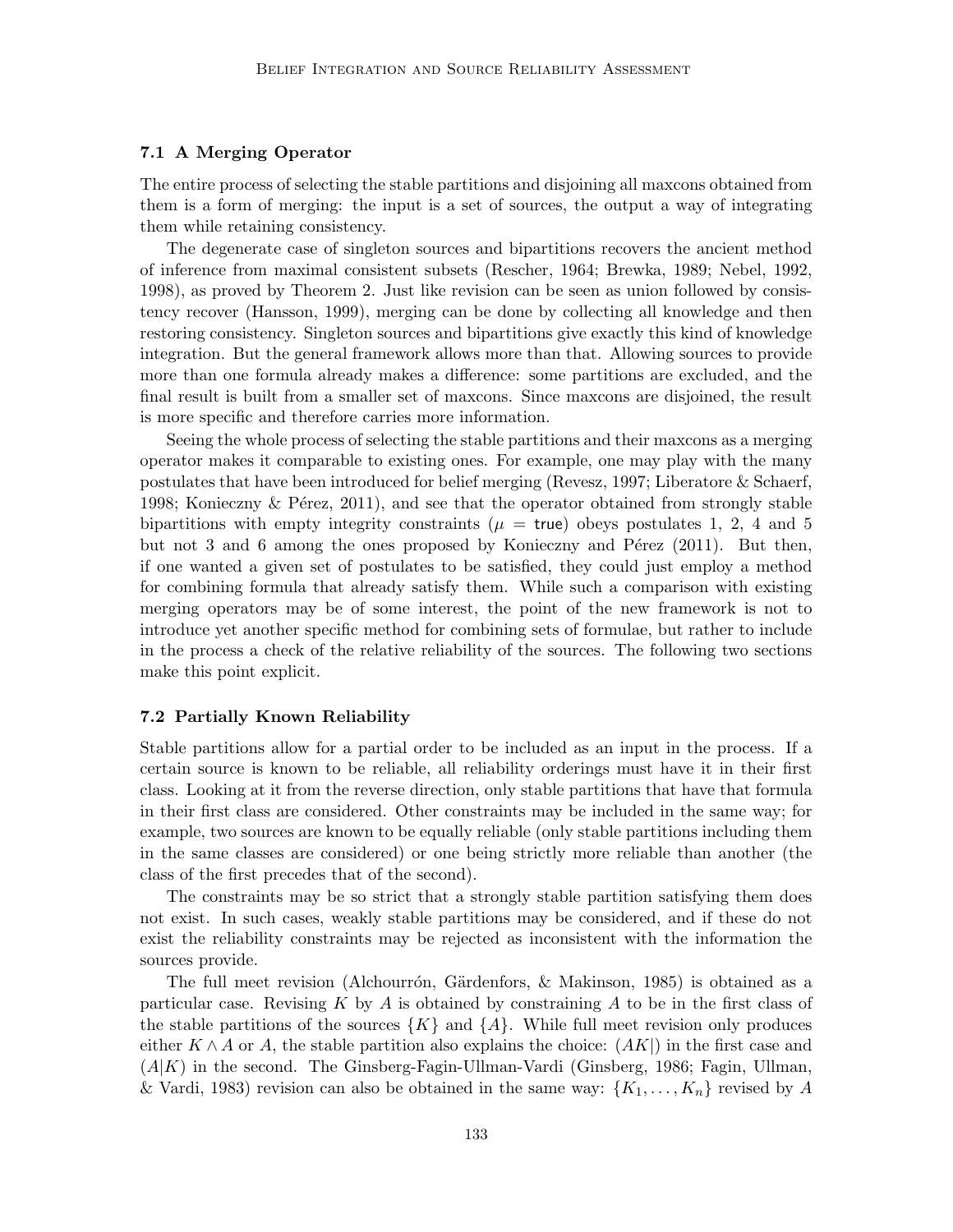is the disjunction of the maxcons of the stable partitions where  ${A}$  is in the first class and the other sources are  $\{K_1\},\ldots,\{K_n\}$ . These encodings are quite obvious and only prove that restricting the stable partitions based on given constraints makes sense.

In the degenerate case where the partitions are constrained to be a specific one the classical method of inference from preferred subset is recovered. The present framework can therefore be seen as an extension of that system, which applies (in full or restricted) to hypothetical reasoning (Rescher, 1964), default logic (Brewka, 1989), iterated revision (Spohn, 1988), and database update (Fagin et al., 1983).

#### **7.3 After Merging Ends**

Partitions that are not stable can be used for merging, but the result they produce contradicts them: a source they rank unreliable is instead reliable as far as can be seen from the result of integration, for example. Selecting only the stable partitions not only reduces the number of possible ways of integrating information, but also explains the selection. Rather than just "the result of merging  $S_1$ ,  $S_2$  and  $S_3$  is  $x \wedge (\neg y \vee z)$ ", a system using this method could answer "the result of merging  $S_1$ ,  $S_2$  and  $S_3$  is  $x \wedge (\neg y \vee z)$  because either  $S_1$  is more reliable than  $S_2$  and  $S_3$ , or they are all equally reliable".

Outputting the selected reliability ordering does not only justify the result. It is information that can also be used outside this particular merge, or even outside of the merging system altogether.

Assuming for example that  $(S_1|S_2S_3)$  and  $(S_1S_2S_3)$  are the only stable partitions, a further merging of formulae from the same sources can be preliminarily performed employing these two partitions, saving the time needed to select the new stable partitions. Only once in a while a new re-assessment of the relative reliability of the sources is done, using the last partitions known to be stable in the meantime. Alternatively, one may consider an initial interval of training when stable partitions are selected, and never changed afterwards.

This strategy assumes that after a given number of mergings the stable partitions reflect the real reliability of the sources. As a result, one may also refine the set of partitions, removing the ones that turn out not to be stable but never adding new ones. At the end of this process a single stable partition tells how reliable the sources are.

Even when several partitions are stable, or even when all plain maxcons are maxcons of stable partitions, having a selection of partitions may be relevant outside of the merging process. For example, if a source that represents information coming from a sensor is in the last class of all stable partitions, this indicates that the sensor is faulty. Some action (e.g., replacement, or just exclusion of data coming from it) may then be taken.

## **8. Directions**

The principle studied in this article is that some reliability orderings can be excluded on the ground that using them for merging leads to different orderings. This principle is implemented by assuming sources to generate a single or a set of formulae, that the reliability ordering is represented by a partition of the sources or by weights, and that formulae are integrated by maxcons or by a weighted sum of distances.

Apart from how the reliability ordering and the merging process are realized, the principle itself can be extended in many ways.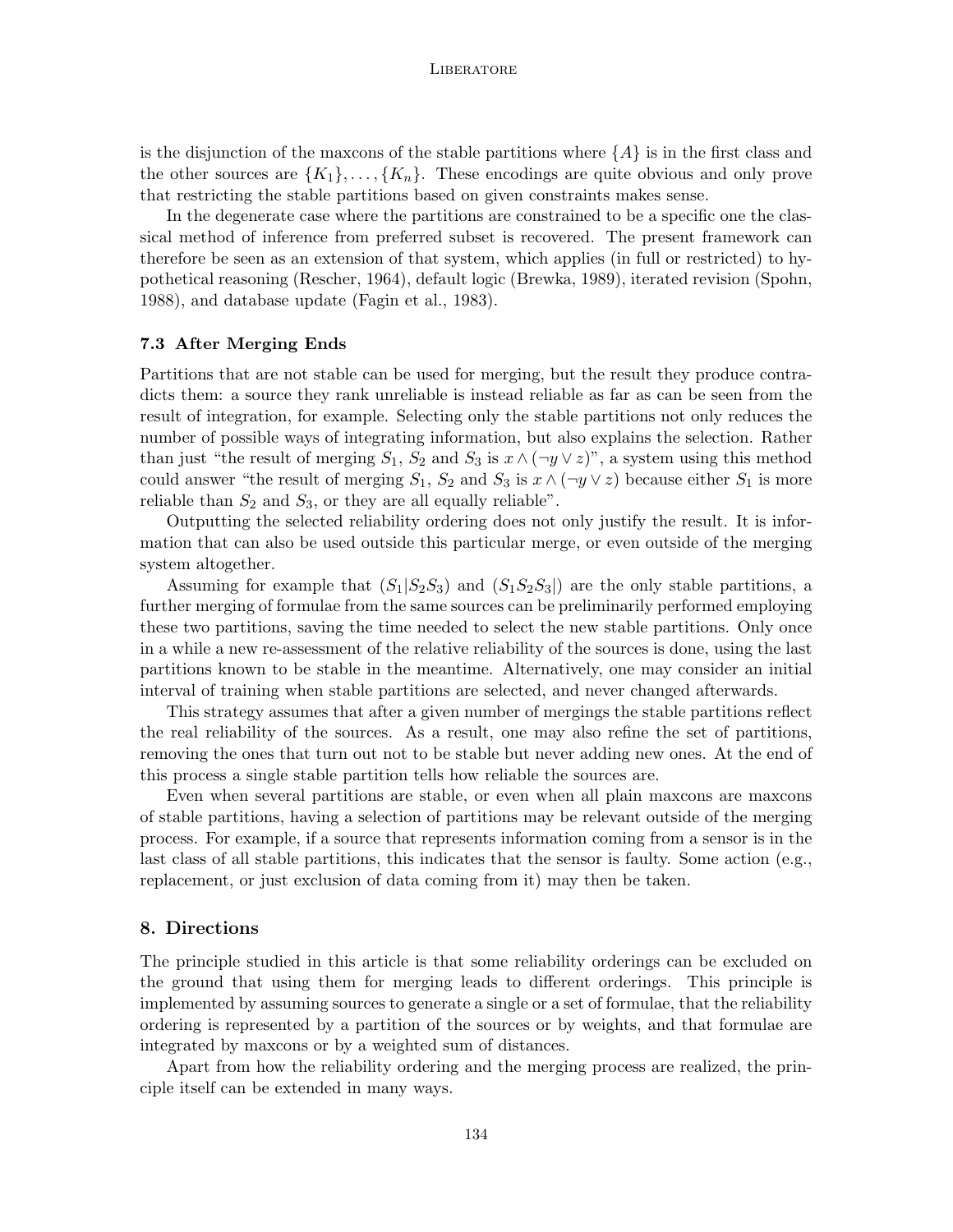## **8.1 Sure Information**

This is possibly the direction of most interest: some sources of unknown reliability provide formulae to be merged, but some information is also known for certain. This is a common scenario in belief merge, encoded by integrity constraints (Konieczny & Pino Pérez, 1999) as follows: only the models that satisfy these constraints are considered when selecting the ones that make the result of merging.

The fixpoint definition allows for a smooth encoding of formulae that are considered certain. They are collected in a single source, and only reliability orderings having that source in the first class are considered. Since the first class of an induced partition contains only formulae that are consistent with the result of merging, this makes such result to be consistent with all these formulae.

Formalizing the certain information as a source has the advantage of a uniform treatment of it along with the other formulae. There is no prior reason why another source could not be equally certain; if so, it is in the first class of the reliability partition, together with the source encoding the sure formulae. In fact, the integrity constraints come from somewhere, the only difference with the other formulae being that their sources can never be considered unreliable, not even partially so.

The reason why this variant may be the case of most interest stems from having certain information to rule out some reliability orderings. The scheme with no integrity constraint uses only the regular sources to reckon their reliability ordering. The integrity constraints ground this evaluation on information that is known for certain.

#### **8.2 Partial Reliability Ordering**

Limiting to reliability orderings with a given source in the first class is only a particular case of partial information over the reliability ordering. If  $S_0$  is such a source,  $S_0 \leq S_i$  holds for every other source  $S_i$ .

More generally, an arbitrary partial knowledge of the ordering can be assumed. For example, it may be that only  $S_1 < S_2$  and  $S_2 \leq S_3$  are known. This rules out the partition  $(S_2|S_1S_3)$  but neither  $(S_1|S_2S_3)$  nor  $(S_1|S_2|S_3)$ . Since bipartitions and tripartitions set a strong division between classes (all true, some true, none true), constraints of type *≤* are better suited for them, as otherwise an apparently harmless statement like "*S*<sup>1</sup> is strictly more reliable than *S*2" would turn "*S*<sup>1</sup> is only partly reliable" into the strong implication that  $S_2$  is totally unreliable. Such strict constraints like  $S_1 < S_2$  are better left to multipleclasses partitions, where they only state that *S*<sup>2</sup> provides fewer correct formulae than *S*1.

#### **8.3 Order Compatibility**

The mayor chooses an order of reliability of the experts: Akai is the more reliable, Bialetti is less so, Connors even less. A rational way of incorporating their reports according to this order is to start with everything Akai wrote, integrating it with whatever Bialetti wrote that would not lead to contradiction; Connors is less reliable than Bialetti, so the information he provides is added only at the end, if not inconsistent with the integration of Akai's and Bialetti's reports.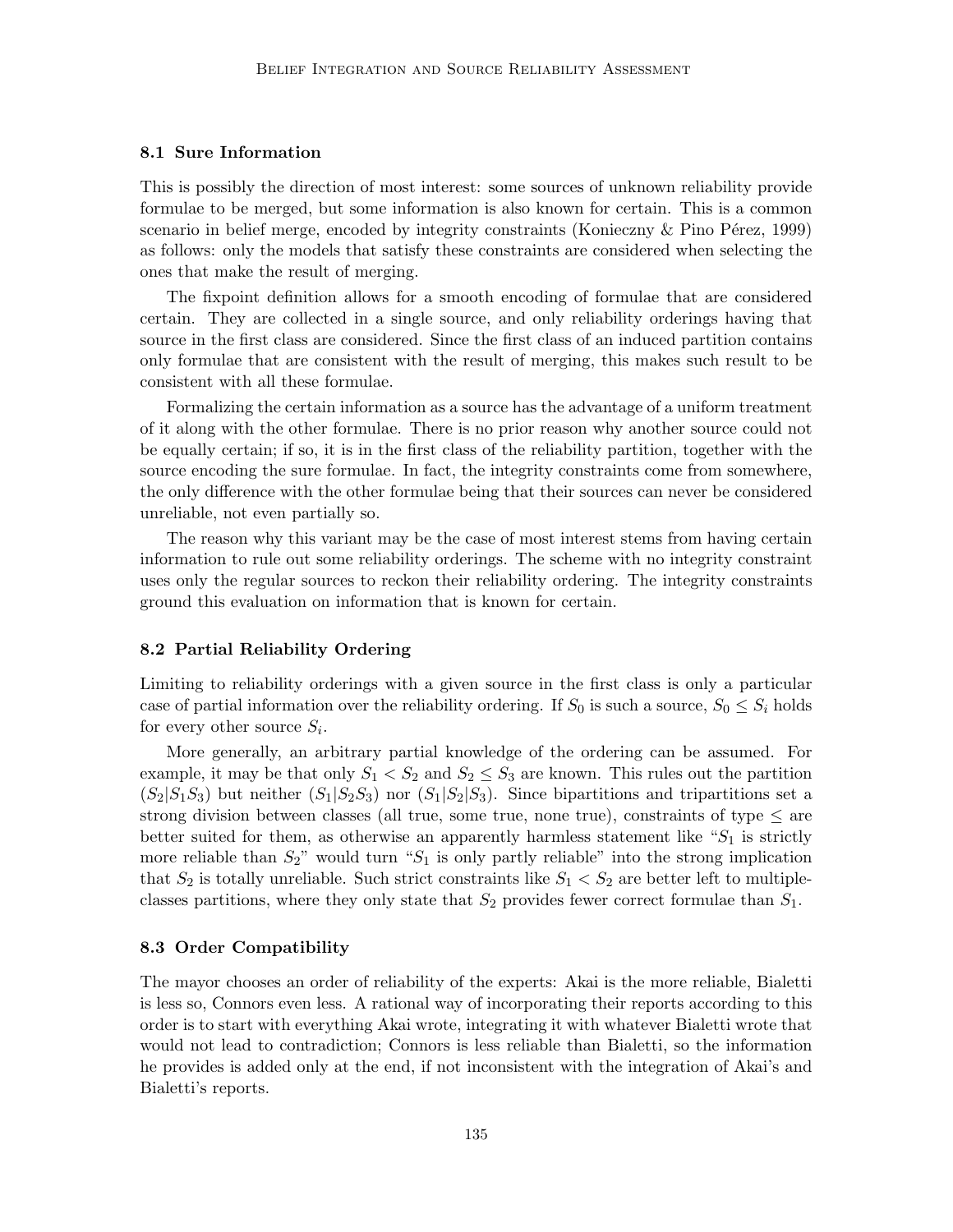The result of this process is a unified report, which is taken to be the correct information about the landslide issue. In the other way around, knowledge of the actual state of matters allows evaluating the experts: the one that provides only correct information is more reliable than the one who only provides some, in turn more reliable than the one who provided none.

Such a process allows for a nice fixpoint definition: three classes of assumed reliability of the expert, three classes of estimated reliability of the experts. Equality is coherence, inequality is incoherence.

Yet, the assumed and the evaluated reliability orderings are of different kinds. The third class of the assumed ordering is for experts that are less reliable than all others; the third class of the evaluated ordering is for experts that did not provide any correct information. Yet, inequality is still incoherence: if Bialetti is assumed more reliable than Connors, how could Connors give some correct information while Bialetti do not?

This shows that while the three classes–three classes framework is mathematically nice, nothing forbids partitions of differing number of classes. If the mayor had five experts, he could have ordered them into five classes; the journalist would have a point if the expert in class three did not say anything correct, while that in class five did. This comparison is between a partition of five class (assumed reliability order) and one of three (all correct, some correct, nothing correct), but is not equality. It is a form of compatibility: the evaluated ordering should not contradict the assumed.

## **8.4 Untrustable Sources**

The mayor claimed that Connors is the least reliable of the three experts. But least reliable is not the same as untrustable. Least reliable means that the information Connors provides gives precedence to that from Bialetti and Akai. Untrustable means that Connors' report should go straight to the trashcan. In this particular scenario, the mayor would have had a hard time justifying why he totally excluded the report from a reputed expert; instead, making a choice among conflicting opinions is exactly what a politician is supposed to do.

In other scenarios, untrustable sources are common: information coming from the Internet may be unreliable or totally wrong; in everyday discussions, people may intentionally provide false information to obtain the result they want; disinformation is an established mean to discredit political opposition. In belief revision, such scenarios lead to the concept of strategy-proofness (Everaere, Konieczny, & Marquis, 2007).

Two more classes can be defined: unreliable sources and untrustworthy sources. The first provide no useful information; the second provide only false information. Rationally, merging should exclude the first and consider the negation of the second. When evaluating the result of merging, an unreliable source is expected to provide less correct information than a reliable one. However, the policy for dealing with untrustworthy sources is not that easy to define, since they may provide correct information to disguise themselves.

#### **8.5 Flexible Bounds**

Dividing the sources on 100% and 0% of correct formulae, as in bipartition and tripartitions, appeals to a qualitative notion of reliability and unreliability. Every other bound (like 90% or 50%) is difficult to motivate over others (like 89% and 51%).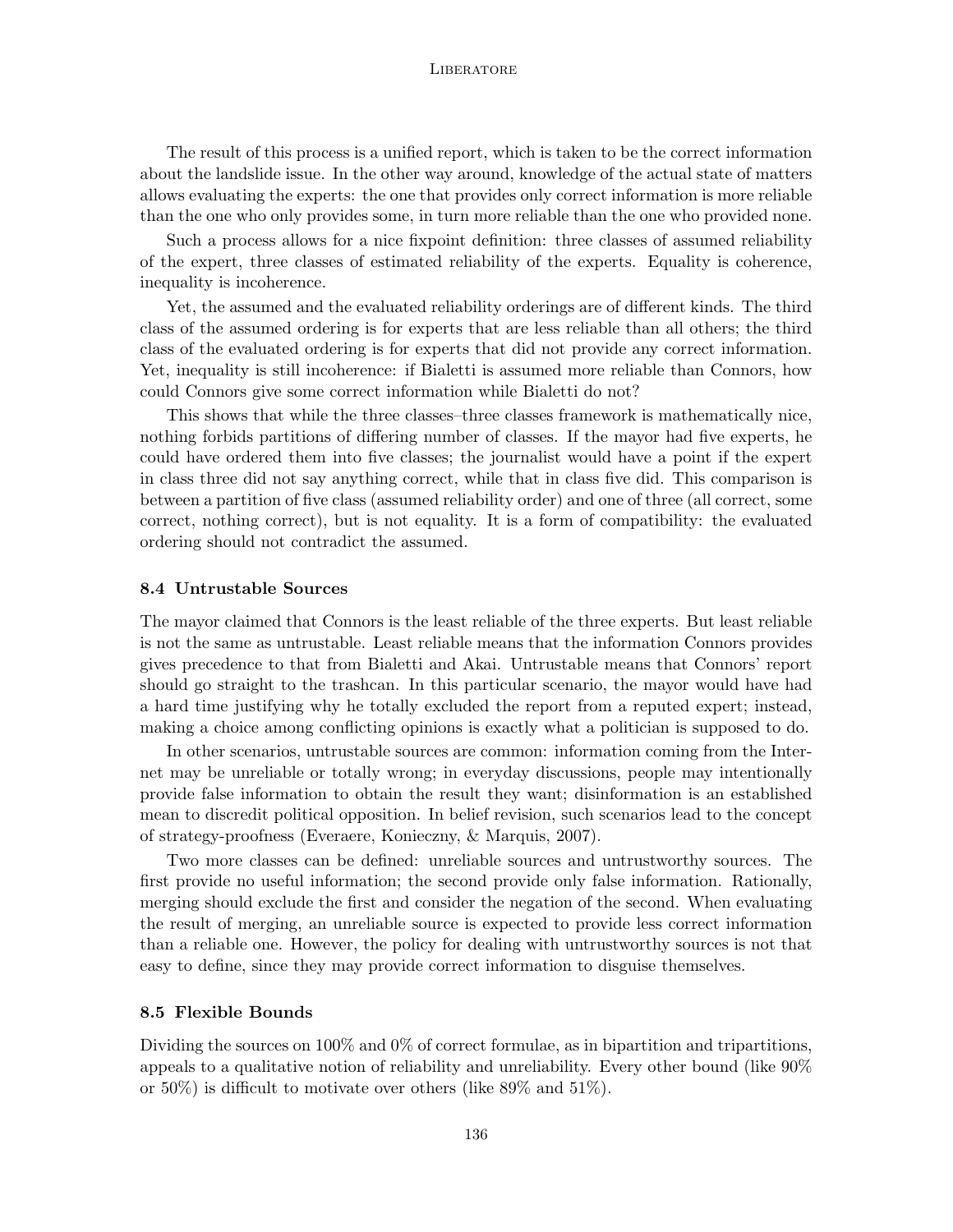A possible solution is to assume that a partition like  $(S_1|S_2S_3|S_4)$  only means that there exists a reason to assume that  $S_1$  is more reliable than both  $S_2$  and  $S_3$ , which are both more reliable than *S*4, without requiring two fixed borders between them. As an example, this partition is acceptable if the four sources provide 80%, 72%, 69% and 30% correct formulae. The bound can be fixed at 75% and 50% to support this division, but also at 79% and 60%, or at 79% and 40%.

This mechanism lifts the decision of an exact pair of percentages of correct formulae that define a source reliable or partly reliable. A partition like  $(S_1|S_2S_3|S_4)$  is then stable if such a pair makes the partition itself induced from the result of merging.

#### **8.6 Technical Results**

Some other possible expansions of this work regard the study of the existing definitions, rather than the extensions of them. Lemma 11 allows for the creation of a scenario with given partitions and maxcons, but only if these satisfy certain conditions. It would be interesting to find out whether these constraints could be lifted.

The two algorithms presented in this article cover the case of bipartitions only. Extending them to tripartitions or even to the case of arbitrary partitions would make them applicable to more general situations. Also, the complexity of inferring from the maxcons of the stable partitions, or checking for the existence of strongly stable tripartitions, is also an open problem.

## **9. Recap**

This section contains a short summary of the technical results in this article. The main setting is: some sources provide possibly conflicting information; in lack of reliability information, every order of reliability can potentially be assumed; however, merging according to it may produce a result that supports a different reliability ordering.

Sources are formalized as sets of formulae; for example,  $S_1 = \{F_5, F_3, F_1\}$  is a source providing three formulae. The relative reliability of sources is described by an ordered partition (Stanley, 1997); for example,  $(S1|S_2S_3)$  means that  $S_1$  is more reliable than  $S_2$ and  $S_3$ , while  $S_2$  and  $S_3$  are equally reliable. These definitions are made formal in Section 2, together with the kind of merging used in most of this article. In particular, given an ordered partition of the sources, a *maxcon* is a possible way of integrating their formulae: is a maximal consistent subset of a set of formulae.

The framework introduced in this article is first put at work on a limit case in Section 3: every source contains exactly one formula, and sources are partitioned in two reliability classes only: reliable or not. Such a reliability ordering is *stable* if using it for merging and then using the result for assessing the reliability of the sources produces the original partition. The following results are obtained:

- not all partitions are stable;
- every set of sources has at least one stable partition;
- the maxcons of the stable partitions are the maxcons obtained from an all-equal ordering of the sources (plain maxcons).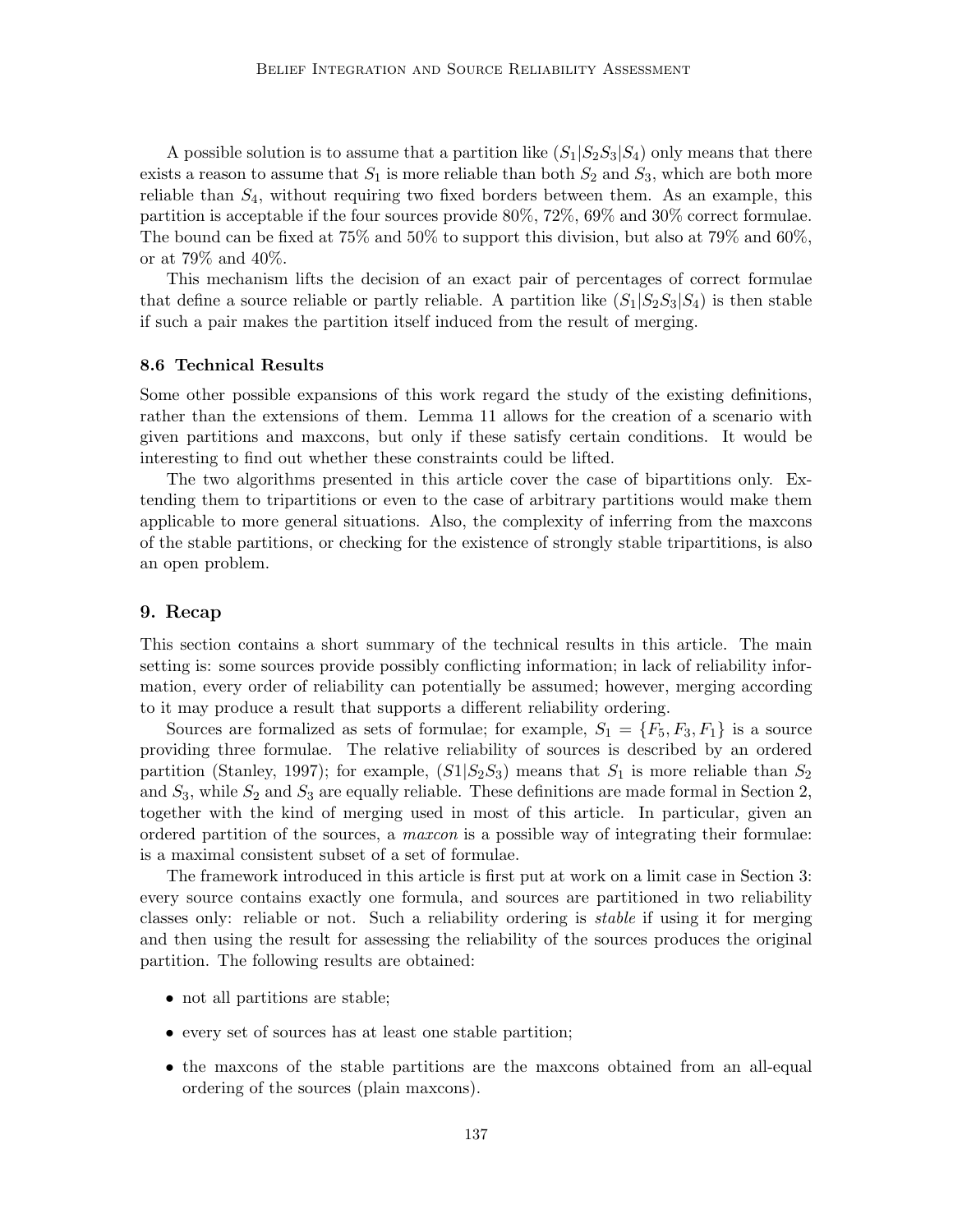The last result can be seen as confirmatory: a formula should be more or less taken into consideration depending on how truthful the others provided by the same source are; if every source provides a single formula these formulae should be equally believed.

In Section 4, reliability orderings are still two-class partitions, but sources may provide more than one formula each. A partition may have multiple maxcons; all, some or none of them may induce the partition itself, which is respectively strongly stable, weakly stable or unstable. The results obtained for this setting are:

- some weakly stable partitions are not strongly stable;
- the maxcons of the weakly stable partitions are the plain maxcons of the set comprising all formulae provided by all sources;
- a weakly stable partition may lead via a maxcon to another partition; that partition has a strictly larger first class;
- the maximal weakly stable partitions w.r.t. containment of their first class are the strongly stable partitions;
- the maxcons of the strongly stable partitions are equivalent to the maxcons of a certain partition.

Partitions are related by maxcons: the maxcon of a partition induces a possibly different partition. This relation allows for an equivalent definition of strong stability.

Section 5 still maintains sources providing multiple formulae, but partitions them in three classes rather than two. These divisions are called tripartitions to distinguish them from the bipartitions of the previous sections; this is necessary because some results relate bipartitions and tripartitions. The following results are obtained:

- a plain maxcon is also a maxcon of its induced tripartition;
- weakly stable bipartitions correspond to weakly stable tripartitions;
- this is not the case for strong stability;
- the property of containment of the first class of related bipartitions does not extend to tripartitions;
- rather, cycles of related tripartitions are possible;
- some sets of sources do not have strongly stable tripartitions;
- a third kind of stability can be defined as maximality according to the relation among partitions.

Maximal tripartitions may not be strongly stable, as opposed to the case of bipartitions. Defining mild stability as maximality according to the relation between tripartitions, every source has at least a mildly stable partition, even if it has no strongly stable partition.

Section 6 sticks to the principle of assuming a reliability ordering and then matching it with the result of merging, but extends the analysis in several directions: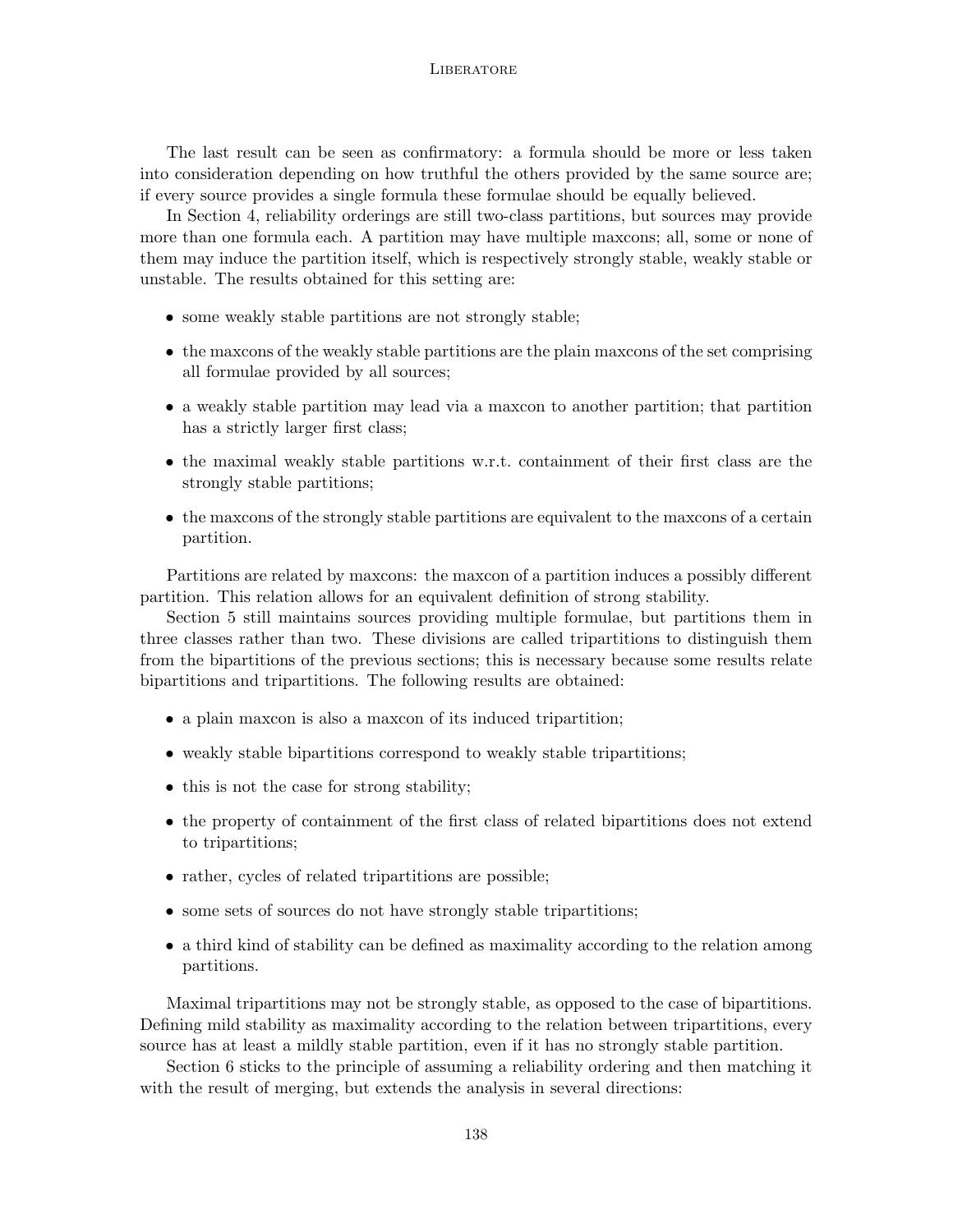- divide the sources according to the percentage of correct formulae they provide;
- use an arbitrary order of the sources for expressing reliability;
- *•* merge by weights.

Section 8 explores future directions. One looks particularly applicable in practice: one or more sources are known for certain to be completely reliable. More generally, the reliability ordering may be partially known. Other cases considered in this section are that of unreliable sources considered as intentionally providing false information and non-fixed percentage bounds.

## **10. Conclusions**

The principle of excluding some reliability orderings when the information integration they produce conflicts with them can be implemented in many ways. In the simplest case, sources are classified in two reliability classes, or three. This seemingly small difference has a big impact on the technical results: strongly stable bipartitions always exist, strongly stable tripartitions do not. This motivates the definition of an ordering among weakly stable partitions in order to obtain a form of stability that is more grounded than weak stability but still has guaranteed existence.

Switching to classes based on percentages makes another important property fail: the partition induced by a maxcon may not have that maxcon. The existence of weakly stable partitions for arbitrary pairs of bounds, which was a simple consequence of this fact, had to be proved by a different argument.

All of this indicates that the technical consequences are strongly dependent on the details of the definition employed. While the general principle is the same (fix a reliability ordering, integrate information using it, check whether the result agrees with the reliability ordering), the properties of the framework depend on how it is implemented.

However, some general facts appear to hold regardless:

- 1. weakly stable partitions always exist; this is not obvious from the definition, rather the opposite: a definition of partitions and merge that does have this property is unusable since weak stability is the most basic requirement for merging; if some sources do not have such a partition, they cannot be merged; it is hard to imagine a scenario where information cannot be integrated, not even by a void result;
- 2. since maxcons induce partitions and partitions have maxcons, an ordering of the partitions (or maxcons, or both) always exists; such an ordering can be used to define a form of maximality of partitions, or at least to exclude partitions that are strictly dominated by others; the rationale is that if a reliability ordering lead to an information integration that implies a different reliability ordering, the latter is more grounded than the former;
- 3. as in the general problem of belief revision, the aim is at the same time to obtain some merging result but also to restrict the possible alternatives as much as possible, since this leads to a resulting formula that carries as much information as possible; as a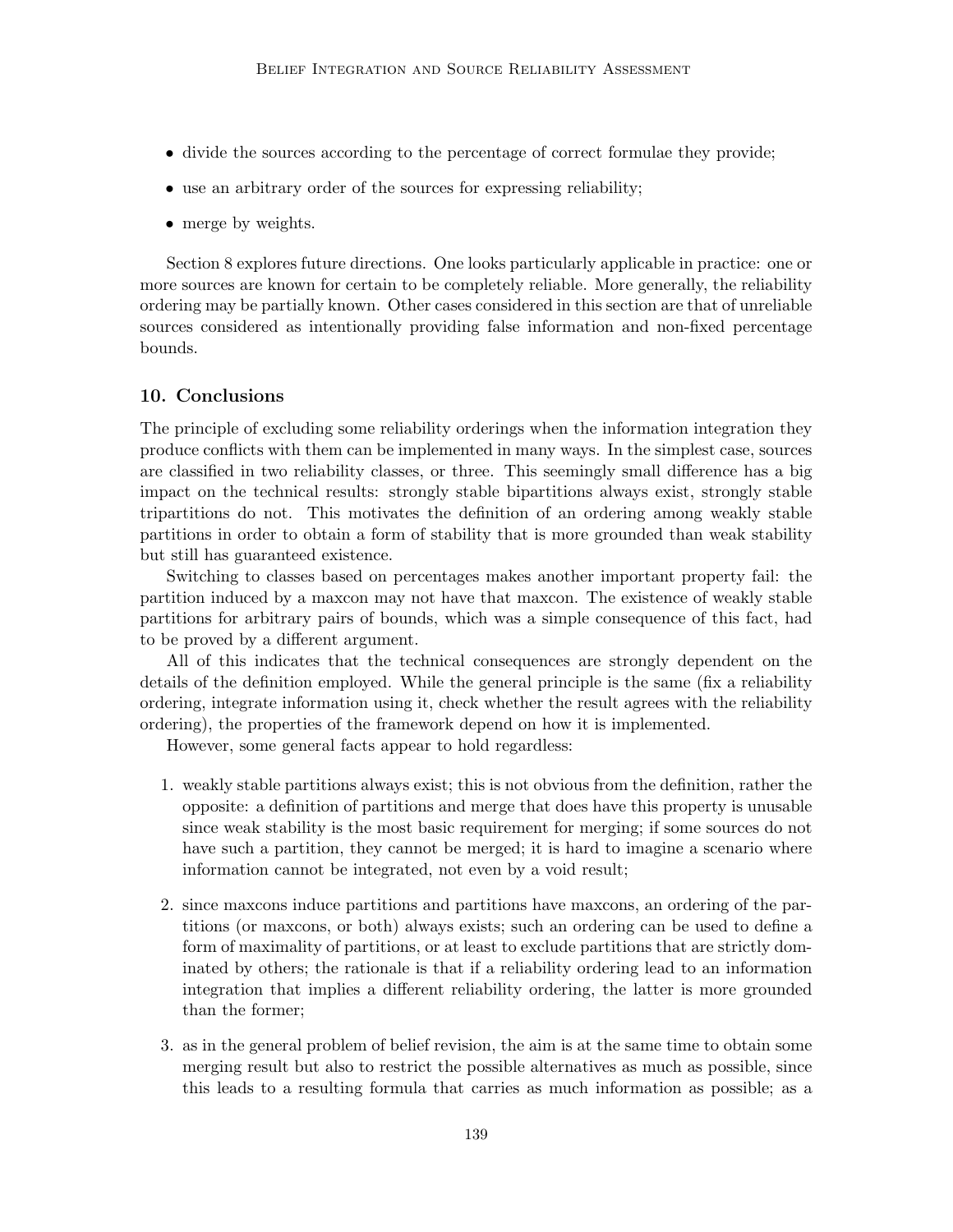result, whichever pair of definitions are used for the combination of formulae and the induced reliability ordering, some stable partitions should always exist, but as few as possible; this is why definitions that lead to cases without weakly stable partitions are ruled out; at the same time, an inflation of weakly stable partitions (like when they lead to all plain maxcons) motivates the introduction of strong stability or at least the restriction to maximal weakly stable partitions.

All these results are relative to how this article implements the general mechanism of assume-and-verify for reliability orderings. Section 6 and Section 8 hint that other realizations of it are possible. This article presents both an idea and a possible implementation, but other implementations are possible. The idea is to assume a reliability ordering and then check it against the result it produces; the implementation in this article is to the case of integrating by maxcons, with consistency used for assessing reliability. Other implementations are certainly possible. It would be of not surprise if the reader already at page ten had some ideas about how to differently instantiate the general framework to better fit a particular domain or example scenario.

Few articles in the literature are related to the research presented in this article. This is because most work in belief revision and merging is about going from a set of formulae to their aggregation. A handful of articles consider the reverse problem: Haret, Mailly, and Woltran (2016) divide a formula into simpler formulae that give the original one when merged; Booth and Nittka (2008) and Liberatore (2015) use the history of previous revision to obtain reliability information; Liberatore (2016) uses merging samples to the same aim. All this research shares the reversal of the traditional role of the reliability information and the result of merge, where the reliability is input and the merging result is output. Apart from the first cited article, which aims at representing knowledge in some simple form, the others do this to obtain reliability information, which can be then used in the following merging. The present article does the same, but does not assume any prior knowledge. Rather, the role of history or examples is taken by the merging result itself, which allows to evaluate the sensibility of the reliability ordering initially assumed.

#### **Acknowledgements**

The author thanks the reviewers for their valuable suggestions.

#### **References**

- Adamic, L., Zhang, J., Bakshy, E., & Ackerman, M. (2008). Knowledge sharing and Yahoo Answers: everyone knows something. In *Proceedings of the Seventeenth International Conference on World Wide Web (WWW'08)*, pp. 665–674.
- Alchourrón, C. E., Gärdenfors, P., & Makinson, D.  $(1985)$ . On the logic of theory change: Partial meet contraction and revision functions. *Journal of Symbolic Logic*, *50*, 510– 530.
- Baral, C., Kraus, S., Minker, J., & Subrahmanian, V. (1992). Combining knowledge bases consisting of first-order theories. *Computational Intelligence*, *8* (1), 45–71.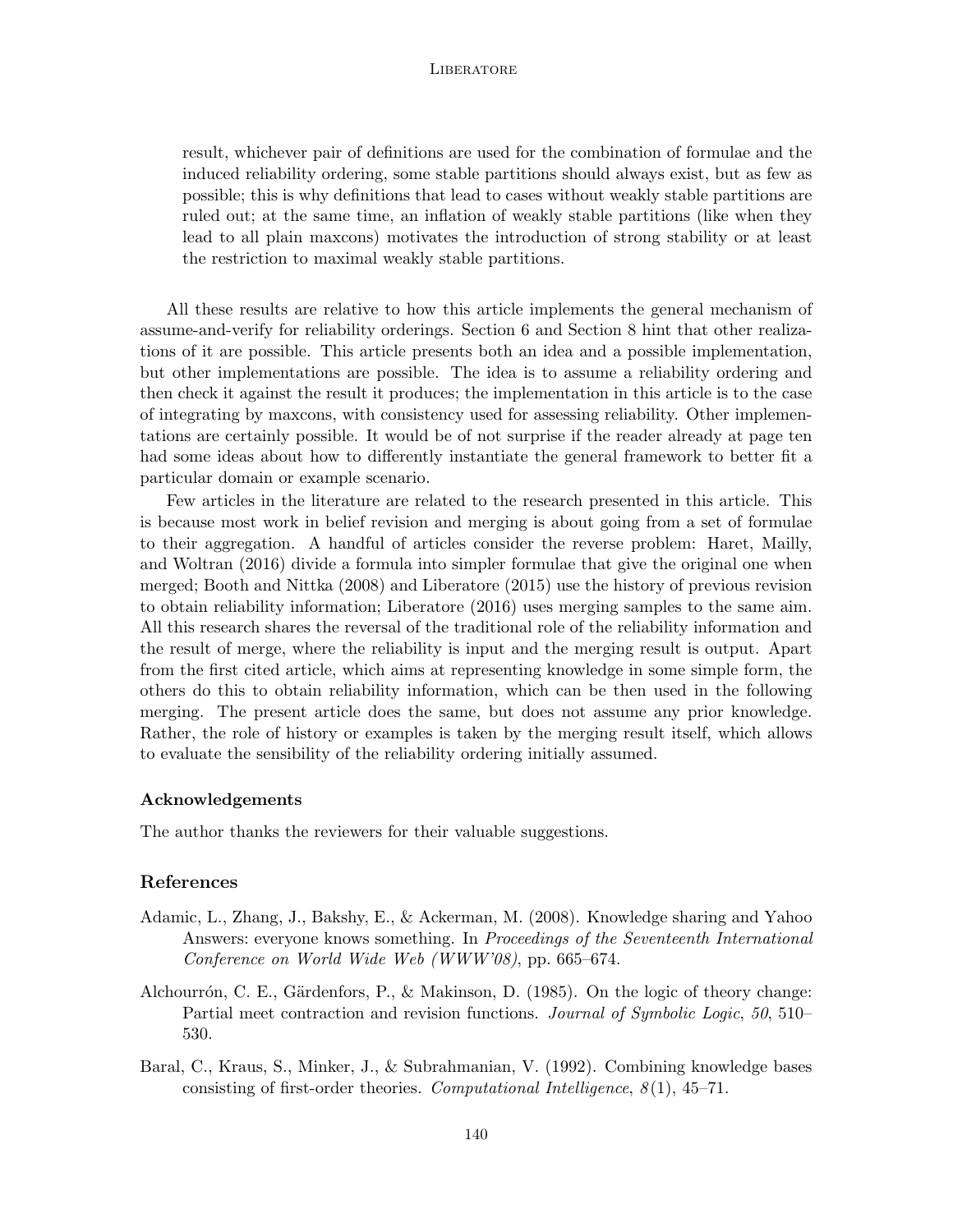- Barua, A., Thomas, S., & Hassan, A. (2012). What are developers talking about? An analysis of topics and trends in Stack Overflow. *Empirical Software Engineering*, *19* (3), 619–654.
- Benferhat, S., & Yahi, S. (2009). Complexity and cautiousness results for reasoning from partially preordered belief bases. In *Proceedings of the tenth european conference on Symbolic and Quantitative Approaches to Reasoning with Uncertainty (ECSQARU'09)*, pp. 817–828.
- Bonatti, P., Calimeri, F., Leone, N., & Ricca, F. (2010). Answer set programming. In *A 25-Year Perspective on Logic Programming*, chap. 5. Springer.
- Booth, R. (2006). Social contraction and belief negotiation. *Information Fusion*, *7* (1), 19–34.
- Booth, R., & Hunter, A. (2018). Trust as a precursor to belief revision. *Journal of Artificial Intelligence Research*, *61*, 699–722.
- Booth, R., & Nittka, A. (2008). Reconstructing an agent's epistemic state from observations about its beliefs and non-beliefs. *Journal of Logic and Computation*, *18*, 755–782.
- Brewka, G. (1989). Preferred subtheories: an extended logical framework for default reasoning. In *Proceedings of the Eleventh International Joint Conference on Artificial Intelligence (IJCAI'89)*, pp. 1043–1048.
- Cevolani, G. (2014). Truth approximation, belief merging, and peer disagreement. *Synthese*, *191* (11), 2383–2401.
- Craparo, R. (2007). Significance level. In *Encyclopedia of measurement and statistics*, Vol. 3, pp. 889–891. Sage.
- D'Alfonso, S. (2016). Belief merging with the aim of truthlikeness. *Synthese*, *193* (7), 2013– 2034.
- Delgrande, J., Dubois, D., & Lang, J. (2006). Iterated revision as prioritized merging. In *Proceedings of the Tenth International Conference on Principles of Knowledge Representation and Reasoning, (KR-2006)*, pp. 210–220.
- Everaere, P., Konieczny, S., & Marquis, P. (2007). The strategy-proofness landscape of merging. *Journal of Artificial Intelligence Research*, *28*, 49–105.
- Everaere, P., Konieczny, S., & Marquis, P. (2015). Belief merging versus judgment aggregation. In *Proceedings of the Fourteenth International Conference on Autonomous Agents and Multiagent Systems (AAMAS'15)*, pp. 999–1007.
- Fagin, R., Ullman, J. D., & Vardi, M. Y. (1983). On the semantics of updates in databases. In *Proceedings of the Second ACM SIGACT SIGMOD Symposium on Principles of Database Systems (PODS'83)*, pp. 352–365.
- Gabbay, D., & Schlechta, K. (2016). *Reiter Defaults and Autoepistemic Logic*, chap. 4. Springer.
- Ginsberg, M. L. (1986). Conterfactuals. *Artificial Intelligence*, *30*, 35–79.
- Hansson, S. (1999). A survey of non-prioritized belief revision. *Erkenntnis*, *50* (2), 413–427.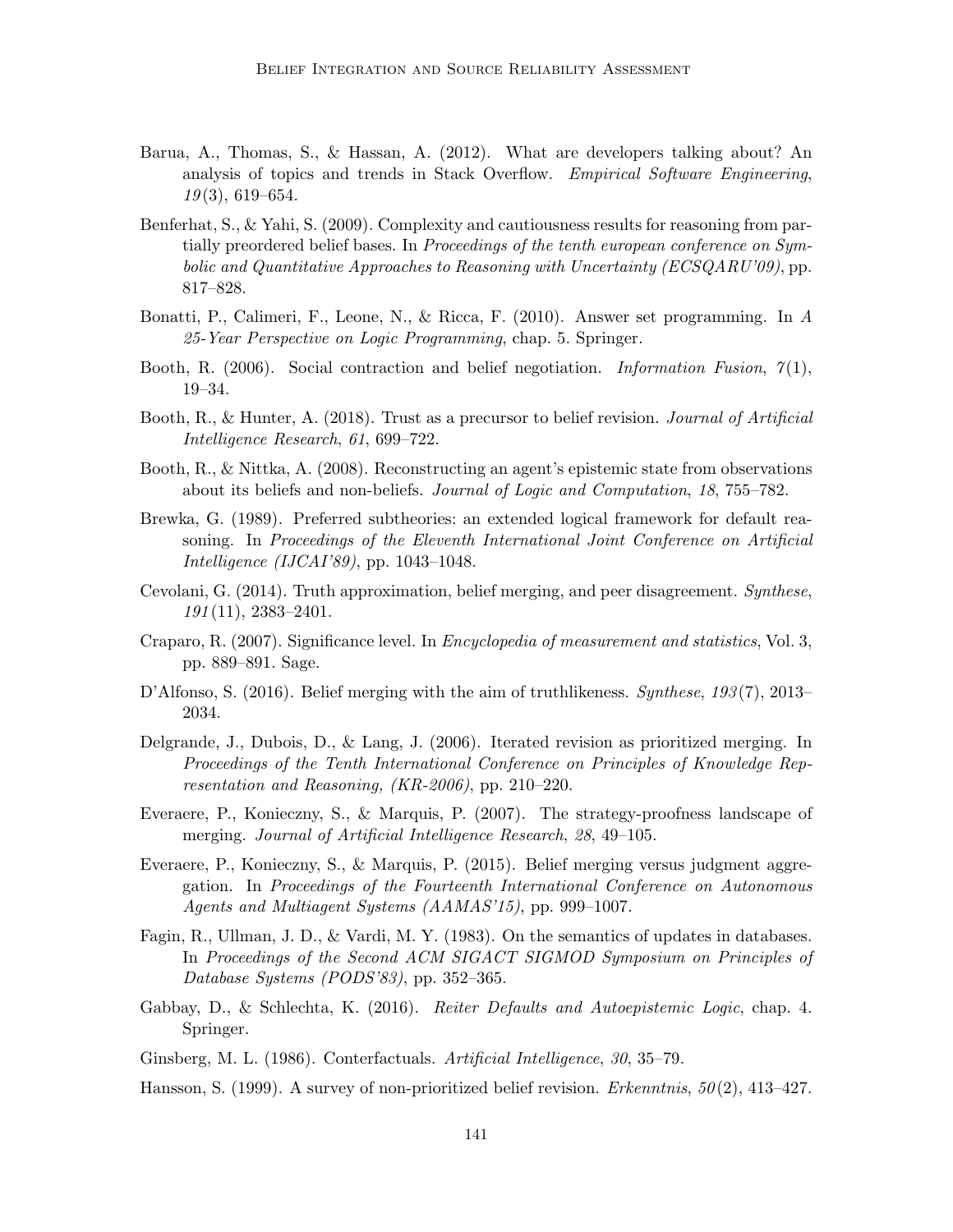- Haret, A., Mailly, J.-G., & Woltran, S. (2016). Distributing knowledge into simple bases. In *Proceedings of the Twenty-Fifth International Joint Conference on Artificial Intelligence (IJCAI 2016)*, pp. 1109–1115.
- Herzig, A., Pozos-Parra, P., & Schwarzentruber, F. (2014). Belief merging in dynamic logic of propositional assignments. In *Proceedings of the eighth International Symposium on the Foundations of Information and Knowledge Systems (FoIKS 2014)*, pp. 381–398. Springer.
- Hunter, A., & Delgrande, J. (2015). Change with uncertain action histories. *Journal of Artificial Intelligence Research*, *53*, 779–824.
- Katz, Y., & Golbeck, J. (2006). Social network-based trust in prioritized default logic. In *Proceedings of the Twenty-First National Conference on Artificial Intelligence (AAAI 2006)*, pp. 1345–1350.
- Konieczny, S. (2004). Belief base merging as a game. *Journal of Applied Non-Classical Logics*, *14*, 275–294.
- Konieczny, S., Lang, J., & Marquis, P. (2002). Distance-based merging: a general framework and some complexity results. In *Proceedings of the Eighth International Conference on Principles of Knowledge Representation and Reasoning (KR 2002)*, pp. 97–108.
- Konieczny, S., Lang, J., & Marquis, P. (2004). DA<sup>2</sup> merging operators. *Artificial Intelligence*, *157* (1-2), 49–79.
- Konieczny, S., & P´erez, R. (2011). Logic based merging. *Journal of Philosophical Logic*, *40* (2), 239–270.
- Konieczny, S., & Pino Pérez, R. (1999). Merging with integrity constraints. In *Proceedings of the Fifth European Conference on Symbolic and Quantitative Approaches to Reasoning and Uncertainty, (ECSQARU'99)*, pp. 233–244.
- Lang, J., Liberatore, P., & Marquis, P. (2003). Propositional independence formulavariable independence and forgetting. *Journal of Artificial Intelligence Research*, *18*, 391–443.
- Liberatore, P. (1997). The complexity of belief update. In *Proceedings of the Fifteenth International Joint Conference on Artificial Intelligence (IJCAI'97)*, pp. 68–73.
- Liberatore, P. (2015). Revision by history. *Journal of Artificial Intelligence Research*, *52*, 287–329.
- Liberatore, P. (2016). Belief merging by examples. *ACM Transactions on Computational Logic*, *17* (2).
- Liberatore, P., & Schaerf, M. (1998). Arbitration (or how to merge knowledge bases). *IEEE Transactions on Knowledge and Data Engineering*, *10* (1), 76–90.
- McDonald, J. (2014). *Handbook of Biological Statistics* (third edition). Sparky House Publishing.
- Naumann, F., Bilke, A., Bleiholder, J., & Weis, M. (2006). Data fusion in three steps: Resolving schema, tuple, and value inconsistencies. *IEEE Data Eng. Bull.*, *29* (2), 21–31.